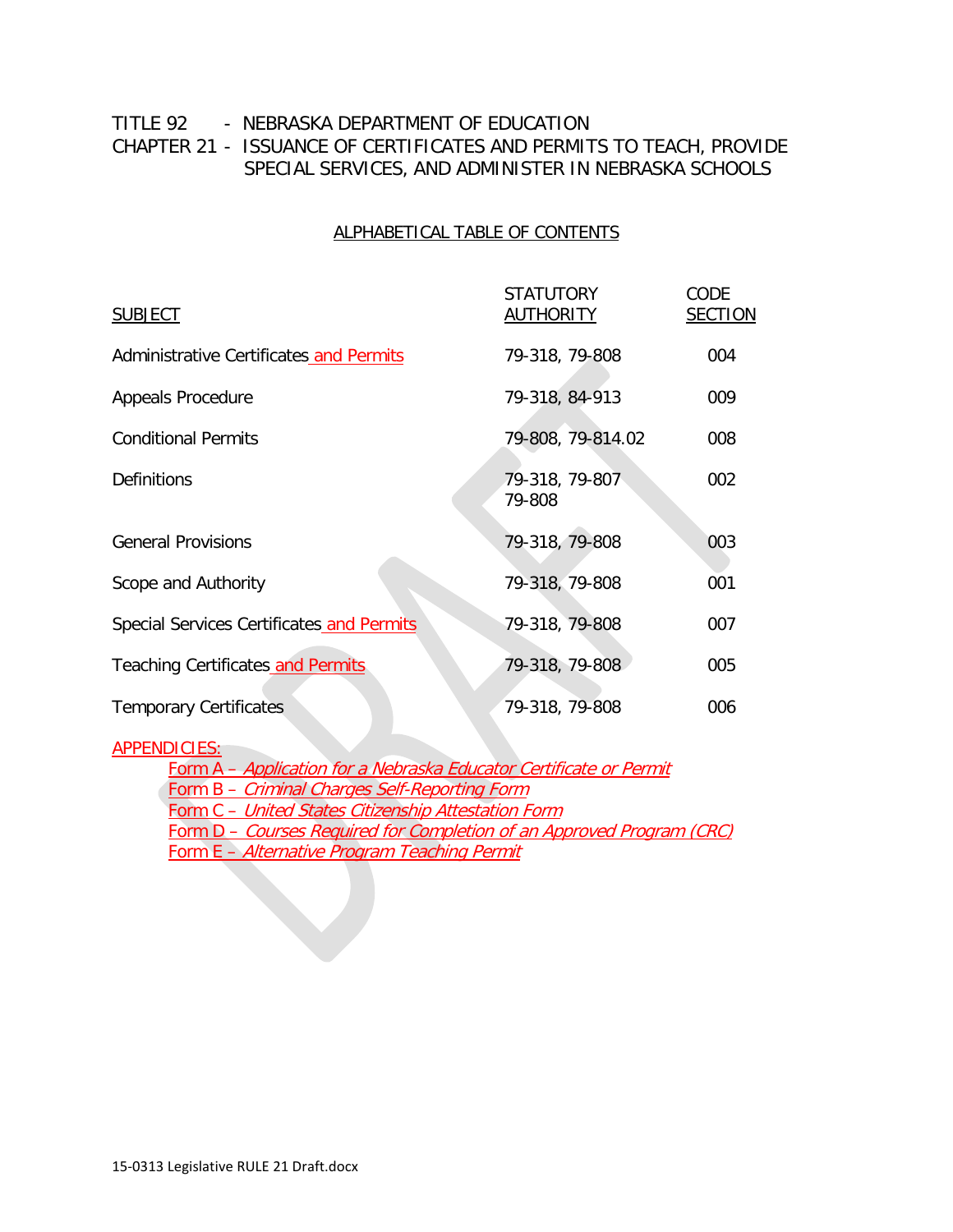### TITLE 92 - NEBRASKA DEPARTMENT OF EDUCATION CHAPTER 21 - ISSUANCE OF CERTIFICATES AND PERMITS TO TEACH, PROVIDE SPECIAL SERVICES, AND ADMINISTER IN NEBRASKA SCHOOLS

#### NUMERICAL TABLE OF CONTENTS

| <b>SUBJECT</b>                            | <b>STATUTORY</b><br><b>AUTHORITY</b> | CODE<br><b>SECTION</b> |
|-------------------------------------------|--------------------------------------|------------------------|
| Scope and Authority                       | 79-318, 79-808                       | 001                    |
| <b>Definitions</b>                        | 79-318, 79-807<br>79-808             | 002                    |
| <b>General Provisions</b>                 | 79-318, 79-808                       | 003                    |
| Administrative Certificates and Permits   | 79-318, 79-808                       | 004                    |
| Teaching Certificates and Permits         | 79-318, 79-808                       | 005                    |
| <b>Temporary Certificates</b>             | 79-318, 79-808                       | 006                    |
| Special Services Certificates and Permits | 79-318, 79-808                       | 007                    |
| <b>Conditional Permits</b>                | 79-808, 79-814.02                    | 008                    |
| <b>Appeals Procedure</b>                  | 79-318, 84-913                       | 009                    |

#### APPENDICIES:

Form A – Application for a Nebraska Educator Certificate or Permit Form B – Criminal Charges Self-Reporting Form Form C – United States Citizenship Attestation Form Form D – Courses Required for Completion of an Approved Program (CRC) Form E – Alternative Program Teaching Permit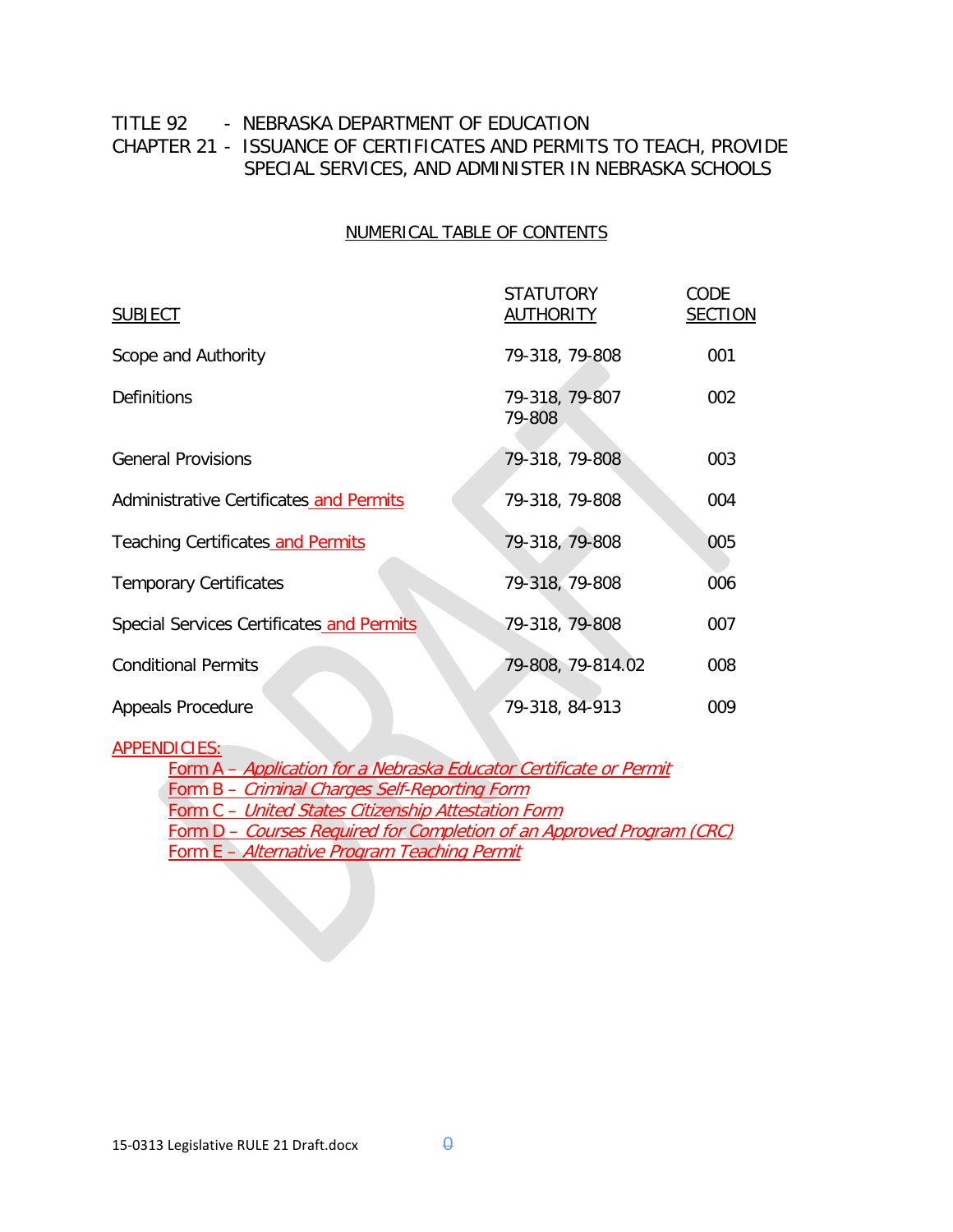#### 001 Scope and Authority

001.01 Statutory Authority. This Chapter chapter is adopted pursuant to Sections 79-318, and 79-806 through 79-815 of the Revised Statutes of Nebraska (R.R.S.).

001.02 Scope and Application. This Chapter-chapter provides procedures for the issuance of Teaching, Administrative, and Special Services certificates and permits for use in accredited or approved Nebraska school systems.

001.03 Related Chapters. Throughout this Chapter-chapter, reference is made to other Nebraska Department of Education regulations that relate to certification. Title 92, Nebraska Administrative Code, Chapter 20 (92 NAC 20), contains regulations for teacher education program approval. Title 92, Nebraska Administrative Code, Chapter 22 (92 NAC 22), contains regulations for the approval of credentialing organizations for teachers. Title 92, Nebraska Administrative Code, Chapter 23 (92 NAC 23), contains regulations relating to basic skills competency testing. Title 92, Nebraska Administrative Code, Chapter 24 (92 NAC 24), contains regulations relating to endorsements.

002 Definitions. As used in this Chapter chapter:

002.01 Administer shall mean to manage or direct one or more of the offices, departments, or services of a Nebraska school system, or a comparable school system in another state.

002.02 Application shall mean the appropriate form as prescribed by the Commissioner, Application for a Nebraska Educator Certificate or Permit Form, found in Appendix A, which is properly signed by the applicant, all professional conduct and professional fitness questions are completed with answers that permit the issuance of a Nebraska certificate under this Chapter chapter, is accompanied by the payment of the certification fee, and is filed and recorded by the Department.

002.03 Approved Educator Preparation program or Approved Teacher Education program shall mean a program approved pursuant to 92 NAC 20, a program approved in another state or country pursuant to standards which are comparable and equivalent to 92 NAC 20, or a program capable of meeting such standards.

002.04 Basic skills competency shall mean either (a) proficiency in (i) the written use of the English language, (ii) reading, comprehending, and interpreting professional writing and other written materials, and (iii) working with fundamental mathematical computations as demonstrated by successful completion of an examination designated by the Board in 92 NAC 23; or (b) successful employment experiences of  $\frac{1}{2}$  two (2) or more consecutive years in an approved, accredited or otherwise legally operated school in another state (i) while holding or qualifying to hold a regular Initial, Standard, or Professional certificate or a comparable certificate based on the completion of an approved educator preparation program, or (ii) holding current credentials from a credentialing organization approved pursuant to 92 NAC 22 (Master Teacher Program) as referenced in this Chapter chapter.

002.05 Board shall mean the Nebraska State Board of Education.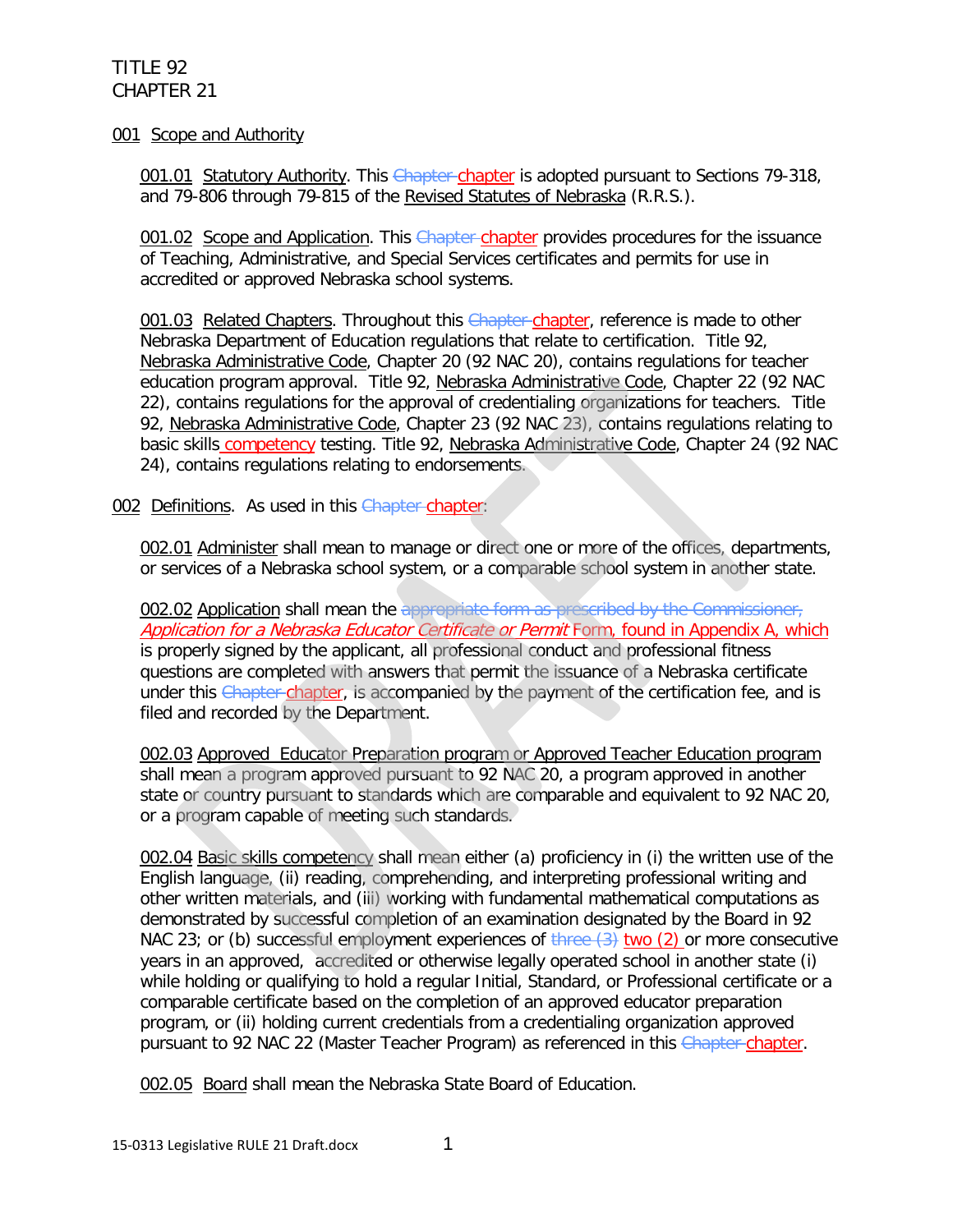002.06 Certificate shall mean authorization issued by the Commissioner to an individual who meets the qualifications to engage in teaching, administration, or providing of special services as required by law.

002.07 Certification Officer shall mean an employee designated by the chief academic officer or unit administrator of each standard institution of higher education with an approved educator preparation program to receive correspondence regarding this Chapter chapter from the Department and to provide certified records, transcripts, reports, and/or recommendations to the Department, as required, for the purpose of certification and/or endorsement.

002.08 Commissioner shall mean the Nebraska State Commissioner of Education.

002.09 Comparable and equivalent certificate shall mean a certificate issued by another state, by the U. S. Department of Defense, or by a foreign country pursuant to standards comparable and equivalent to those in 92 NAC 21. The certificate, for the purpose of supporting or justifying the initial issuance of a Nebraska certificate, will be given the same consideration as if it were a Nebraska certificate.

002.10 Content area shall mean college coursework taken by an individual for the purpose of gaining a college recommended endorsement on their Administrative, Teaching or Special Services certificate.

002.11 Department shall mean the Nebraska State Department of Education, which is comprised of the Board and the Commissioner.

002.12 Dual Credit Course shall mean a course taught to students for credit at both a high school and a Nebraska postsecondary educational entity.

002.<del>1312</del> Education-related coursework shall mean any education preparation course from a standard institution of higher education, or coursework in an applicant's content area.

002.<sup>1413</sup> Employment experiences shall mean work by an individual as an employee (a) in an approved, accredited, or otherwise legally operated school while holding or qualifying to hold a regular certificate issued by another state, by the U. S. Department of Defense, or by a foreign country based upon the successful completion of an approved educator preparation program (b) in postsecondary education; or (c) in a community organization or agency that provides services to students.

002.14 Endorsement shall mean an area of specialization indicated on a certificate issued pursuant to this chapter signifying that the individual has met specific requirements contained in 92 NAC 24.

002.15 Entry Level Certificate shall mean the first regular certificate acquired in Nebraska by an applicant.

002.16 Faculty member shall mean a person who is employed half-time or more to teach professional education courses in an approved educator preparation program.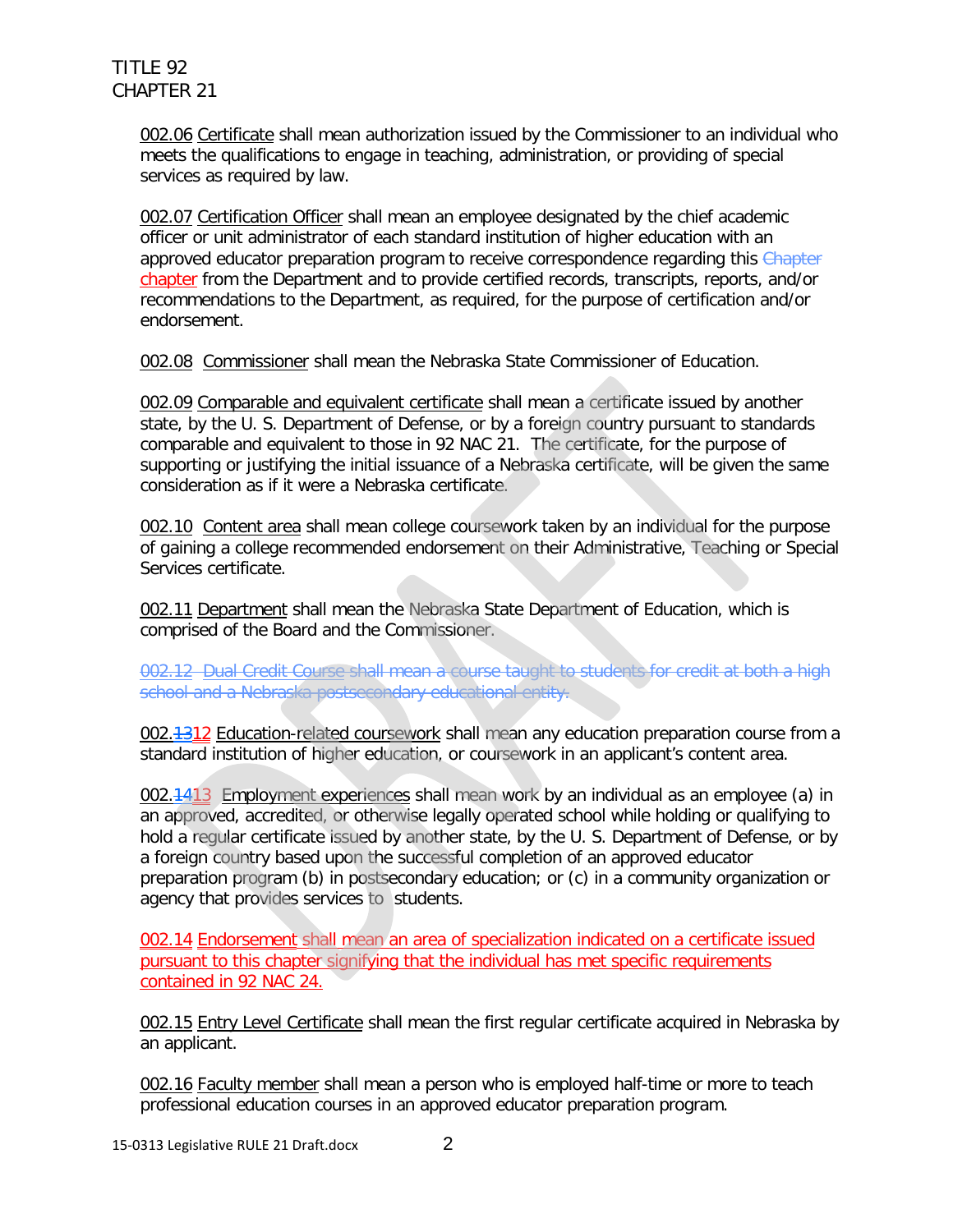002.17 Governing body shall mean the school board of a public school district, a board elected or appointed to provide direction to a nonpublic school, or an individual or corporate owner of a nonpublic school.

002.18 Human relations training shall mean coursework or employment experiences that lead to (a) an awareness and understanding of the values, lifestyles, contributions, and history of a pluralistic society; (b) the ability to recognize and deal with dehumanizing biases, including, but not limited to, sexism, racism, prejudice, and discrimination, and an awareness of the impact such biases have on interpersonal relations; (c) the ability to translate knowledge of human relations into attitudes, skills, and techniques which result in favorable experiences for students; (d) the ability to recognize the ways in which dehumanizing biases may be reflected in instructional materials; (e) respect for human dignity and individual rights; and (f) the ability to relate effectively to other individuals and to groups in a pluralistic society other than the applicant's own.

002.19 Local Substitute Teaching Certificate Consortium shall mean a group of school systems that have an agreement for the purpose of managing the placement of a group of Local Substitute Teaching Certificate holders. A list of the school systems included in the consortium shall be provided to the Teacher Certification office when applications for Local Substitute Teaching certificates are submitted for use in the consortium.

002.20 Nebraska school system shall mean an institution that is accredited or approved by the Department to provide instruction at any grade level prekindergarten through grade twelve (12), an educational service unit accredited by the Department, or a special education service agency approved by the Department.

002.21 Permit shall mean restricted authorization issued by the Commissioner to an individual who does not yet meet the qualifications for a regular certificate to engage in teaching, administration, or providing of special services as required by this chapter.

002.2122 Postsecondary educational entity shall mean a community college, a state college or university, or a regionally accredited nonprofit private postsecondary educational institution.

002.<del>22</del>23 Regular certificate shall mean an Initial, Standard, or Professional Nebraska certificate, or a comparable and equivalent certificate from another state.

002.2324 Resident shall mean an individual who has established a home where the individual is habitually present and to which having departed there from, intends to return.

002.2425 Special education training shall mean coursework or employment experiences that provide an individual with the knowledge of (a) the exceptional needs of the disabilities defined under the Special Education Act; (b) the major characteristics of each disability in order to recognize its existence in children; (c) the various alternatives for providing the least restrictive environment for children with disabilities; (d) methods of teaching children with disabilities in the regular classroom; and (e) pre-referral alternatives, referral systems, multidisciplinary team responsibilities, the individualized education plan process, and the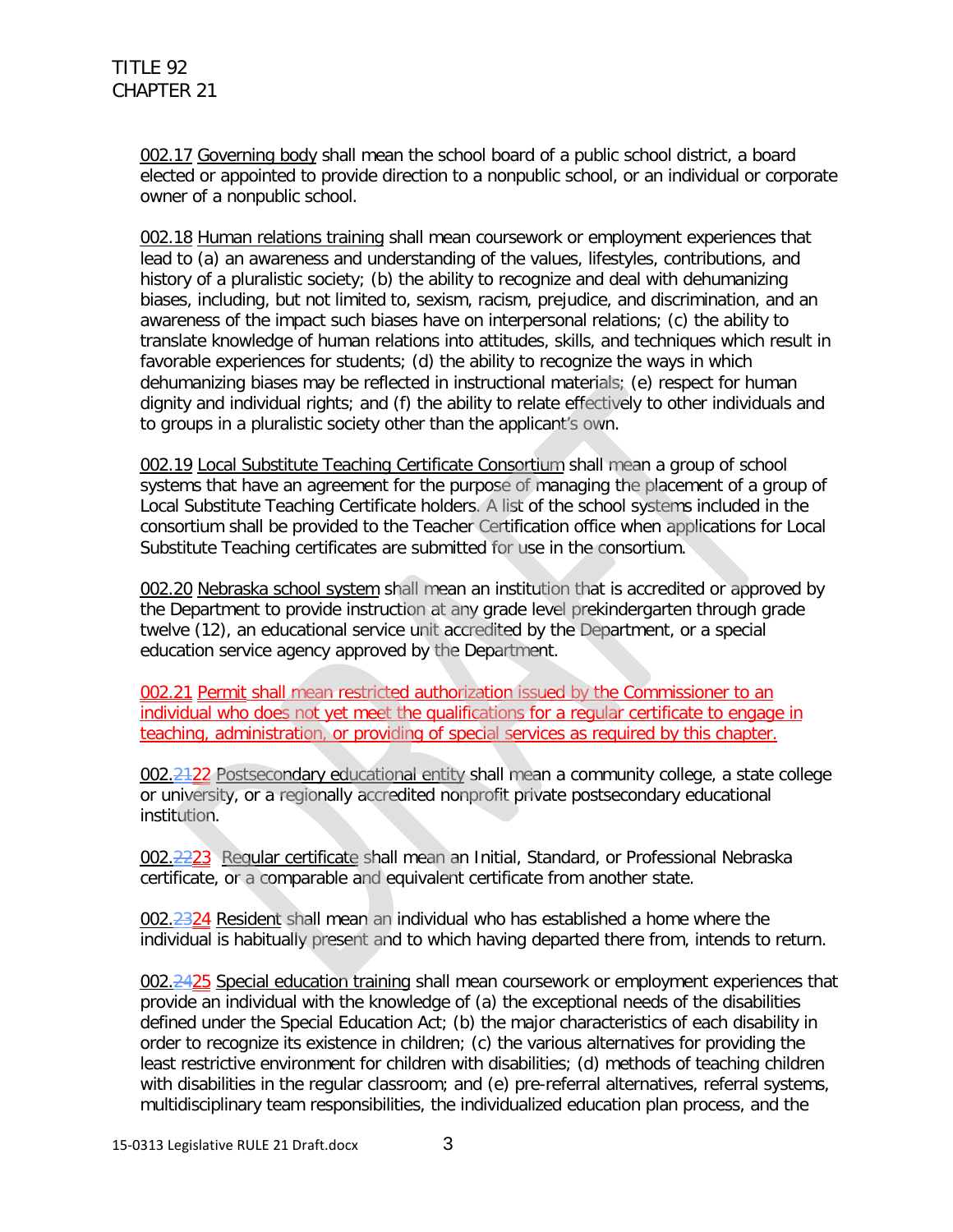placement process.

002.<del>2526</del> Standard institution of higher education shall mean any college or university whose educator preparation program is fully approved by the Board, or by a comparable agency in any other state or country.

002.2627 Teaching shall mean and include, but not be limited to, the following responsibilities: (a) The organization and management of the classroom or the physical area in which the learning experiences of pupils take place; (b) the assessment and diagnosis of the individual educational needs of the pupils; (c) the planning, selecting, organizing, prescribing, and directing of the learning experiences of pupils; (d) the planning of teaching strategies and the selection of available materials and equipment to be used; and (e) the evaluation and reporting of student progress.

002.2728 Teaching Day Teach or Administrate full-time day shall mean any day during which more than three (3) hours is spent teaching or in administration.

002.2829 Teaching Half Day Teach or Administrate half-time day shall mean any day during which three (3) hours or less is spent teaching or in administration. For computation under this Chapter chapter, two (2) teaching half-time days equal one (1) teaching full-time day.

#### 003 General Provisions

003.01 Transcripts. All transcripts submitted pursuant to certification or renewal requirements shall be sufficiently legible so that microfilm copies of them are readable.

003.02 Armed Forces Extension. Upon application, the Commissioner may extend the term of any certificate of any person who has served in the armed forces of the United States and whose certificate was in force on the day of induction or the spouse of such person. This extension shall be equal in length of time to the total number of months which intervene between the date of entrance into military service and the date of discharge there from. Each person applying for an extension of the term of a certificate shall furnish the Commissioner with proper evidence of service in the armed forces and of sound physical and mental health at the time the person applies for such extension.

003.03 False Information. Failure by an applicant to submit accurate information in support of an application for certification or renewal shall be cause for denial or revocation of such certificate.

003.04 Conversion of Certificates. Any person holding a certificate valid only in Nebraska nonpublic school systems may convert such certificate to one valid in all Nebraska school systems, both public and nonpublic, upon request and payment of a fifty-five (55) dollar fee to the Department. Alternately, a certificate valid in both public and nonpublic Nebraska school systems may be converted to a certificate valid only in Nebraska nonpublic school systems upon request and payment of a forty (40) dollar fee to the Department. In either case, the expiration date of the converted certificate shall be the same as that of the original certificate.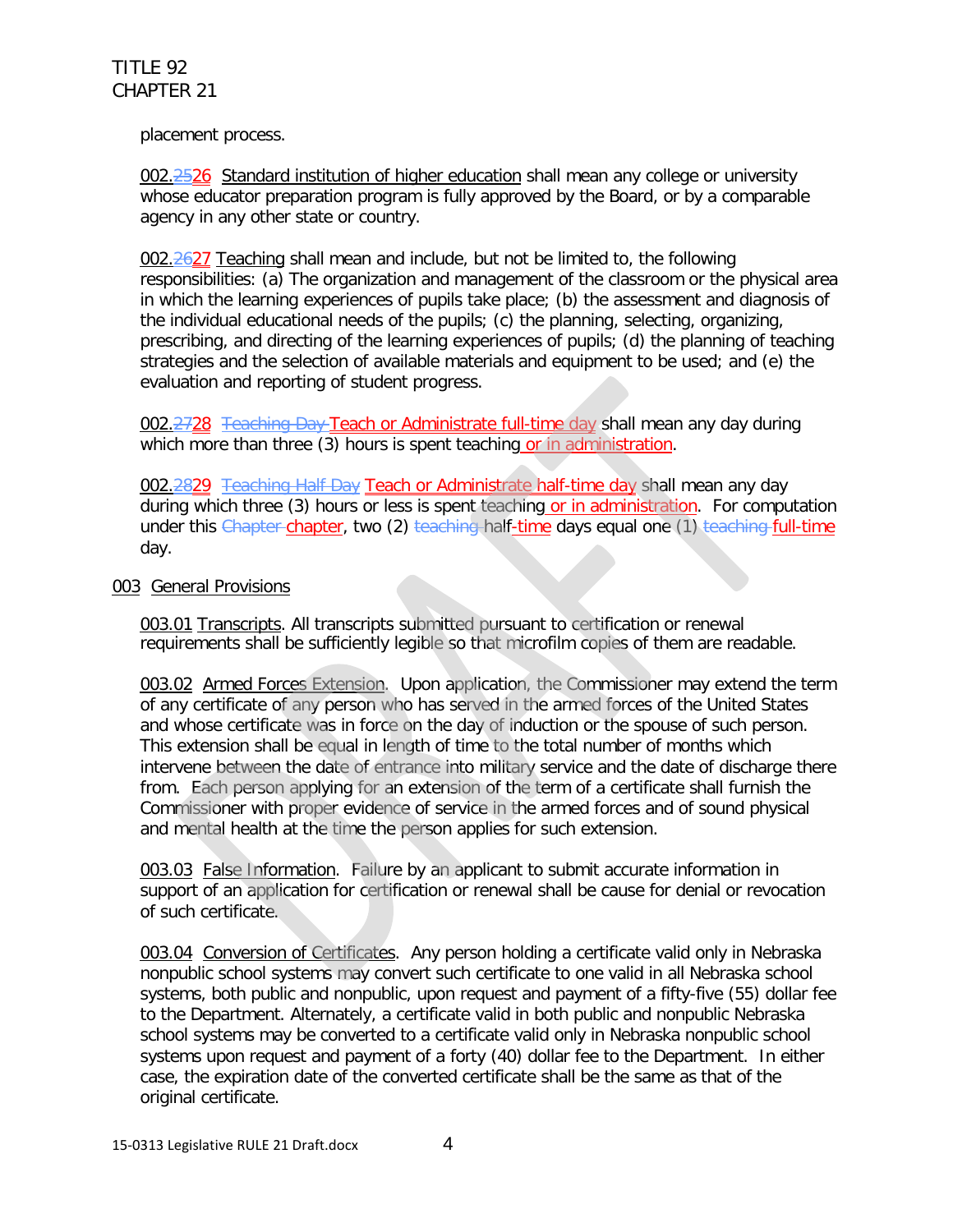003.05 Fees. Applicants for a certificate valid only in nonpublic schools shall pay a forty (40) dollar fee. Applicants for a certificate valid in all schools, public and nonpublic, shall pay a fifty-five (55) dollar fee. Applicants requesting to add an endorsement to a valid certificate shall pay a forty (40) dollar fee. Applicants requesting a duplicate of their certificate shall pay a thirty (30) dollar fee. Changes to a certificate that are the result of errors by the Department, and written requests by an applicant to change a name or address on a certificate shall be made at no charge to an applicant.

003.06 Statement Signed by Certification Officer. A statement signed by a certification officer on forms provided by the Department may be accepted as evidence of completion of the academic requirements for issuance of a certificate pursuant to 92 NAC 21 or of an endorsement pursuant to 92 NAC 24. A recommended form (*Institutional Verification*) is available on the Teacher Certification website.

003.07 Certificates Issued on The Basis of Equivalency. The Commissioner may issue any certificate provided for herein to an applicant who files with the office of the Commissioner evidence of possession of the required qualifications or of education and experience equivalent to the required qualifications.

003.08 Life or Permanent Certificates. For purposes of Nebraska certification, Life or Permanent certificates issued in another state will be considered to have expired five (5) years after the date of the applicant's last regular employment as a teacher or administrator under that certificate. The holder of a Life or Permanent certificate issued by the Department that submits an application seeking additional endorsement(s) shall have the Life or Permanent certificate converted to a Professional certificate with an expiration date of August 31 in the tenth year following the issuance of the converted certificate.

003.09 Master of Arts in Teaching. The Master of Arts in Teaching (MAT) will be accorded equivalence with a baccalaureate degree when used for initial certification purposes in this Chapter chapter.

003.10 Mental Fitness. All applicants shall not have an emotional or mental incapacity to practice the profession as evidenced by a legal adjudication or determination thereof by other lawful means. Such evidence shall be any of the following:

003.10A Such person is, at the time of the consideration of the person's fitness to hold a certificate, a mentally ill dangerous person under Section 83-1009 R.R.S. as evidenced by a declaration or order to that effect by a mental health board of this state, or as evidenced by a similar finding by a similar body of another state.

003.10B Such person is, at the time of the consideration of the person's fitness to hold a certificate, a mentally ill individual as defined in Section 20-164 R.R.S., ("an individual who has a significant mental illness or emotional impairment as determined by a mental health professional qualified under the laws, rules and regulations of this state and who is an inpatient or resident in a facility for mentally ill individuals."), or a similar determination has been made by similarly qualified mental health professional(s) of another state.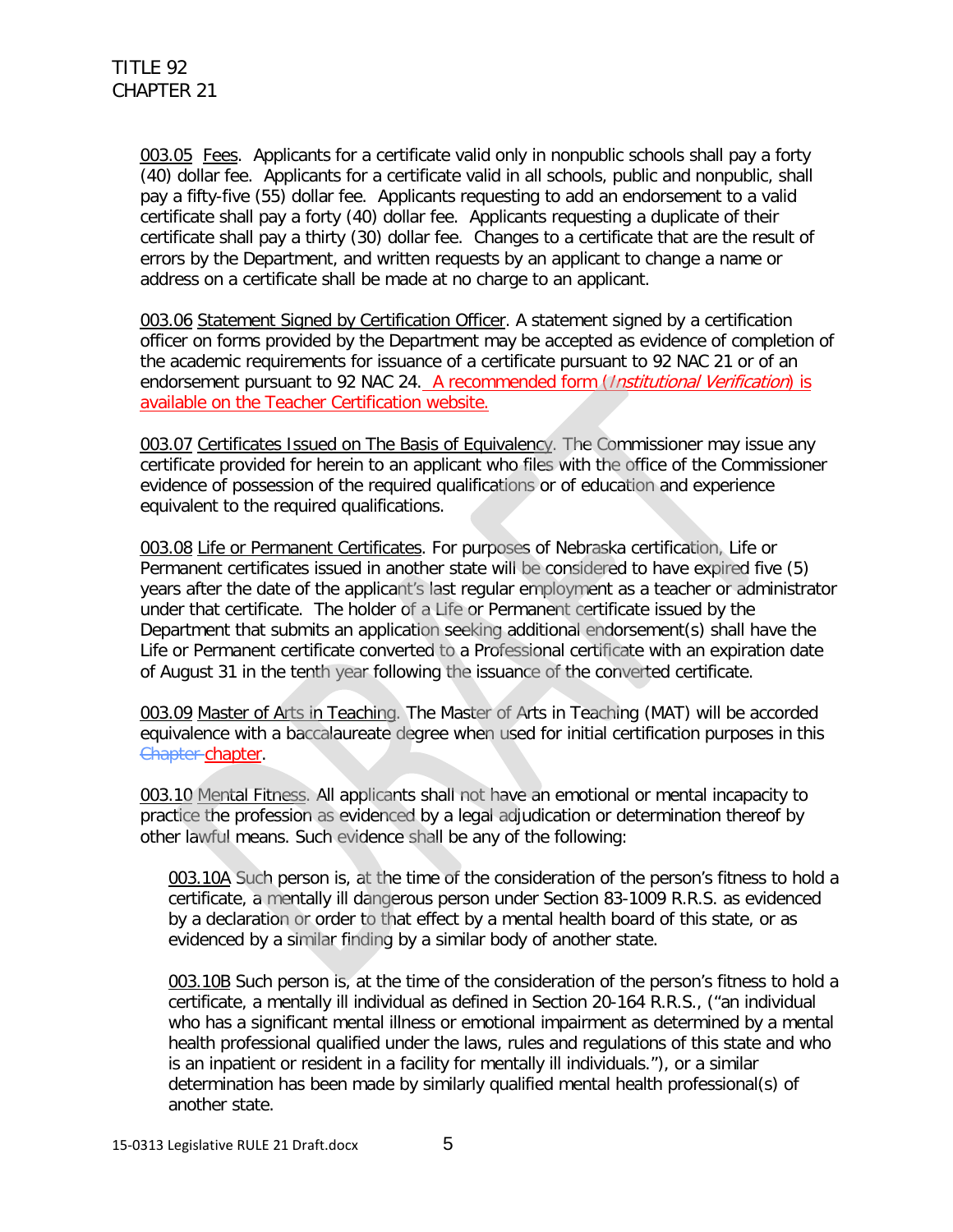003.10C Such person has been declared by a court as mentally incompetent in relation to standing trial for a criminal charge pursuant to Sections 29-1822 or 29-1823 R.R.S., or similar laws of another state, and has not been found by a court to have recovered from such incompetency.

003.10D Such person has been acquitted of a criminal charge on the basis of a finding of insanity under Section 29-2203 R.R.S. or similar laws of another state, unless a court, subsequent to such an acquittal, has found that such person is not dangerous to himself, herself, or others by reason of mental illness or defect and has released such person from court ordered treatment pursuant to Sections 29-3702 and 29-3703 R.R.S., or similar laws of another state.

003.10E A court has found such person to be an incapacitated person in need of a court appointed guardian pursuant to Sections 30-2601 and 30-2620 R.R.S., or similar laws of another state, and no court order has been entered that such person's incapacity has terminated.

003.10F A court has appointed a conservator or made other protective order(s) due to a court's finding that such person is unable to manage his or her property and property affairs effectively for reasons which include any of the following: (i) mental illness; (ii) mental deficiency; (iii) chronic use of drugs; and (iv) chronic intoxication, pursuant to Section 30-2630 R.R.S. or similar laws of another state, and no court order has been entered that the disability of the person has ceased.

003.11 Felony Convictions. For purposes of this Chapter chapter, felony conviction shall mean means any felony offense under the laws of any jurisdiction, including misdemeanor convictions in other jurisdictions that would constitute a felony if committed in Nebraska.

003.12 Misdemeanor Convictions. For purposes of this Chapter-chapter, a misdemeanor conviction involving abuse, neglect, or sexual misconduct shall mean means an offense under the laws of any jurisdiction, which, if committed in Nebraska, would constitute one of the following misdemeanors (with the applicable sections of the Revised Statutes of Nebraska in parenthesis parentheses):

- 003.12A Assault (third degree) (28-310)
- 003.12B Child Enticement (28-311)
- 003.12C Stalking (28-311.03)
- 003.12D Hazing (28-311.06)
- 003.12E Unlawful Intrusion (28-311.08)
- 003.12F Violating a Harassment Protection Order (28-311.09)
- 003.12G False Imprisonment (28-315)
- 003.12H Sexual Assault (third degree) (28-320)
- 003.12I Domestic Assault (28-323)
- 003.12J Child/Vulnerable Adult Contact with Methamphetamine (28-457)
- 003.12K Abandonment of Spouse or Child (28-705)
- 003.12L Child Abuse (28-707)
- 003.12M Contributing to the Delinquency of a Child (28-709)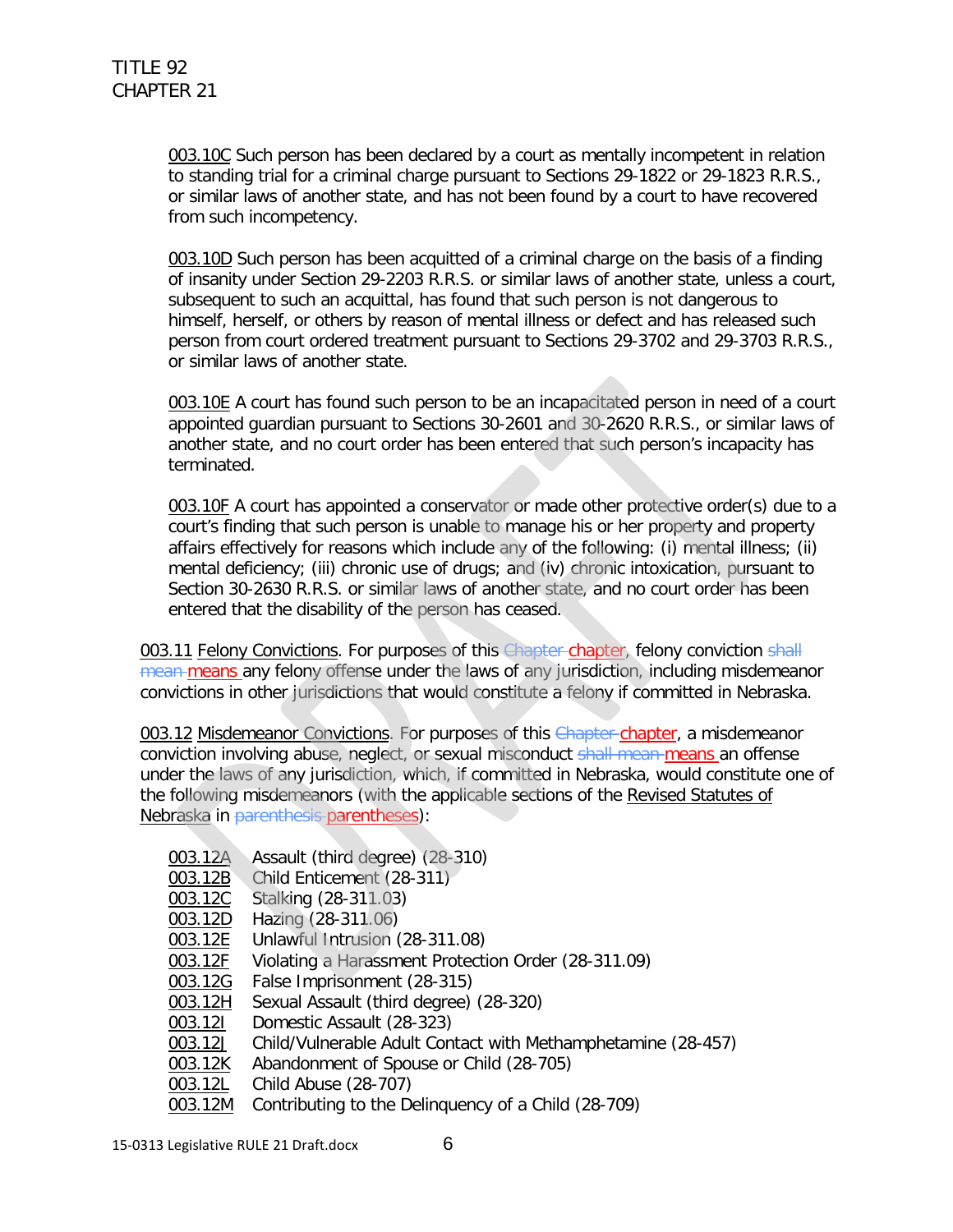003.12N Prostitution (28-801) 003.12O Keeping a Place of Prostitution (28-804) 003.12P Debauching a Minor (28-805) 003.12Q Public Indecency (28-806) 003.12R Sale of Obscene Material to Minor (28-808) 003.12S Obscene Motion Picture Show, Admitting Minor (28-809) 003.12T Obscene Literature Distribution (28-813) 003.12U Sexually Explicit Conduct (28-813.01) 003.12V Resisting Arrest (28-904(1)(a)), when the conviction involves use or threat of physical force or violence against a police officer 003.12W Indecency with an Animal (28-1010) 003.12X Intimidation by Phone Call (28-1310) 003.12Y Violating a Protection Order (42-924)

003.13 Other Convictions. For purposes of this Chapter chapter, in addition to the offenses listed above, felony convictions, and misdemeanor convictions involving abuse, neglect, or sexual misconduct shall also include convictions related to such crimes, including: (with the applicable sections of the Revised Statutes of Nebraska in parenthesis-parentheses)

- 003.13A Attempt to Commit A Crime (28-201)
- 003.13B Criminal Conspiracy (28-202)
- 003.13C Accessory to a Felony (28-204)
- 003.13D Aiding, Abetting, Procuring, or Causing Another to Commit an Offense (28-206)

003.14 Pardons or Convictions Set Aside. Convictions which have been set aside, nullified, expunged, or pardoned shall not be considered convictions for purposes of this Chapter chapter, unless the laws of the jurisdiction of the conviction would allow the conviction to be used as the basis for denial of a certificate to teach, administer, or provide special services in schools. However, the applicant shall report such convictions on the *Criminal Charges* Self-Reporting Form, found in Appendix B, as part of his or her application filed with the Department.

003.15 Withdrawal of Application. An applicant may request in writing that his or her application for a certificate be withdrawn without refund of any fees submitted. The Department shall notify the applicant in writing if the request will be granted. Any request granted by the Department shall end consideration of that application, and shall not be subject to appeal pursuant to this Chapter chapter.

003.16 Expiration Dates. The expiration date on a valid certificate that was issued by the Department prior to the effective date of this Chapter chapter shall remain in effect, unless otherwise suspended or revoked as provided by law, or converted as provided in Section 003.08 of this Chapter chapter.

#### 004 Administrative Certificates and Permits

004.01 Administrative Certificates and Permits, Types, General Requirements. The Department may issue Standard<sub>7</sub> or Professional Administrative certificates, and a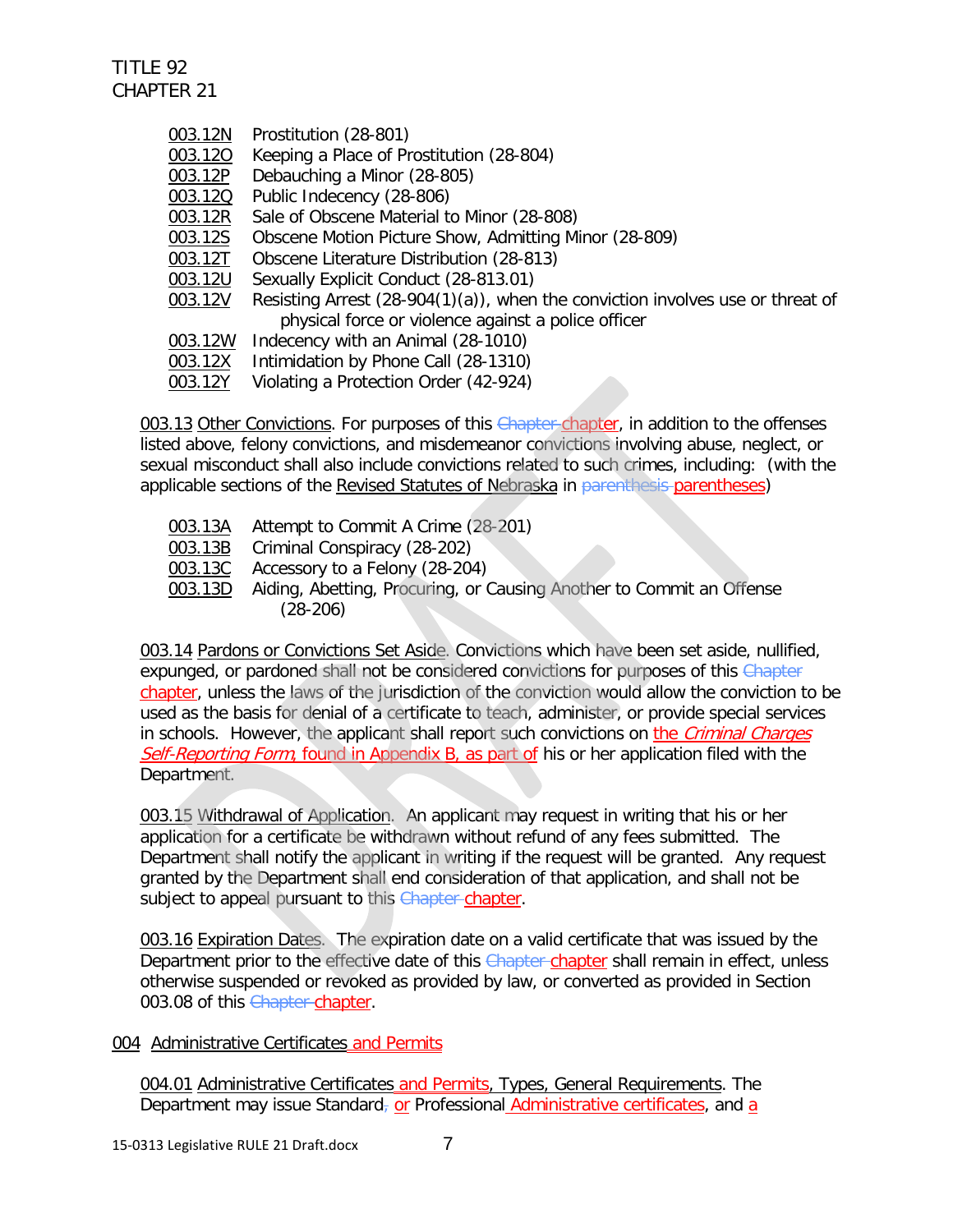Provisional Administrative certificates-permit. Each applicant for any such Administrative certificate or permit shall may be required to:

004.01A Complete the appropriate application forms prescribed by the Department, found in Appendix A, and meet the requirements of lawful presence in the United States as set forth in Sections 4-108 through 4-112 R.R.S. including completion of the *United* States Citizenship Attestation Form, found in Appendix C;

004.01B Submit an official transcript of all college credit earned in fulfillment of the requirements of 92 NAC 21;

004.01C Pay the prescribed fee as provided in Section 003.05 of this Chapter-chapter;

004.01D Not have an application for a certificate denied or currently have a certificate suspended or revoked by another jurisdiction, and not have any felony conviction, or any misdemeanor conviction involving abuse, neglect, or sexual misconduct as defined in Sections 003.11 through 003.14 of this chapter;

004.01E Qualify for or hold a Nebraska Standard or Professional teaching certificate or a comparable and equivalent certificate;

004.01F Be of good moral character;

004.01G Not have an emotional or mental incapacity to practice the profession as defined in Section 003.10 of this chapter;

004.01H Qualify for or be eligible to have placed on a Provisional Administrative permit or on a regular Administrative certificate, one or more endorsements pursuant to 92 NAC 24;

004.01FI Submit verified evidence of two (2) years of teaching experience or employment as an administrator, school counselor or school psychologist in an approved or accredited or otherwise legally operated prekindergarten through grade twelve (12) school;

004.01GJ Submit evidence of human relations training as defined by this Chapter chapter;

004.01HK Submit evidence of basic skills competency if applying for an entry-level a Nebraska Administrative certificate after July 31, 1989;

004.01<sup>+</sup>L Submit evidence of special education training as defined in this Chapter chapter if applying for an entry level Nebraska Administrative certificate after September 1, 1992; and

004.01J Fulfill the additional requirements in Sections 004.03, 004.05, 004.06, 004.07, 004.09, or 004.10 for the type of certificate or renewal for which the applicant is applying;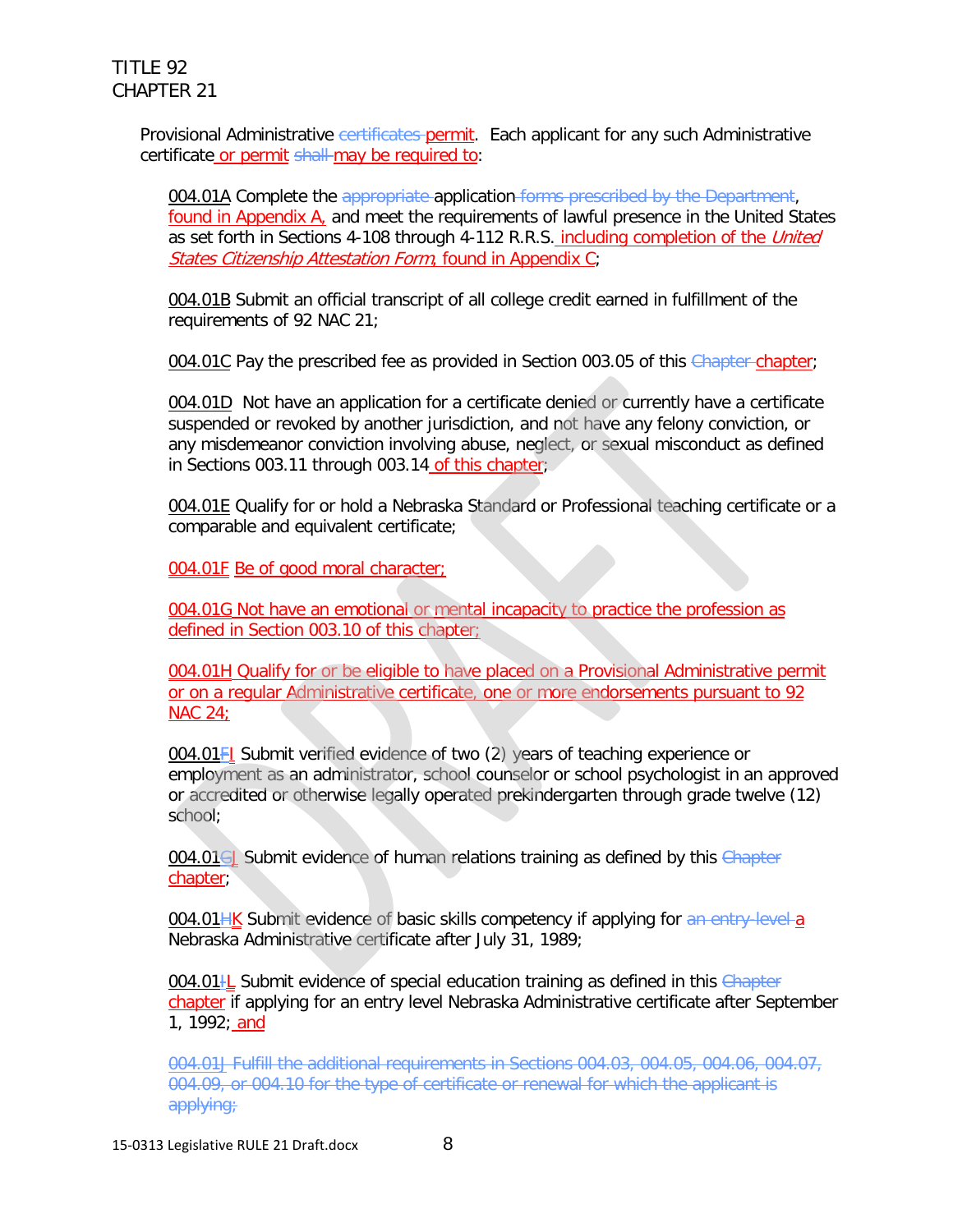004.01KM Submit a complete, legible set of the applicant's fingerprints and pay a fee of  $fifty (50)$ -thirty-five (35) dollars to the Department for processing a criminal history record check if the applicant is seeking the first issuance of a Nebraska certificate and has not been a resident of Nebraska for at least five (5) continuous years immediately preceding the date of application $\div$ .

004.01L Be of good moral character; and

004.01M Shall not have an emotional or mental incapacity to practice the profession as defined in Section 003.10.

004.02 Standard Administrative Certificate. The Standard Administrative certificate shall be valid for teaching and administration in all Nebraska school systems, except that such certificate shall be valid for the position of superintendent of schools only if so endorsed. If requested by the applicant at the time of application, such certificate shall be valid only in Nebraska nonpublic school systems. The Standard Administrative certificate shall expire August 31 in the fifth year following the year of issuance or renewal.

004.03 Standard Administrative Certificate Additional Requirements. Each applicant for a first Nebraska Standard Administrative certificate shall:

004.03A Fulfill the requirements in Section 004.01 of this chapter;

004.03B Have received a Master's degree in Educational Administration or Educational Leadership, or received a subject area Master's degree with completion of additional coursework in an approved program for the preparation of school administrators in the area(s) of endorsement sought by the applicant; and

004.03C Qualify for or hold one or more educational administration endorsements pursuant to 92 NAC 24; and

004.03DC Within five (5) years prior to the date of application, have received six (6) semester hours of graduate credit for coursework recognized in 92 NAC 24 as meeting all or part of the requirements for an Administrative endorsement; however, if the applicant has never held a regular Administrative certificate in any state and applies more than five (5) years after completion of an approved administrative program, then the applicant shall meet this requirement with fifteen (15) semester hours of graduate credit as described in this Chapter chapter; or

004.03 $E$ D Within five (5) years prior to the date of application, have administered halftime or more for two (2) consecutive school years in the same accredited, approved, or otherwise legally operated school or educational service unit in another state wherein the applicant qualified for or held a Standard Administrative certificate or its equivalent.

004.04 Professional Administrative Certificate. The Professional Administrative certificate shall be valid for teaching and administration in all Nebraska school systems, except that such certificate shall be valid for the position of superintendent of schools only if so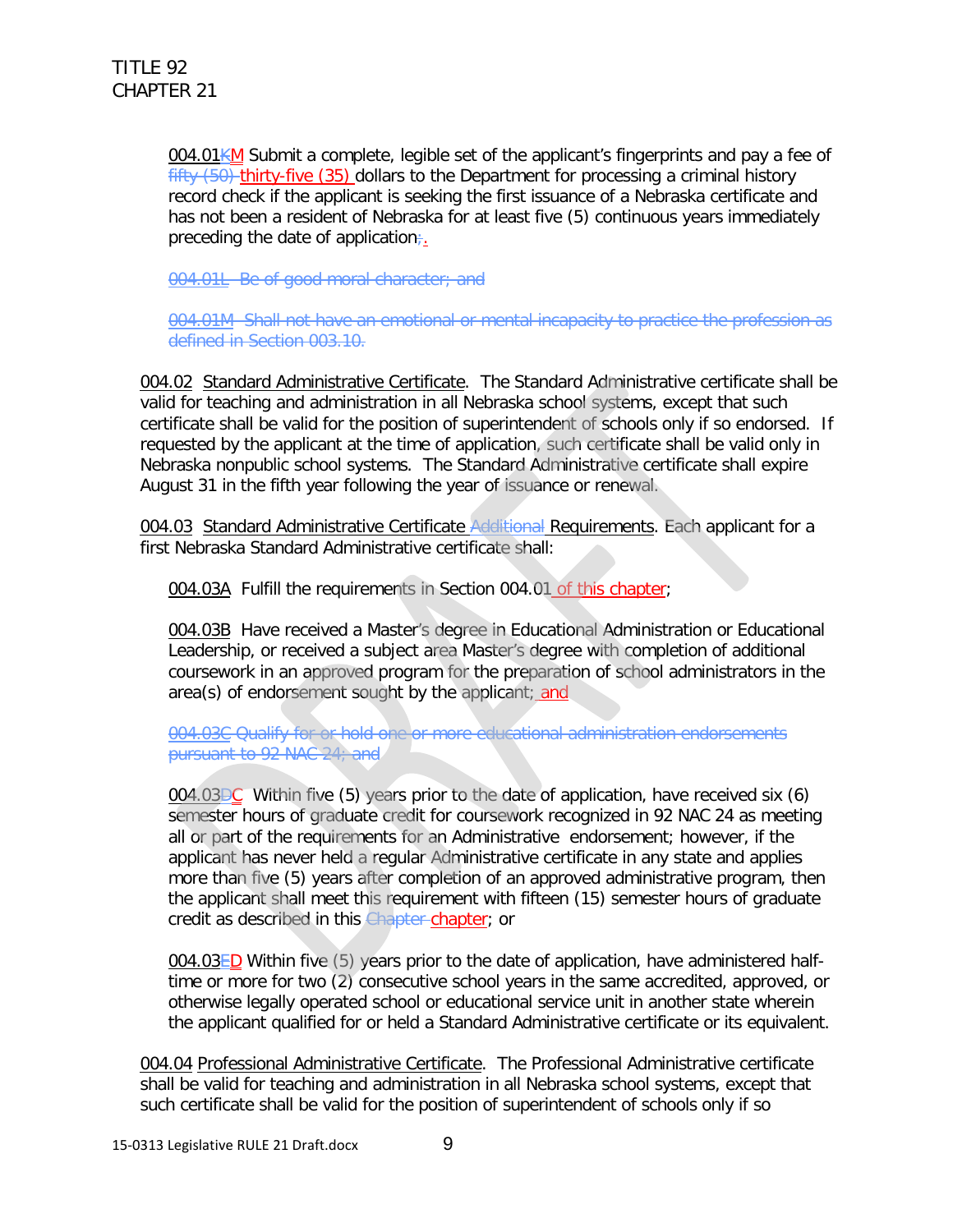endorsed. If so requested by the applicant at the time of application, such certificate shall be valid only in Nebraska nonpublic school systems. The Professional Administrative certificate shall expire August 31 in the tenth year following the year of issuance or renewal.

004.05 Professional Administrative Certificate Additional Requirements. Each applicant for a Professional Administrative certificate shall:

004.05A Fulfill the requirements in Section 004.01 of this chapter;

004.05B Have received a six (6) year specialist's certificate, completed thirty-six (36) hours of Educational Administration or Educational Leadership coursework in an approved program for school administrators taken after earning a Master's degree in Educational Administration or Educational Leadership or received a doctorate degree in Educational Administration or Educational Leadership; from a standard institution of higher education;

004.05C Qualify for or hold a Nebraska Standard Administrative certificate or a comparable and equivalent certificate with one or more Administrative endorsements pursuant to 92 NAC 24; and

004.05 $\overline{OC}$  Within five (5) years prior to the date of application, have received six (6) semester hours of graduate credit for coursework recognized in 92 NAC 24 as meeting all or part of the requirements for an Administrative endorsement; or

004.05ED Within five (5) years prior to the date of application, have for two (2) consecutive school years:

004.05**E<sub>1</sub>D1** administered half-time or more in the same accredited, approved, or otherwise legally operated school system or educational service unit; or

004.05E2D2 been employed as a faculty member in the educator preparation program of a standard institution of higher education as stated in Section 002.16 with employment verified by a written statement from the Dean in the College of Education administrator of the teacher education preparation program; or

004.05E3D3 been employed in the Department.

004.06 Standard and Professional Administrative Certificates. Renewal Prior to Expiration or Less Than Five (5) Years After Expiration. Requirements. Each applicant for renewal of a Standard or Professional Administrative certificate prior to or less than five (5) years after the date of expiration of such certificate shall:

004.06A Fulfill the requirements in Sections 004.01A through 004.01G, 004.01L and 004.01M of this chapter;

004.06B Hold or have held a Nebraska Standard or Professional Administrative certificate which shall not have expired or which expired less than five (5) years prior to the date of application; and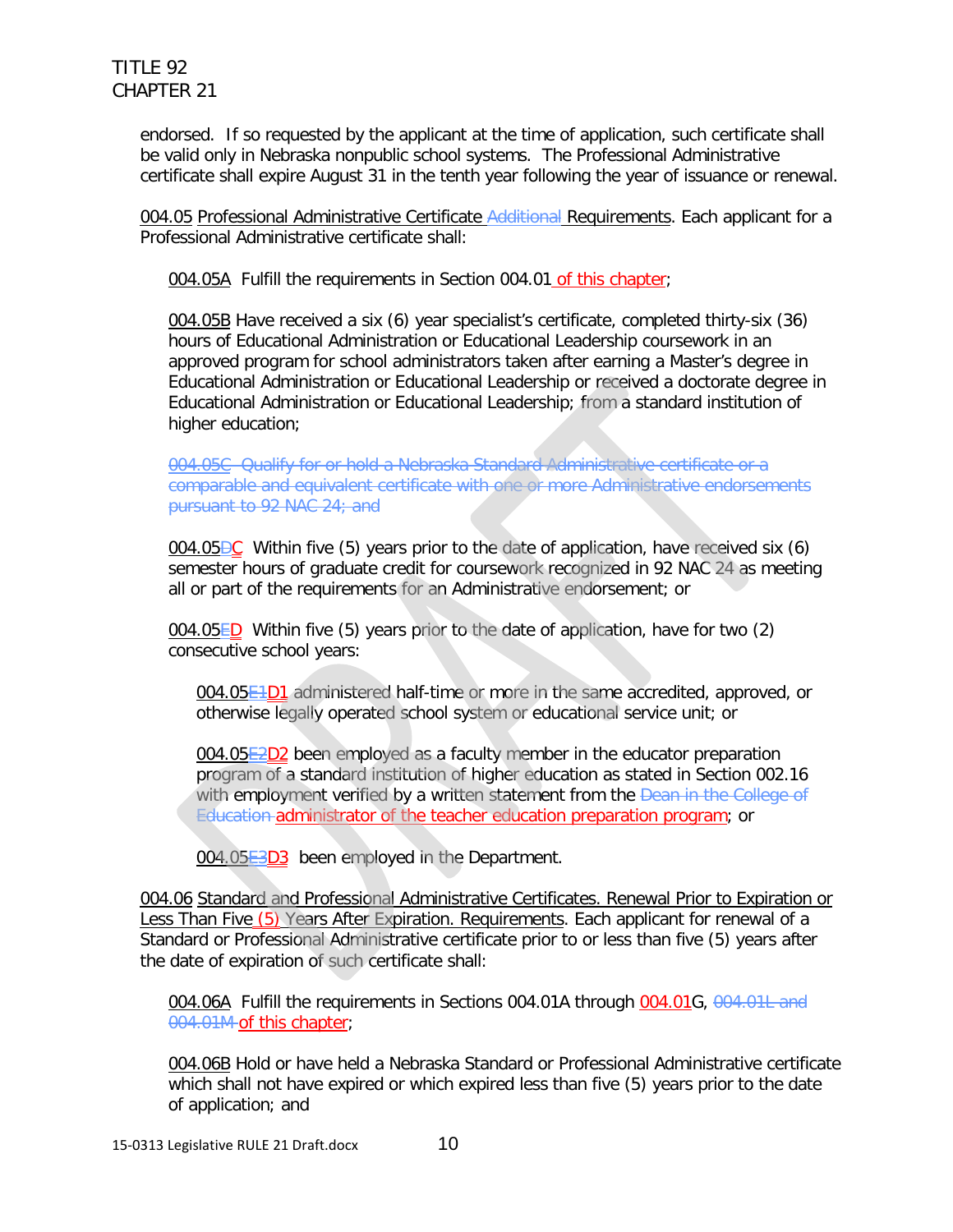004.06C Within five (5) years prior to the date of application, have administered half-time or more for one (1) school year:

004.06C1 in a Nebraska school system;

004.06C2 in a pre-kindergarten early childhood program which is required by law to employ certificated teachers;

004.06C3 in an accredited, approved, or otherwise legally operated school in another state; or

004.06C4 in a U.S. Department of Defense school system; or

004.06D Within five (5) years prior to the date of application, have been employed as a faculty member in the educator preparation program of a standard institution of higher education as stated in Section 002.16 with employment verified by a written statement from the Dean in the College of Education administrator of the teacher education preparation program; or

004.06E Have Within five (5) years prior to the date of application, have been employed in the Department; or

004.06F Have received six (6) semester hours of graduate credit in education-related coursework from a standard institution of higher education taken after the completion of the baccalaureate degree within five (5) years prior to the date of application. Within five (5) years prior to the date of application, have received six (6) semester hours of graduate credit in areas related to Educational Administration or Educational Leadership from a standard institution of higher education taken after the completion of the baccalaureate degree.

004.07 Standard and Professional Administrative Certificates. Renewal Five (5) or More Years After Expiration. Requirements. Each applicant for renewal of a Standard or Professional Administrative certificate five (5) or more years after the date of expiration of such certificate shall:

004.07A Fulfill the requirements in Sections 004.01A through 004.01G, 004.01L and 004.01Mof this chapter;

004.07B Have qualified for or held a Standard or Professional Administrative certificate which has expired five (5) or more years prior to the date of application; and

004.07C Hold a current Administrative certificate from another state and have administered one (1) year within the past five (5) years; or

004.07D Received fifteen (15) semester hours of graduate coursework in areas related to Educational Administration or Educational Leadership within the five (5) years preceding the application date. Within five (5) years prior to the date of application,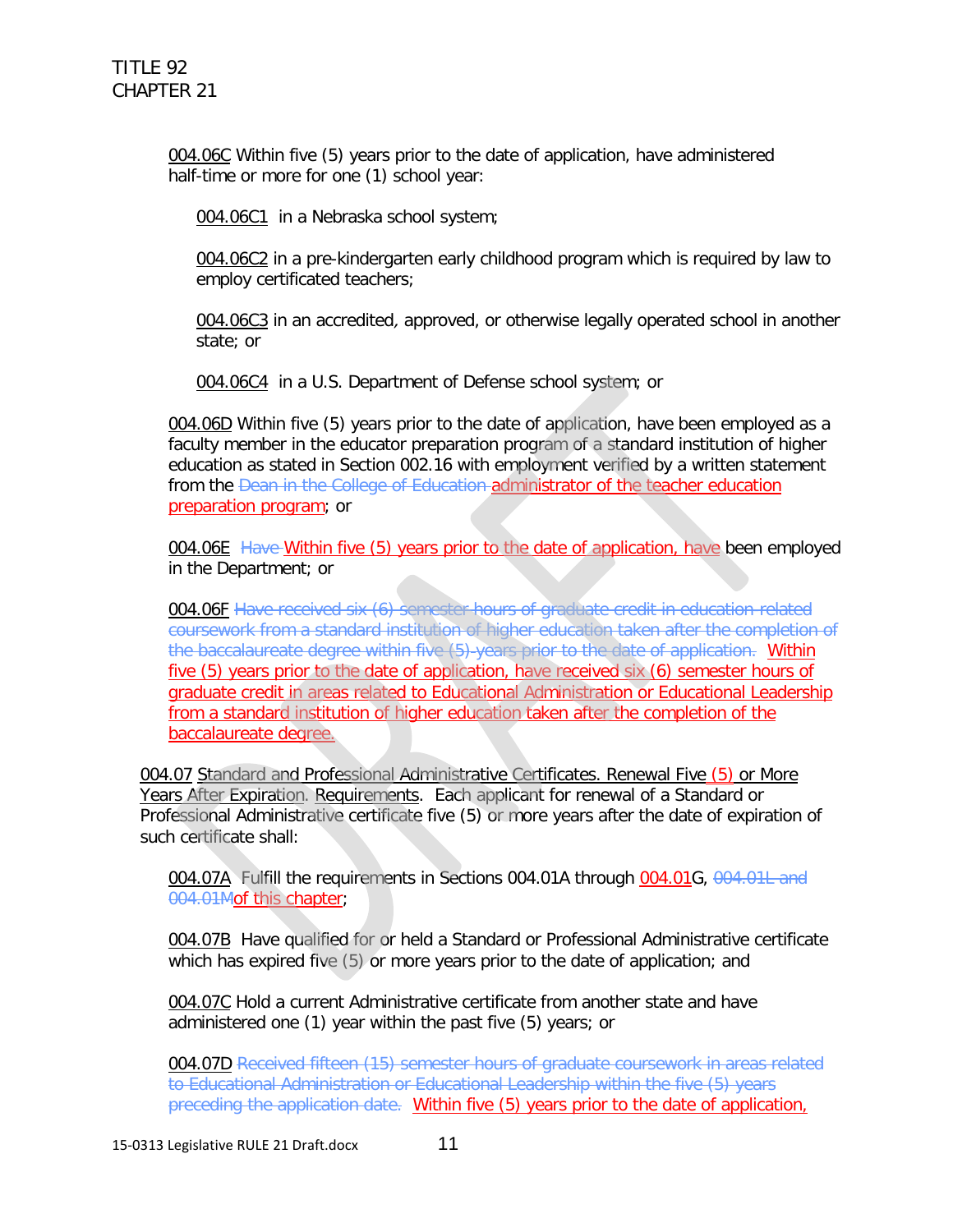#### received fifteen (15) semester hours of graduate coursework in areas related to Educational Administration or Educational Leadership.

004.08 Provisional Administrative Permit-Certificate. The Provisional Administrative certificate shall be valid for administration only in the Nebraska school system requesting the issuance of such certificate and only in the area of administration endorsement for which qualifications are described in 92 NAC 24. The Provisional Administrative certificate shall expire August 31 of the year following issuance. Provisional Administrative certificate may be renewed twice for an individual for a total of three (3) years. The Provisional Administrative permit shall be valid for administration only in the Nebraska school system requesting the issuance of such permit and only in the area of administrative endorsement for which qualifications are described in 92 NAC 24. The Provisional Administrative permit shall expire August 31 in the second year following the year of issuance. The Provisional Administrative permit may not be renewed.

004.09 Provisional Administrative Permit Certificate Additional Requirements. Each applicant for a Provisional Administrative certificate permit shall:

004.09A Fulfill the requirements in Section 004.01 of this chapter;

004.09B Submit a written request for the issuance of such certificate permit from the superintendent of schools or the governing body of the Nebraska school system in which the applicant intends to administer;

004.09C Have completed at least fifty (50) percent of the credit hours required for completion of an approved program for the endorsement of curriculum supervisor or principal, or seventy five (75) percent of an approved program for an endorsement as superintendent sought by the applicant; and

004.09D Submit a signed and dated statement of intent to fulfill the remaining requirements needed for issuance of a regular certificate during the period in which such certificate is in effect or make such progress on the program as to permit the renewal of the Provisional Administrative certificate as defined in Section 004.10D. Submit a signed and dated Courses Required for Completion of an Approved Teacher or Administrator Program (CRC) Form, found in Appendix D, to fulfill the remaining requirements needed for issuance of a regular certificate.

004.10 Provisional Administrative Certificate. Renewal Requirements. Any holder of a Provisional Administrative certificate may renew such certificate two (2) times prior to, on, or after the date of expiration. Each applicant for renewal shall:

004.10A Fulfill the requirements in Section 004.

004.10B Hold or have held a Nebraska Provisional Administrative certificate;

004.10C Submit a written request for the issuance of such certificate from the superintendent of schools or the governing body of the school system in which the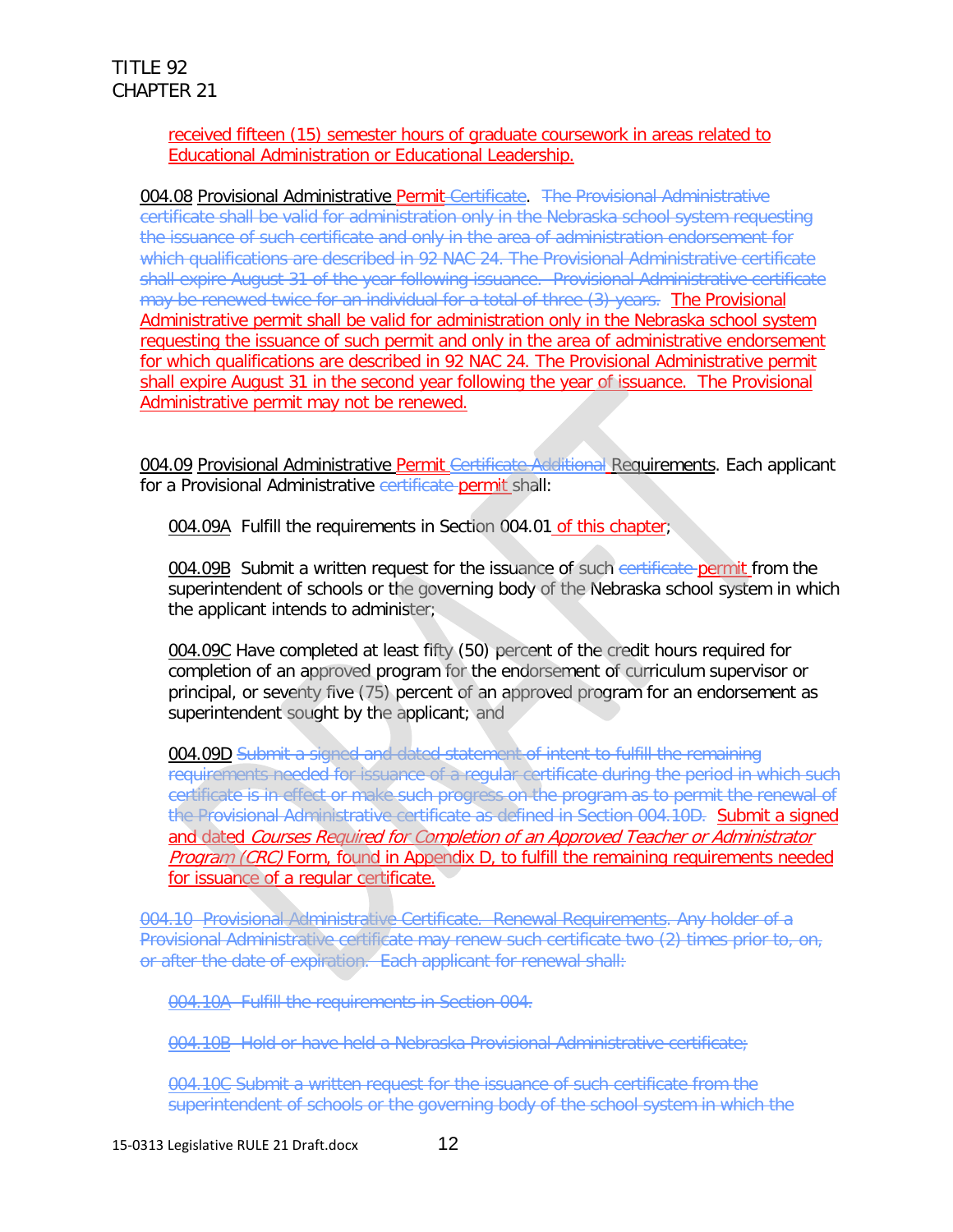applicant intends to administer; and

004.10D Within one (1) year prior to the date of application, have received six (6) semester hours of graduate credit for coursework which fulfills some or all of the remaining administrative program, endorsement, requirements.

#### 005 Teaching Certificates and Permits

005.01 Teaching Certificates and Permits. Types. General Requirements. The Department may issue Initial, Standard, Professional, Provisional Commitment, Dual Credit, Provisional, Career Education, Substitute, Local Substitute, and Transitional teaching certificates. Each applicant for any such teaching certificate shall: The Department may issue Initial, Standard and Professional teaching certificates. The Department may also issue Alternative Program, Postsecondary, Provisional, Career Education, State Substitute, Local Substitute, and Transitional teaching permits. Each applicant for any such teaching certificate or permit may be required to:

005.01A Complete the appropriate application forms prescribed by the Department, found in Appendix A, and meet the requirements of lawful presence in the United States as set forth in Sections 4-108 through 4-112 R.R.S. including completion of the United States Citizenship Attestation Form if necessary, found in Appendix C;

005.01B Submit an official transcript of all college credit earned in fulfillment of the requirements of 92 NAC 21;

005.01C Pay the prescribed fee as provided in Section 003.05 of this Chapter-chapter;

005.01D Not have an application for a certificate denied or currently have a certificate suspended or revoked by another jurisdiction, and not have any felony conviction, or any misdemeanor conviction involving abuse, neglect, or sexual misconduct as defined in Sections 003.11 through 003.14 of this chapter;

005.01E Be of good moral character;

005.01F Not have an emotional or mental incapacity to practice the profession as defined in Section 003.10 of this chapter;

005.01G Submit a complete, legible set of the applicant's fingerprints and pay a fee of thirty-five (35) dollars to the Department for processing a criminal history record check if the applicant is seeking the first issuance of a Nebraska certificate and has not been a resident of Nebraska for at least five (5) continuous years immediately preceding the date of application;

005.01 EH Submit evidence of human relations training as defined by this Chapter chapter;

005.01I Submit evidence of qualifying for or be eligible to have placed on a certificate or permit one (1) or more endorsements pursuant to 92 NAC 24.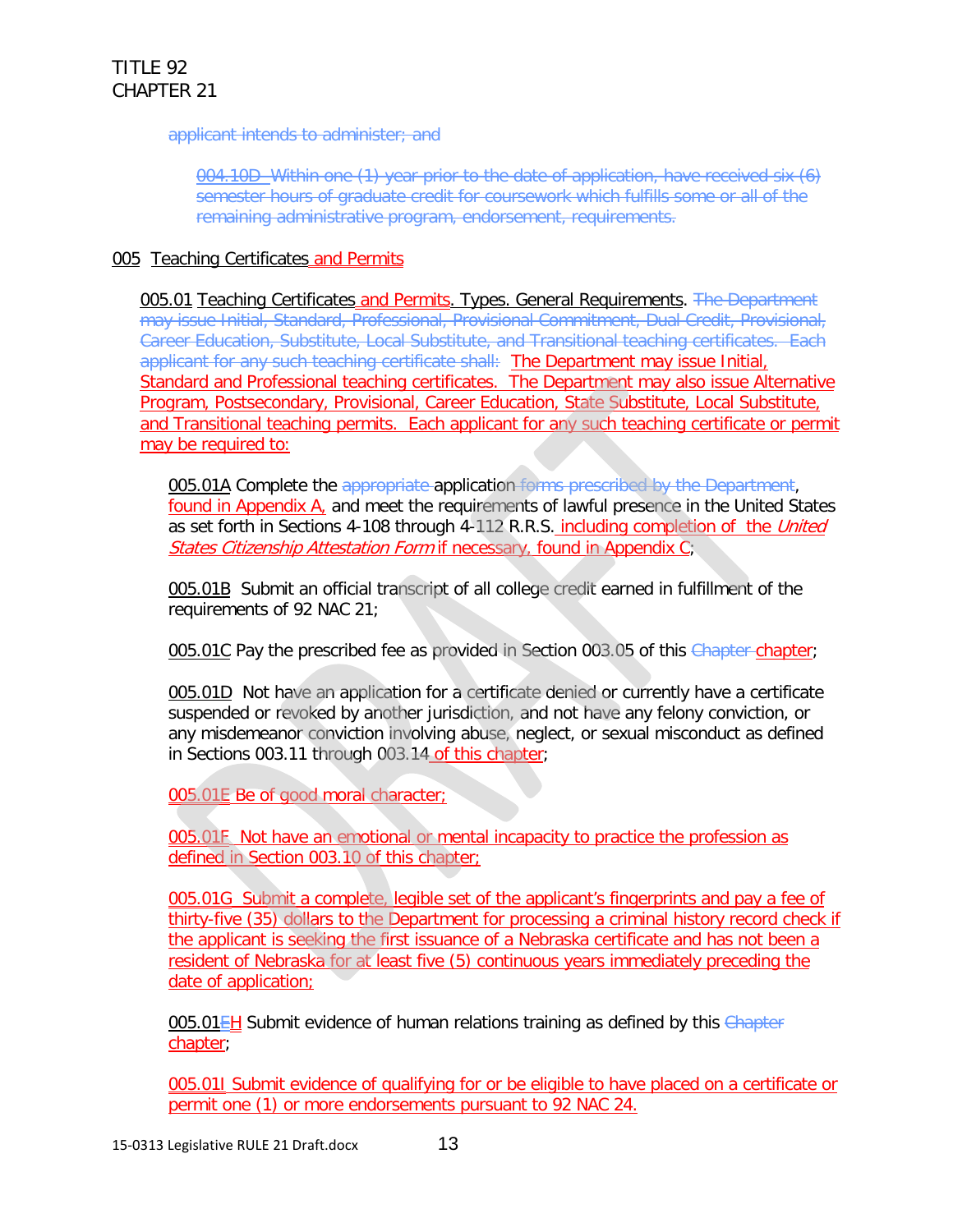005.01FJ Submit evidence of basic skills competency if applying for an entry-level Nebraska teaching certificate after July 31, 1989; and,

005.01<del>GK</del> Submit evidence of special education training if applying for an entry-level teaching certificate after September 1, 1992;

005.01H Fulfill the additional requirements in Sections 005.03, 005.04, 005.06, 005.08, 005.09, 005.10, 005.12, 005.13, 005.15, 005.16, 005.18, 005.19, 005.21, 005.22, 005.24, 005.25, 005.27, 005.28, 005.30, or 005.31 for the type of certificate or renewal for which the applicant is applying;

005.01I Submit a complete, legible set of the applicant's fingerprints and pay a fee of fifty (50) dollars to the Department for processing a criminal history record check if the applicant is seeking the first issuance of a Nebraska certificate and has not been a resident of Nebraska for at least five (5) continuous years immediately preceding the date of application;

005.01J Be of good moral character; and

005.01K Shall not have an emotional or mental incapacity to practice the profession as defined in Section 003.10.

005.02 Initial Teaching Certificate. The Initial teaching certificate shall be valid for teaching in all Nebraska school systems, except that if requested by the applicant at the time of application, such certificate shall be valid only in Nebraska nonpublic school systems. The Initial teaching certificate shall expire August 31 in the fifth year following the year of issuance or renewal.

005.03 Initial Teaching Certificate Additional Requirements. Each applicant for an Initial teaching certificate shall:

005.03A Fulfill the requirements in Section 005.01 of this chapter;

005.03B Have received a baccalaureate degree;

005.03C Have completed the academic program requirements of an approved program for the preparation of teachers; and

005.03D Within five (5) years prior to the date of application, have:

005.03D1 taught Taught for one (1) school year in an accredited, approved, or otherwise legally operated school in any state; or

005.03D2 received Received six (6) semester hours of college credit in educationrelated coursework taken after the completion of a baccalaureate degree; or

005.03D3 if the applicant has never held a regular certificate in any state and applies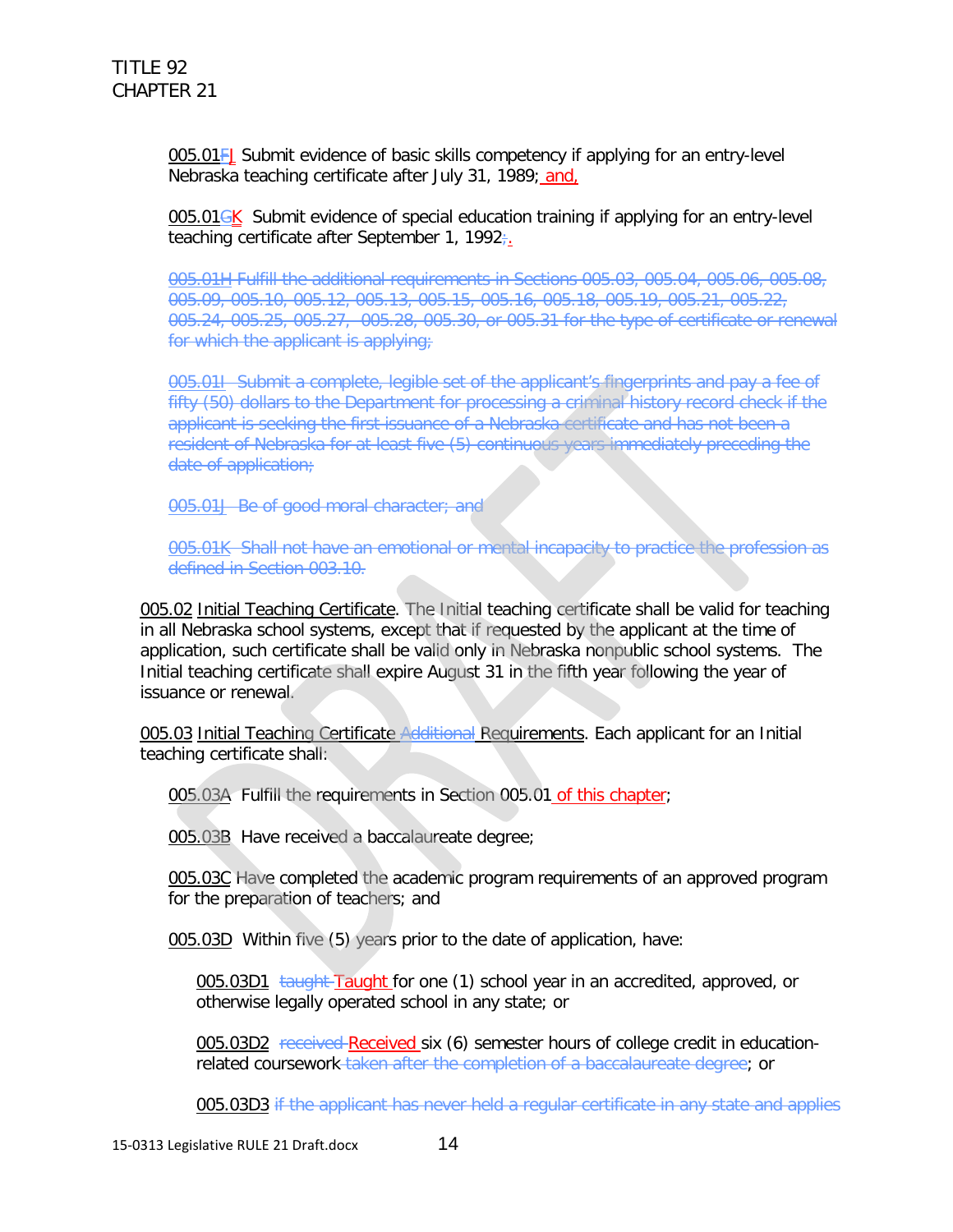more than five (5) years after completion of an approved program, then the applicant shall meet this requirement with fifteen (15) semester hours of; or Received fifteen (15) semester hours of college credit as set forth in Section 005.10D of this chapter if the applicant, more than five (5) years after completion of an approved program, has never held a regular teaching certificate and verified employment in another state; or

005.03E Be a person participating in an approved teacher exchange program.

005.04 Initial Teaching Certificate. Renewal Prior to Expiration or Less than Five (5) Years after Expiration. Requirements. Each applicant for renewal of an Initial teaching certificate prior to the date of expiration or less than five (5) years after the date of expiration of such certificate shall:

005.04A Fulfill the requirements in Sections 005.01A through 005.01F E, 005.01J and K of this chapter;

005.04B Hold or have held a Nebraska Initial teaching certificate which shall not have expired or expired less than five (5) years prior to the date of application; and

005.04C Have taught or held a position requiring a certificate half time or more for one (1) school year in an accredited, approved, or otherwise legally operated school during the past five (5) years; or

005.04D Have received six (6) semester hours of credit from a standard institution of higher education within five (5) years prior to the date of application in educationrelated coursework or coursework in the applicant's content area. Within five (5) years prior to the date of application, have received six (6) semester hours of credit from a standard institution of higher education in education-related coursework or coursework in the applicant's content area.

005.05 Standard Teaching Certificate. The Standard teaching certificate shall be valid for teaching in all Nebraska school systems, except that if requested by the applicant at the time of application, such certificate shall be valid only in Nebraska nonpublic school systems. The Standard teaching certificate shall expire August 31 in the fifth year following the year of issuance.

005.06 Standard Teaching Certificate Additional Requirements. Each applicant for a Standard teaching certificate shall:

005.06A Fulfill the requirements in Section 005.01 of this chapter;

005.06B Qualify for or hold a Nebraska Initial teaching certificate or a comparable and equivalent certificate; and

005.06C Within five (5) years prior to the date of application, have taught half-time or more for two (2) consecutive school years while holding a regular certificate: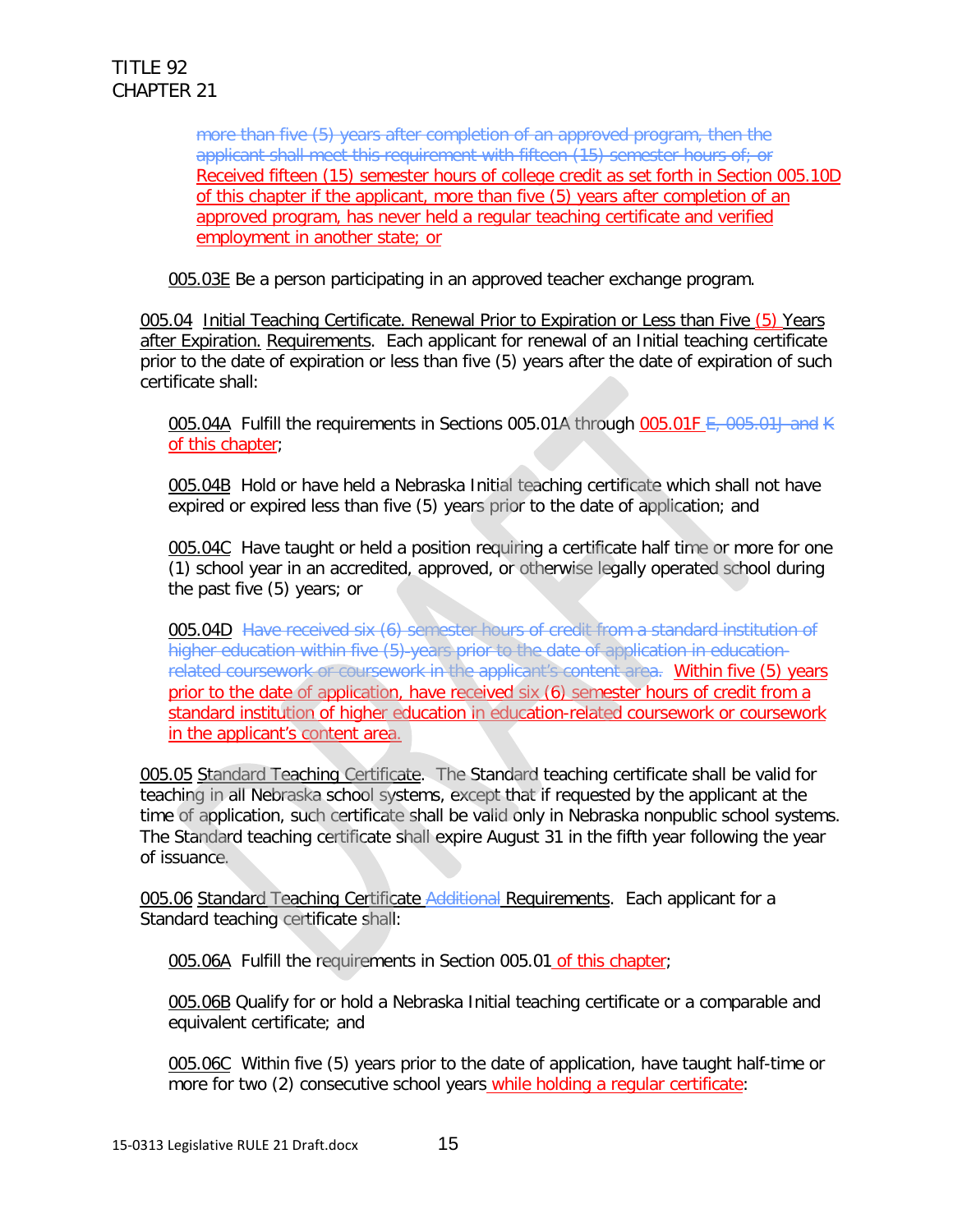005.06C1 In a Nebraska school system;

005.06C2 In an accredited, approved, or otherwise legally operated school in another state;

005.06C3 In a nonpublic school in a state that does not require certification of nonpublic school teachers;

005.06C43 In a U.S. Department of Defense school system;

005.06C $54$  As a faculty member in the educator preparation program of a standard institution of higher education with employment verified by a written statement from the administrator of the teacher preparation program;

005.06C65 In a pre-kindergarten early childhood program which is required by law to employ certificated teachers or which requires its teachers to hold a certificate; or

005.06C76 As a Nebraska certified teacher providing distance learning or dual enrollment instruction to students in a Nebraska school system, pursuant to Section 79-1201 (1) and (2) R.R.S.; or

005.06D Within five (5) years prior to the date of application, have taught half-time or more for two (2) consecutive school years in a nonpublic school in a state that does not require certification of nonpublic school teachers; or

005.06 $\overline{DE}$  Within five (5) years prior to the date of application, have been employed by the Department.

005.07 Professional Teaching Certificate. The Professional teaching certificate shall be valid for teaching in all Nebraska school systems, except that if requested by the applicant at the time of application, such certificate shall be valid only in Nebraska nonpublic school systems. The Professional teaching certificate shall expire August 31 in the tenth year following the year of issuance or renewal, except that Professional teaching certificates issued prior to July 11, 1977, shall be valid for the life of the holder unless otherwise converted as provided in Section 003.08 of this Chapter chapter.

005.08 Professional Teaching Certificates Additional Requirements. Each applicant for a Professional teaching certificate shall:

005.08A Fulfill the requirements in Section 005.01 of this chapter;

005.08B Qualify for or hold a Nebraska Standard teaching certificate, or a comparable and equivalent certificate, or verify having taught half-time or more for two (2) consecutive years during the period of validity of a regular certificate; and

005.08C Have Within ten (10) years prior to the date of application, have received a Master's degree from an approved standard institution of higher education in Curriculum and Instruction, Educational Technology, Special Education, or in the applicant's content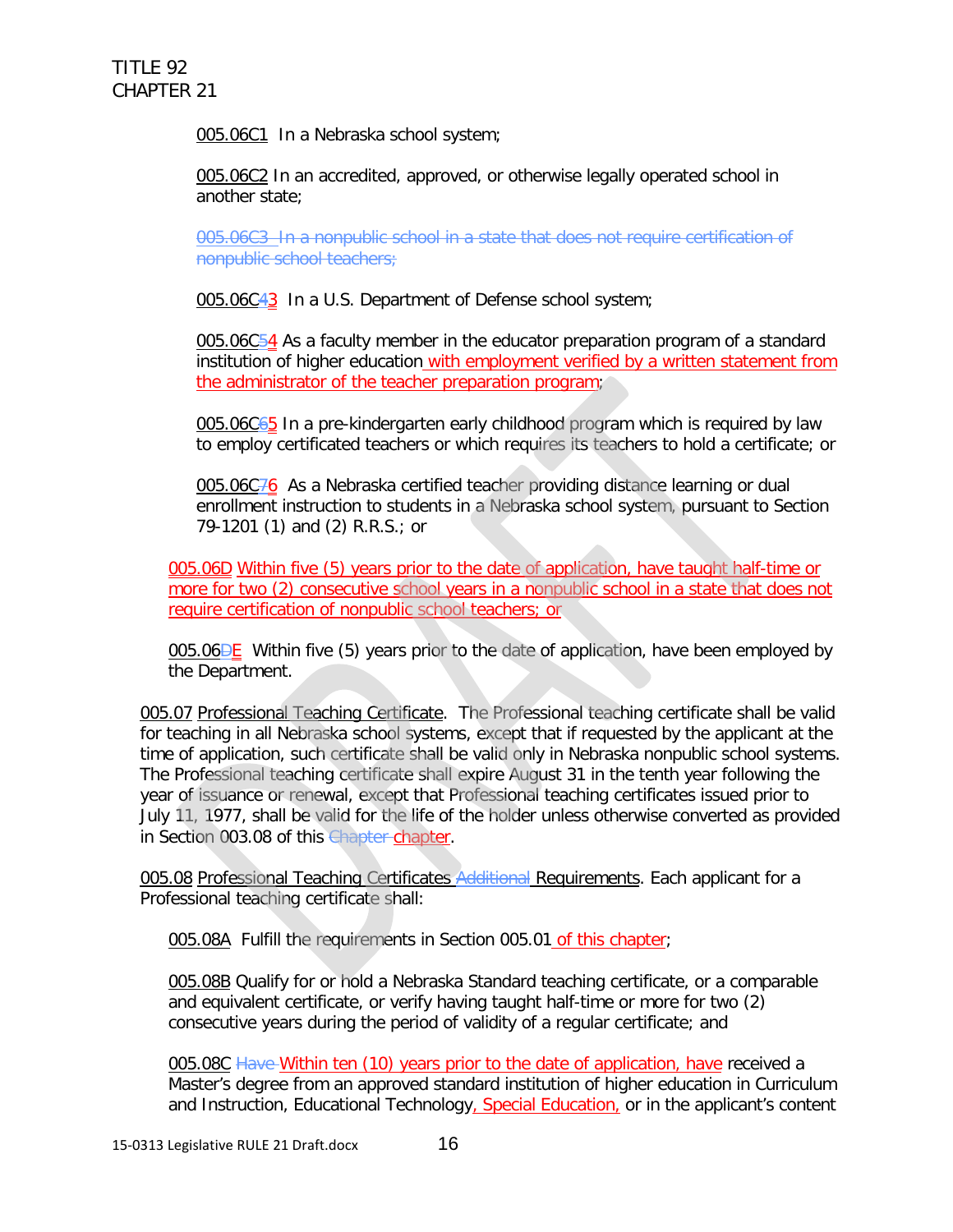area granted by that institution within ten (10) years prior to the date of application; or

005.08D Hold current credentials from a credentialing organization approved by the Department pursuant to 92 NAC 22; or

005.08E Have received a six (6) year specialist's certificate or a doctorate degree from a standard institution of higher education in an area related to the applicant's content area completed at the Master's degree level.

005.09 Standard and Professional Teaching Certificates; Renewal Prior to Expiration or Less than Five (5) Years after Expiration; Requirements; Each applicant for renewal of a Standard or Professional teaching certificate prior to or less than five (5) years after the date of expiration shall:

005.09A Fulfill the requirements in Sections 005.01A through 005.01F-E, 005.01J and K of this chapter;

005.09B Hold or have held a Nebraska Standard or Professional teaching certificate or a comparable and equivalent certificate which shall not have expired or which expired less than five (5) years prior to date of application; and

005.09C Within five (5) years prior to the date of application, have been employed to teach or administer half-time or more for one (1) school year:

005.09C1 In a Nebraska school system;

005.09C2 In an accredited, approved, or otherwise legally operated school in another state;

005.09C3 In a nonpublic school in a state that does not require certification of nonpublic school teachers;

005.09C4 In a U.S. Department of Defense school system;

005.09C5 As a faculty member in the educator preparation program of a standard institution of higher education with employment verified by a written statement from the administrator of the teacher preparation program;

005.09C6 In a pre-kindergarten early childhood program which is by law required to employ certificated teachers or which requires its teachers to hold a certificate; or

005.09C7 As a Nebraska certified teacher providing distance learning or dual enrollment instruction to students in a Nebraska school system, pursuant to Section 79-1201 (1) and (2) R.R.S.; or

005.09D Within five (5) years prior to the date of application, have been employed by the Department; or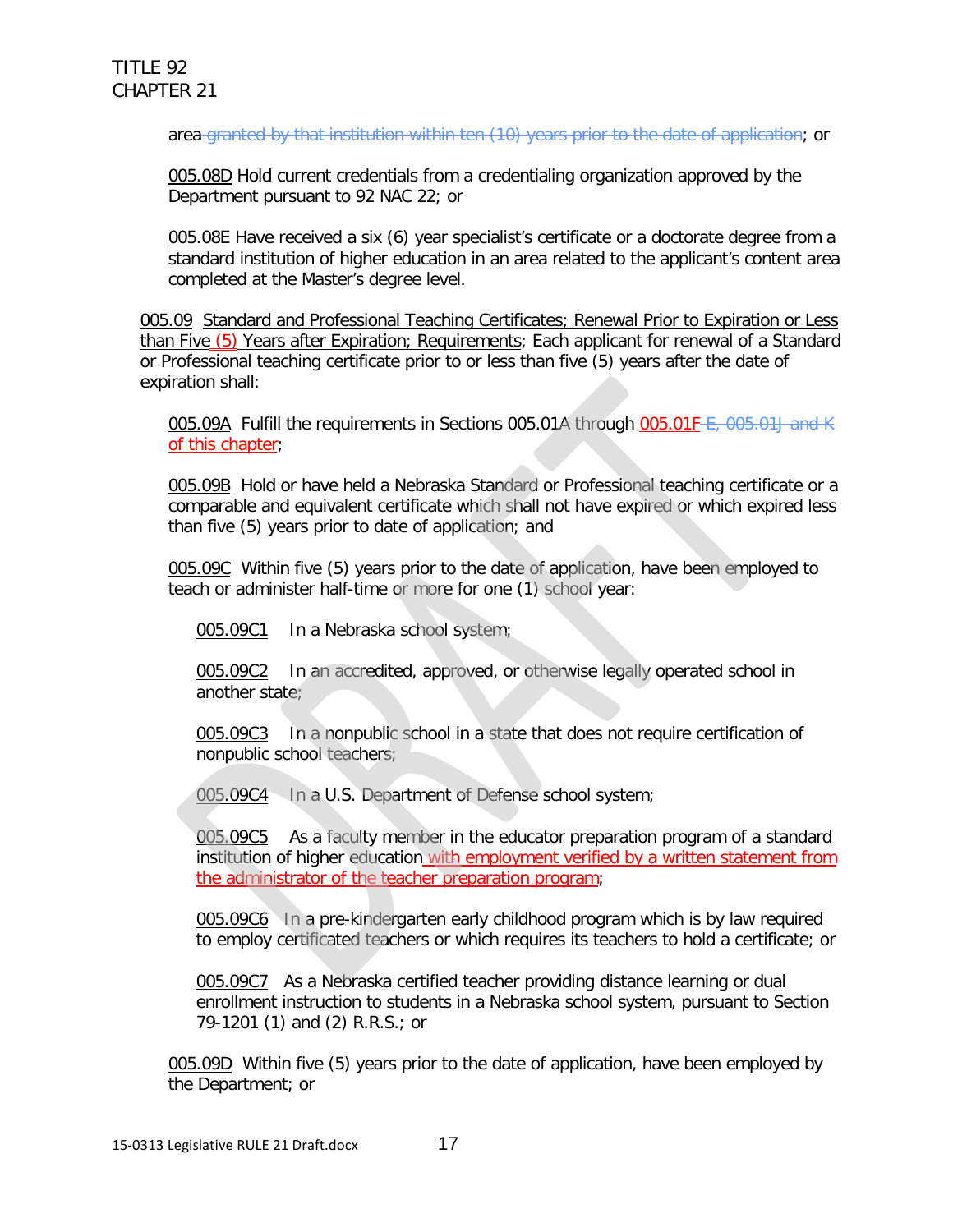005.09E Have Within five (5) years prior to the date of application, have received six (6) semester hours of credit in education-related coursework from a standard institution of higher education within five (5) years prior to the date of application.

005.10 Initial, Standard, and Professional Teaching Certificate. Renewal Five (5) or More Years After Expiration. Requirements. Each applicant for renewal of an Initial, Standard, or Professional certificate five (5) or more years after the date of expiration of such certificate shall:

005.10A Fulfill the requirements in Sections 005.01A through 005.01F E, 005.01J and Kof this chapter;

005.10B Have held a Nebraska Initial, Standard, or Professional teaching certificate which expired five (5) or more years prior to the date of application; and

005.10C Hold a current regular Teaching certificate from another state and have taught for one (1) year out of the past five (5) years in an accredited, approved or otherwise legally operated school in another state; or

005.10D Received Within the five (5) years prior to the date of application, have received fifteen (15) semester hours of education-related coursework taken after completion of the baccalaureate degree. Coursework which shall include (a) a course in instructional techniques; (b) a practicum field experience consisting of one hundred (100) or more clock hours of contact with students in the classroom setting, fifty (50) percent of which shall consist of performing instructional duties; (c) a course or courses which address current issues in education, including but not limited to, special education, gifted education, reading and writing in the content area, and school law; and (d) the remaining course work be directly related to the applicant's content area on the expired certificate.

005.11 Provisional Commitment Teaching Certificate. The Provisional Commitment teaching certificate may be issued to applicants who do not meet all the recent college credit or employment experience requirements for a reqular certificate and shall be valid for teaching only in the Nebraska school system requesting the issuance of such certificate. The Provisional Commitment teaching certificate shall expire August 31 of the year following issuance. Alternative Program Teaching Permit. The Alternative Program teaching permit may be issued to applicants who do not meet all of requirements for a regular certificate and shall be valid for teaching only in the Nebraska school system requesting the issuance of such permit. The Alternative Program teaching permit shall expire August 31 in the second year following the year of issuance. The Alternative Program teaching permit may not be renewed.

005.12 Provisional Commitment Teaching Certificate Additional Requirements. Each applicant for a Provisional Commitment teaching certificate shall: Alternative Program Teaching Permit Requirements. Each applicant for an Alternative Program teaching permit shall:

005.12A Fulfill the requirements in Sections 005.01A through 005.01H of this chapter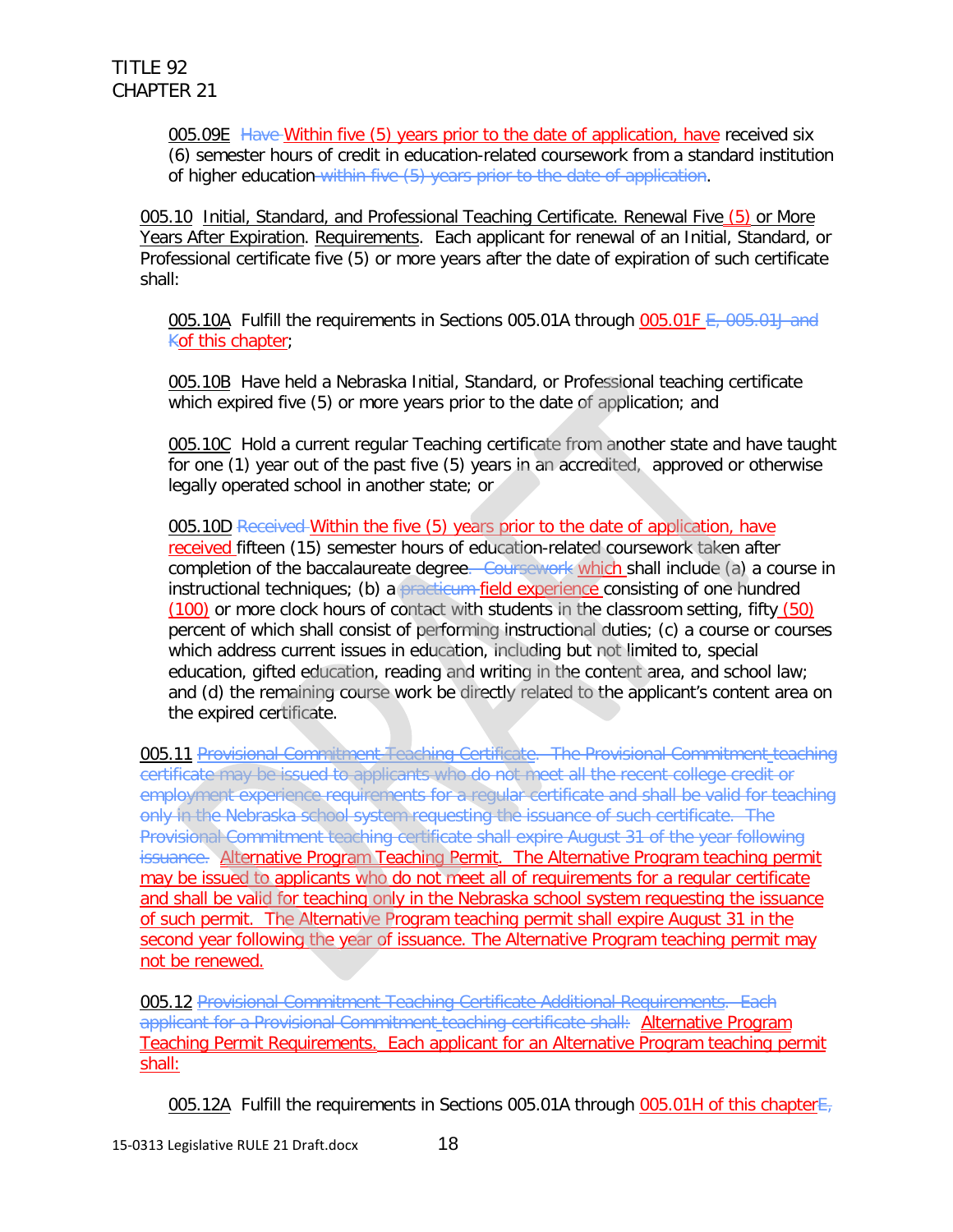and 005.01I through K;

005.12B Submit a written request for the issuance of such certificate from the superintendent of schools or the governing body of the school system in which the applicant intends to teach;

005.12C Have received a baccalaureate degree;

005.12D Submit a signed and dated Alternative Program Teaching Permit Form, found in Appendix E, to fulfill the remaining requirements needed for issuance of a regular certificate; and

**005.12DE** Have completed at least one-half of the pre-student teaching requirements, including a course in teaching methods, of an approved program for the preparation of teachers; and

005.12E1 Have fulfilled at least three-fourths of the requirements for at least one subject or field endorsement pursuant to 92 NAC 24; and or

005.12F Have completed a state approved alternative program for teaching, which includes some education related coursework;

005.12F1 Hold a current regular teaching certificate in another state; and

005.12F2 Submit evidence of employment of at least one year of teaching experience in the last five years in an approved, accredited or otherwise legally operated school in another state. A recommended form (Verification of **Employment Experience) is available on the Teacher Certification website.** 

005.12F Submit a signed and dated statement of intent to fulfill the remaining requirements needed for issuance of a regular certificate during the period in which such certificate is in effect or to make such progress on the program as to permit the renewal of the Provisional Commitment teaching certificate as set forth in Sections 005.13DC1 and 005.13E.

005.13 Provisional Commitment Teaching Certificate Renewal Requirements. Any holder of a Provisional Commitment teaching certificate may renew such certificate prior to, on, or after the date of expiration. Each applicant for renewal shall:

005.13A Fulfill the requirements in Sections 005.01A through E, 005.01J and K;

005.13B Hold or have held a Nebraska Provisional Commitment teaching certificate;

005.13C Submit a written request for the issuance of such certificate from the superintendent of schools or the governing body of the school system in which the applicant intends to teach; and

005.13D Within one (1) year prior to the date of application, have received six (6)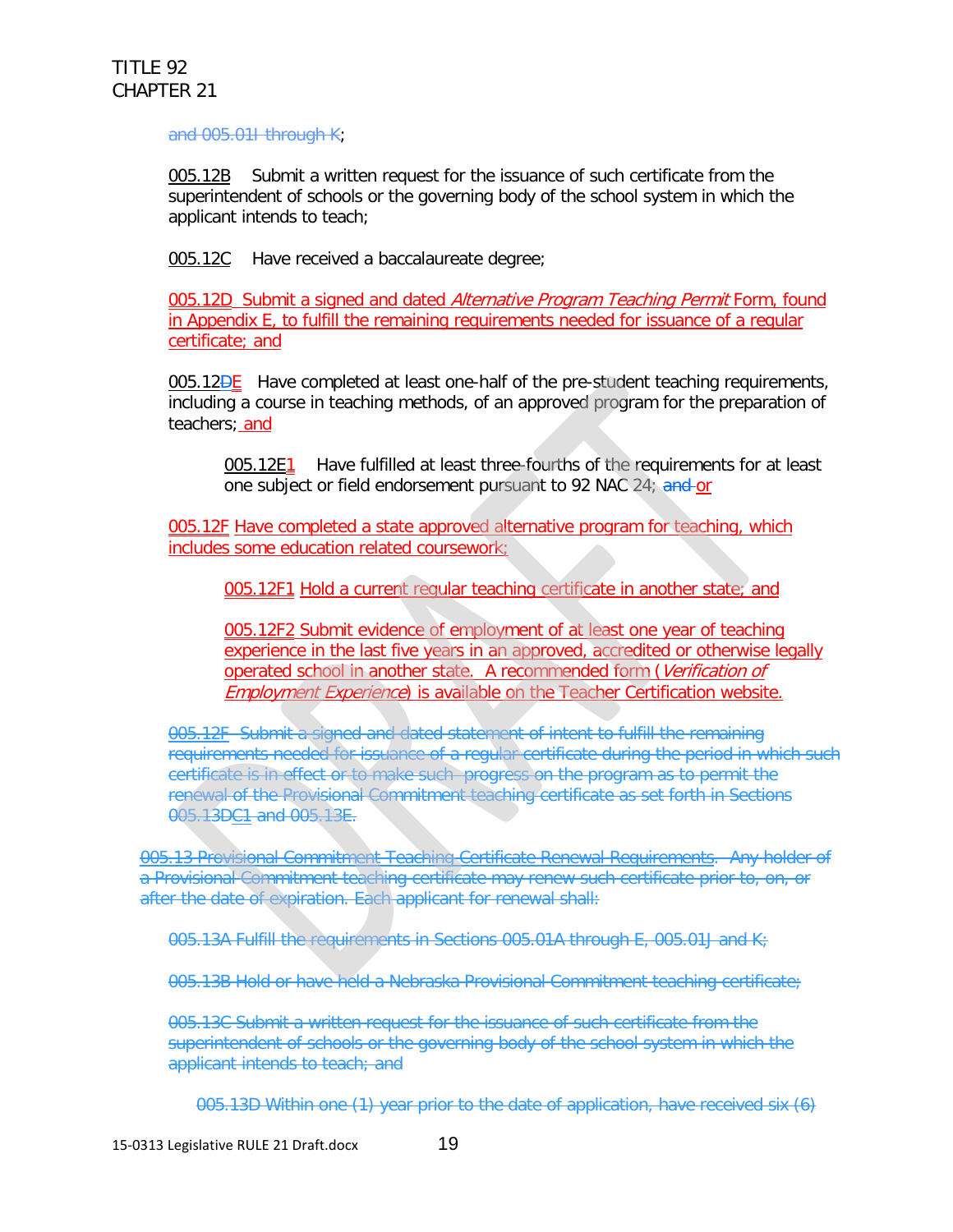semester hours of credit for coursework which fulfills some or all of the remaining program or endorsement requirements; or

005.13E Within one (1) year prior to the date of application, have met at least one of the requirements in Sections 005.01F or 005.01G necessary for the issuance of a regular certificate.

005.<del>1413</del> Provisional Teaching Permit-Certificate. The Provisional teaching certificate-permit may be issued to applicants who do not meet all the recent college credit or employment experience requirements for a reqular certificate. A Provisional teaching certificate-permit shall be valid in all Nebraska school systems, except that if requested by the applicant at the time of application, such certificate permit shall be valid only in Nebraska nonpublic school systems. The Provisional teaching certificate permit shall expire August 31 of in the second year following the year of issuance. The Provisional teaching certificate permit may not be renewed twice for an individual for a total of three (3) years.

005. **1514** Provisional Teaching Permit Certificate Additional Requirements. Each applicant for a Provisional teaching permit shall:

005.1514A Fulfill the requirements in Sections 005.01A through 005.01H E, and 005.01x through K of this chapter;

005.1514B Have received a baccalaureate degree;

005.<sup>1514</sup>C Have completed an approved program for the preparation of teachers at a standard institution of higher education; and

005.1514D Submit a signed and dated statement of intent CRC Form, found in Appendix D, to fulfill the requirements for issuance of a regular certificate including recent college credit, Sections 005.01F, and 005.01G during the period in which the Provisional teaching certificate is in effect.

005.16 Provisional Teaching Certificate Renewal Requirements. Any holder of a Provisional teaching certificate may renew such certificate prior to, on, or after the date of expiration. Each applicant for renewal shall:

005.16A Fulfill the requirements in Sections 005.01A through E, 005.01K;

005.16B Hold or have held a Nebraska Provisional teaching certificate; and

005.16C Within one (1) year prior to the date of application, have received six (6) semester hours of credit for coursework which fulfills some or all of the remaining requirements; or

005.16D Within one (1) year prior to the date of application have met at least one of the requirements in Sections 005.01F or 005.01G necessary for the issuance of a regular certificate.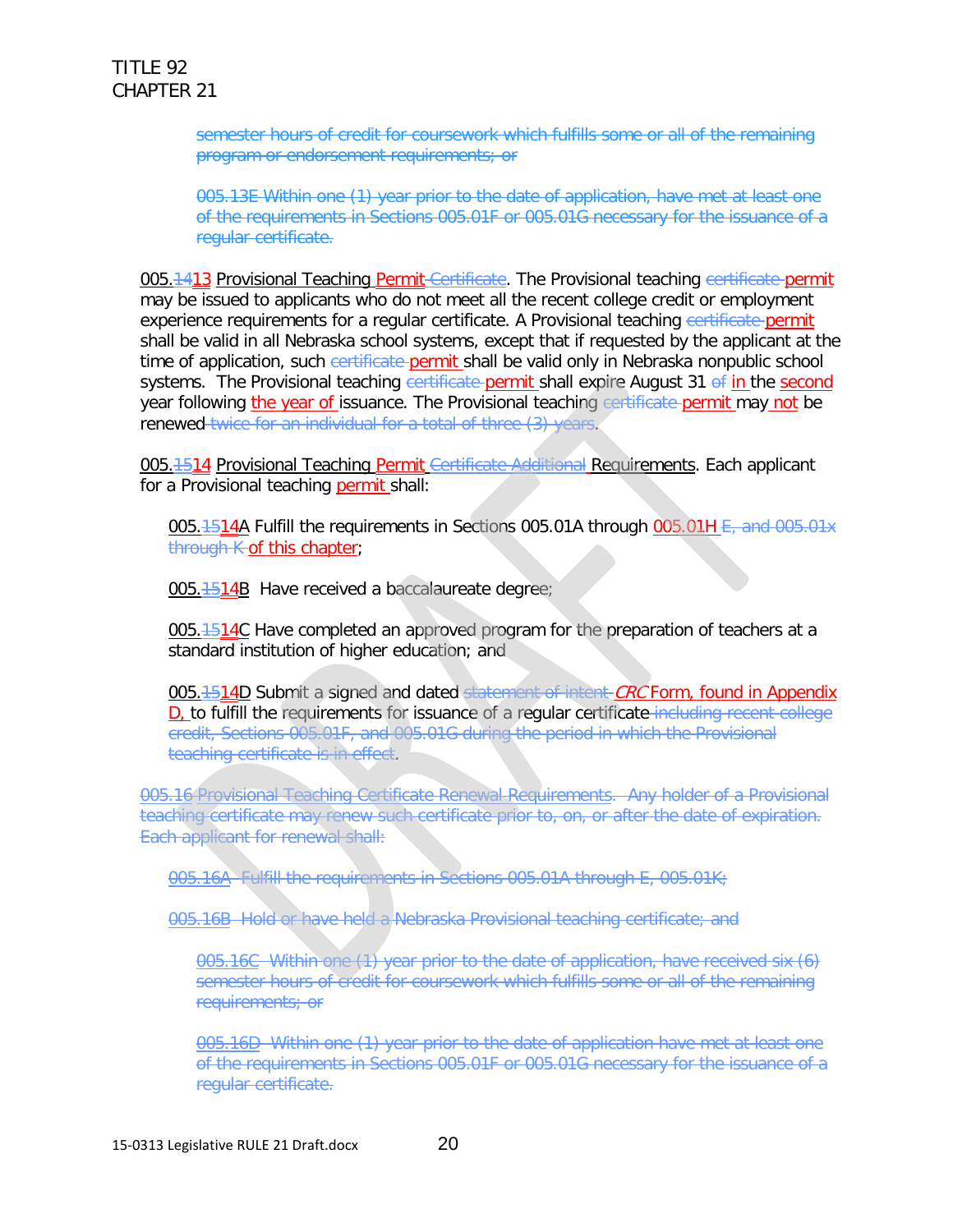005.1715 Career Education Teaching Certificate. The Career Education teaching certificate may be issued to applicants who do not meet the college credit requirements for a regular certificate and shall be valid for teaching in the Nebraska school system requesting the issuance of such certificate or in Nebraska school system(s) for which the applicant will be teaching as a part of a career academy structure and only in the career education endorsement areas described in 92 NAC 24. The Career Education teaching certificate shall expire August 31 in the fifth year following the year of issuance. The Career Education teaching certificate shall not be valid for substitute teaching. Career Education Teaching Permit. The Career Education teaching permit may be issued to applicants who do not meet the Nebraska requirements for a regular certificate and shall be valid in the Nebraska school system requesting the issuance of such certificate and only in the career education endorsement areas described in 92 NAC 24. The Career Education teaching permit shall expire August 31 in the third year following the year of issuance.

005.1816 Career Education Teaching Permit Certificate Additional Requirements. Each applicant for a Career Education teaching certificate permit shall:

005.1816A Fulfill the requirements in Sections 005.01A through E, and 005.011 through  $K$  of this chapter; and,

005.18B Qualify for a career education endorsement pursuant to 92 NAC 24; and

005.18C16B Submit a District Verification Form verification from the Superintendent of Schools or the governing body of a school system in which the applicant intends to teach. The recommended form (Career Education Permit Verification) is available on the Teacher Certification website.: or

005.18D Submit a written request for the issuance of the certificate from a postsecondary educational entity for which the applicant will be teaching as a part of a career academy structure.

005.1917 Career Education Teaching Permit Certificate Renewal Requirements. Each applicant for renewal of a Career Education teaching certificate permit prior to, on, or after the date of expiration shall:

005.1917A Fulfill the requirements in Sections 005.01A through E, 005.01JF and K of this chapter;

005.1917B Submit a District Verification Form verification for the renewal of such certificate permit from the Superintendent of Schools or the governing body of the school system in which the applicant intends to teach. A recommended form (Career Education Permit Verification) is available on the Teacher Certification website; and

005.1917C Hold or have held a Nebraska Career Education teaching permit-certificate. and

005.19D Within five (5) years prior to the date of application for renewal have taught in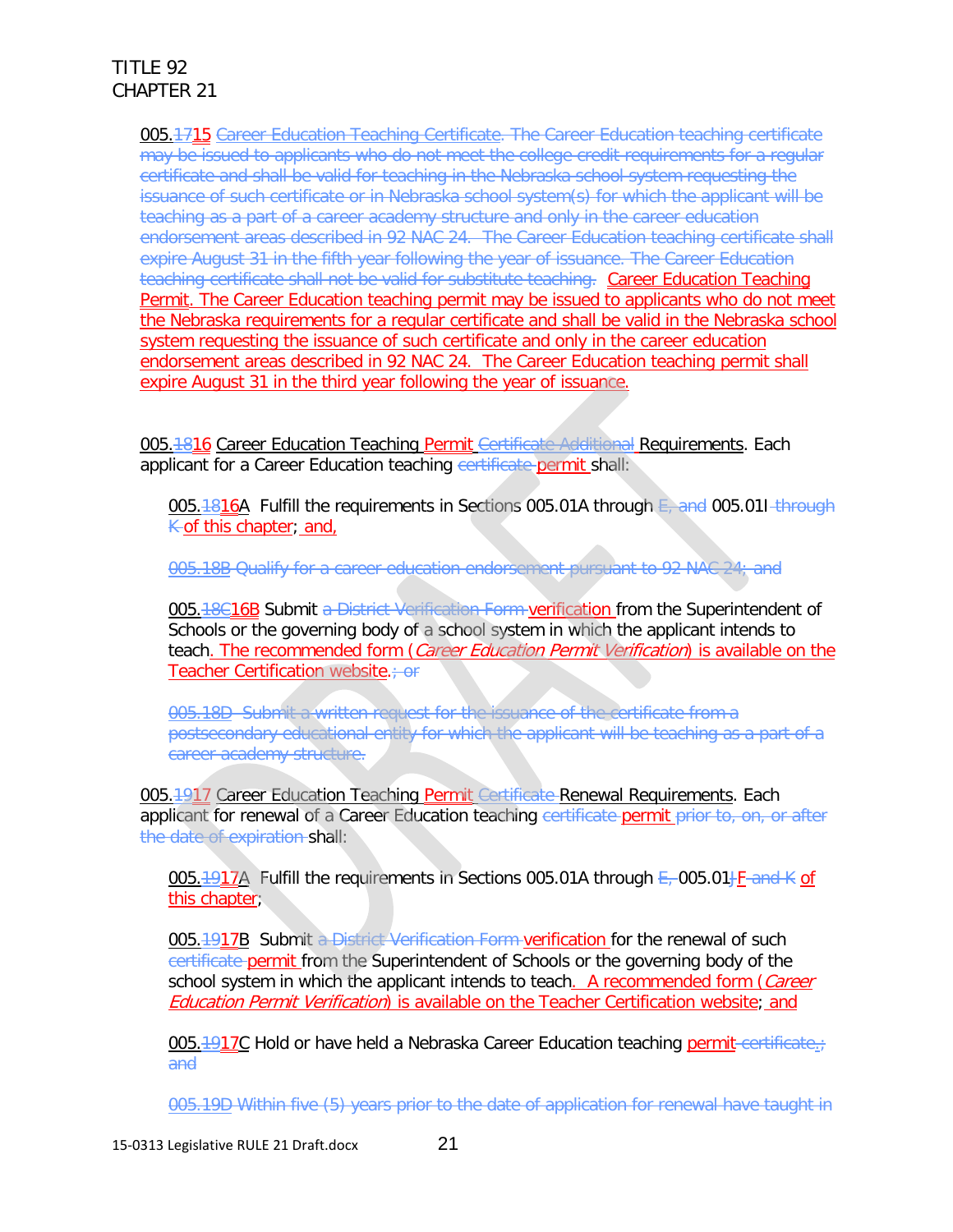a Nebraska school system or have met the requirements in Sections 005.18B through D.

005.2018 Dual Credit Teaching Certificate. The Dual Credit teaching certificate shall be valid for teaching college courses that generate both college credit and have been approved for high school credit in Nebraska school systems requesting the delivery of such courses. The Dual Credit Postsecondary teaching certificate shall expire August 31 in the fifth year following the year of issuance. The Dual Credit teaching certificate shall not be valid for substitute teaching. Postsecondary Teaching Permit. The Postsecondary teaching permit shall be valid only for teaching high school courses that generate college credit and have been approved for high school credit in Nebraska school systems requesting the delivery of such courses and only in the applicant's postsecondary subject area. The Postsecondary teaching permit shall expire August 31 in the third year following the year of issuance.

005.2119 Dual Credit Teaching Certificate Additional Requirements. A Dual Credit teaching certificate may be issued to an applicant who is employed as a teacher by a Nebraska postsecondary educational entity and is eligible to teach courses offered by the postsecondary entity and approved by a local school system for high school credit. Each applicant for a Dual Credit teaching certificate shall: Postsecondary Teaching Permit Requirements. Each applicant for a Postsecondary teaching permit shall:

005.2119A Fulfill the requirements in Sections 005.01A through 005.01H, and 005.01I through of this chapter; and

005.2119B Be eligible to teach courses for college credit offered by the Nebraska postsecondary educational entity and approved by a Nebraska school system for high school credit as documented by the employing college's submission of the Postsecondary Verification Form; Be eligible to teach courses that generate college credit and have been approved for high school credit in Nebraska school systems requesting the delivery of such courses as documented by the employing college. A recommended form (Postsecondary Permit Verification) is available on the Teacher Certification website.

005.21C Hold a Master's degree; and

005.21D Have earned a minimum of six (6) graduate hours in the subject area for which a teaching endorsement is sought pursuant to 92 NAC 24.

005.2220 Dual Credit Teaching Certificate Renewal Requirements. Any holder of a Dual Credit teaching certificate may renew such certificate prior to, on, or after the date of expiration. Each applicant shall: Postsecondary Teaching Permit Renewal Requirements. Each applicant for renewal of a Postsecondary teaching permit shall:

005.2220A Fulfill the requirements in Sections 005.01A through 005.01F E, 005.01J and  $K_{i}$  of this chapter;

005.2220B Hold or have held a <del>Dual Credit Postsecondary teaching permit certificate</del>; and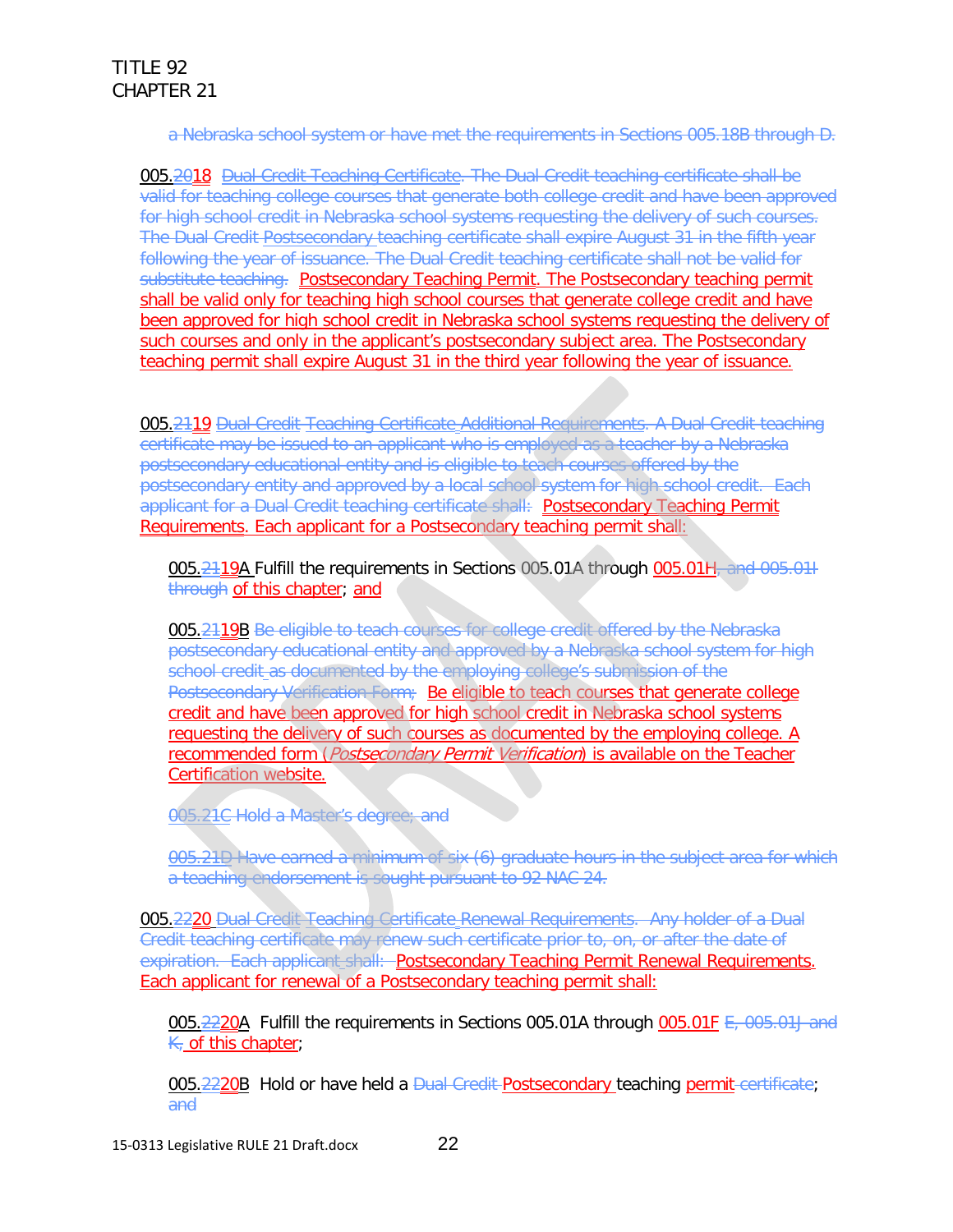005.20C Continue to be eligible to teach courses that generate college credit and have been approved for high school credit in Nebraska school systems requesting the delivery of such courses as documented by the employing college. A recommended form (Postsecondary Employment Verification) is available on the Teacher Certification website; and

005.22C20C1 Have taught one (1) or more dual credit courses within the past five (5) years prior to the date of application; or Within three (3) years prior to the date of application, have taught one (1) or more courses that generate college credit and have been approved for high school credit in Nebraska school systems requesting the delivery of such in at least two (2) different semesters; or

005.22D20C2 Have received three (3) semester hours of graduate credit in education-related coursework taken after the completion of the baccalaureate degree within five (5) years prior to the date of application. Within three (3) years prior to the date of application, have received three (3) semester hours of graduate credit in the applicant's postsecondary content area.

005.2321 State Substitute Teaching Permit-Certificate. The State Substitute teaching certificate permit shall be valid for teaching in all teaching endorsement areas in all Nebraska school systems, but persons holding such eertificate permit may not teach more than ninety (90) teaching days in the same school and same assignment. The State Substitute certificate permit holder may be employed to teach by a school system only on a non-contractual basis. If requested by the applicant at the time of application, such certificate permit shall be valid only in Nebraska nonpublic school systems. The State Substitute teaching certificate permit shall expire August 31 in the fifth year following the year of issuance.

005.2422 State Substitute Teaching Permit Certificate. Additional Requirements. Each applicant for a State Substitute teaching certificate permit shall:

005.2422A Fulfill the requirements in Sections 005.01A through 005.01H E, and 005.01I through K of this chapter; and

005.2422B Have held a Nebraska regular teaching certificate or a comparable and equivalent certificate in another state that shall have expired, or qualify for or hold a comparable and equivalent certificate.

005.2523 State Substitute Teaching Permit Certificate Renewal Requirements. Each applicant for renewal of a State Substitute teaching certificate permit prior to, on, or after the date of expiration of such certificate shall:

005.2523A Fulfill the requirements in Sections 005.01A through 005.01F E, 005.01J and K of this chapter; and

005.2523B Have taught in one or more school systems for at least fifty (50) teaching days within five (5) years prior to the date of application for renewal; or Within five (5)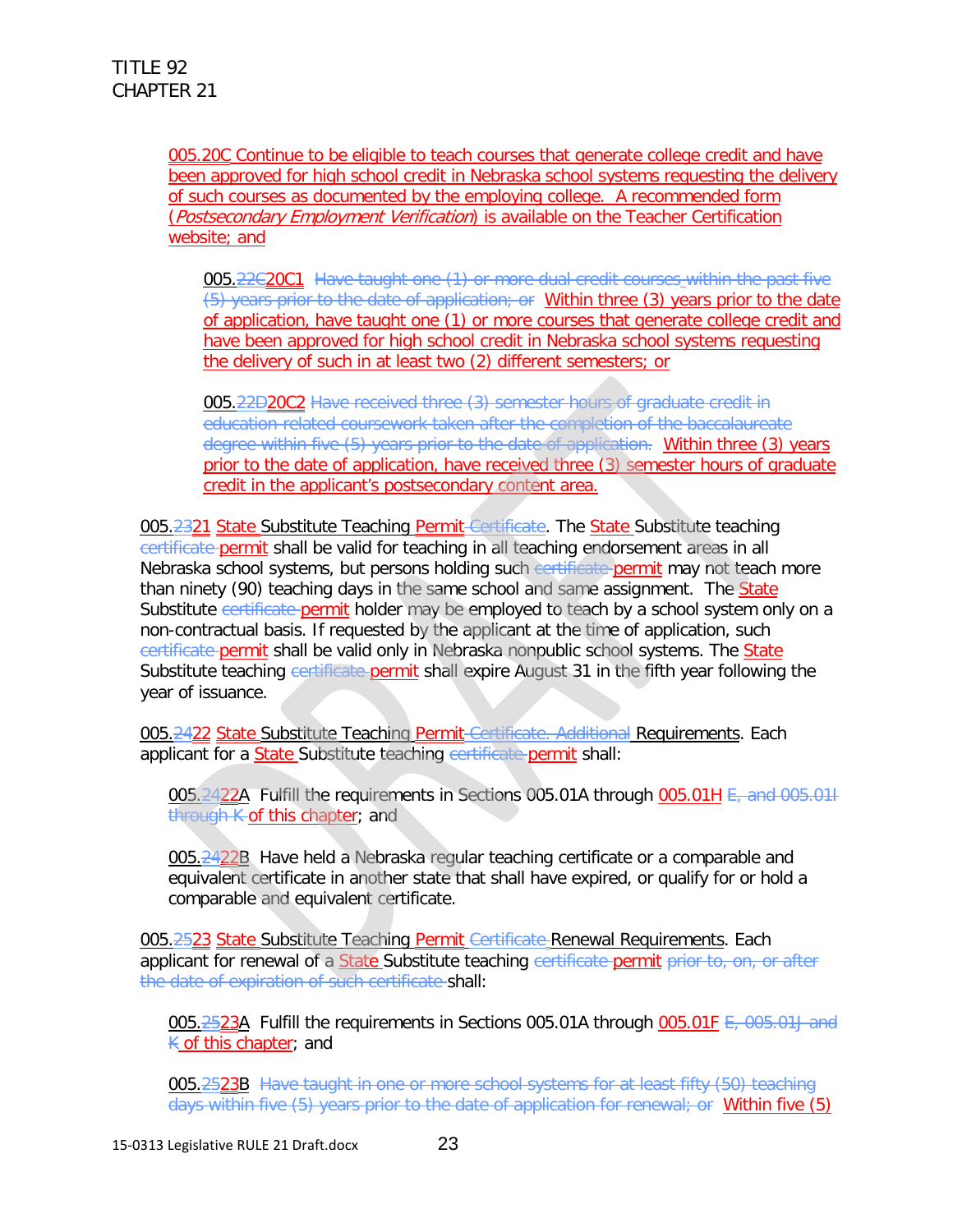#### years prior to the date of application, have taught in one (1) or more school systems for at least fifty (50) teaching days; or

005.2523C Have received three (3) semester hours of college credit within five (5) years prior to the date of application. Within five (5) years prior to the date of application, have received three (3) semester hours of education related coursework.

005.2624 Local Substitute Teaching Permit Certificate. The Local Substitute teaching certificate permit shall be valid for forty-five (45) teaching days per school year only in the Nebraska school system or Local Substitute Teacher Consortium requesting the issuance of such certificate permit. The certificate permit holder may substitute teach no more than forty-five (45) teaching days in the same school system regardless of the number of Local Substitute certificates permits held. The certificate permit shall expire August 31 in the third year following the year of issuance of the certificate permit.

005.2725 Local Substitute Teaching Permit Certificate Requirements. Each applicant for a Local Substitute teaching certificate permit shall:

005.2725A Fulfill the requirements in Sections 005.01A through 005.01H E, and 005.01H through Kof this chapter;

005.2725B Have at least sixty (60) semester hours of college credit with credit in education-related coursework; and

005.2725C Submit a written request for the issuance of such certificate permit from the superintendent or the governing body of the school system or Local Substitute Teacher Consortium in which the applicant intends to substitute teach.

005.2826 Local Substitute Teaching Permit Gertificate Renewal. Requirements. The Local Substitute teaching certificate permit may be renewed upon meeting the requirements in Section 005.2725 of this chapter.

005.2927 Transitional Teaching Permit Certificate. The Transitional teaching certificate permit shall be valid for teaching only in the Nebraska school system requesting the issuance of such certificate permit. The Transitional teaching certificate permit shall expire August 31 of the year following issuance. The Transitional teaching certificate may be renewed twice for an individual for a total of three (3) years.

005.3028 Transitional Teaching Permit Certificate Additional Requirements. Each applicant for a Transitional teaching certificate permit shall:

005.3028A Fulfill the requirements in Sections 005.01A through 005.01G E, and 005.011 through Kof this chapter;

005.3028B Submit a written request for the issuance of such certificate permit from the superintendent of schools or the governing body of the school system in which the applicant intends to teach;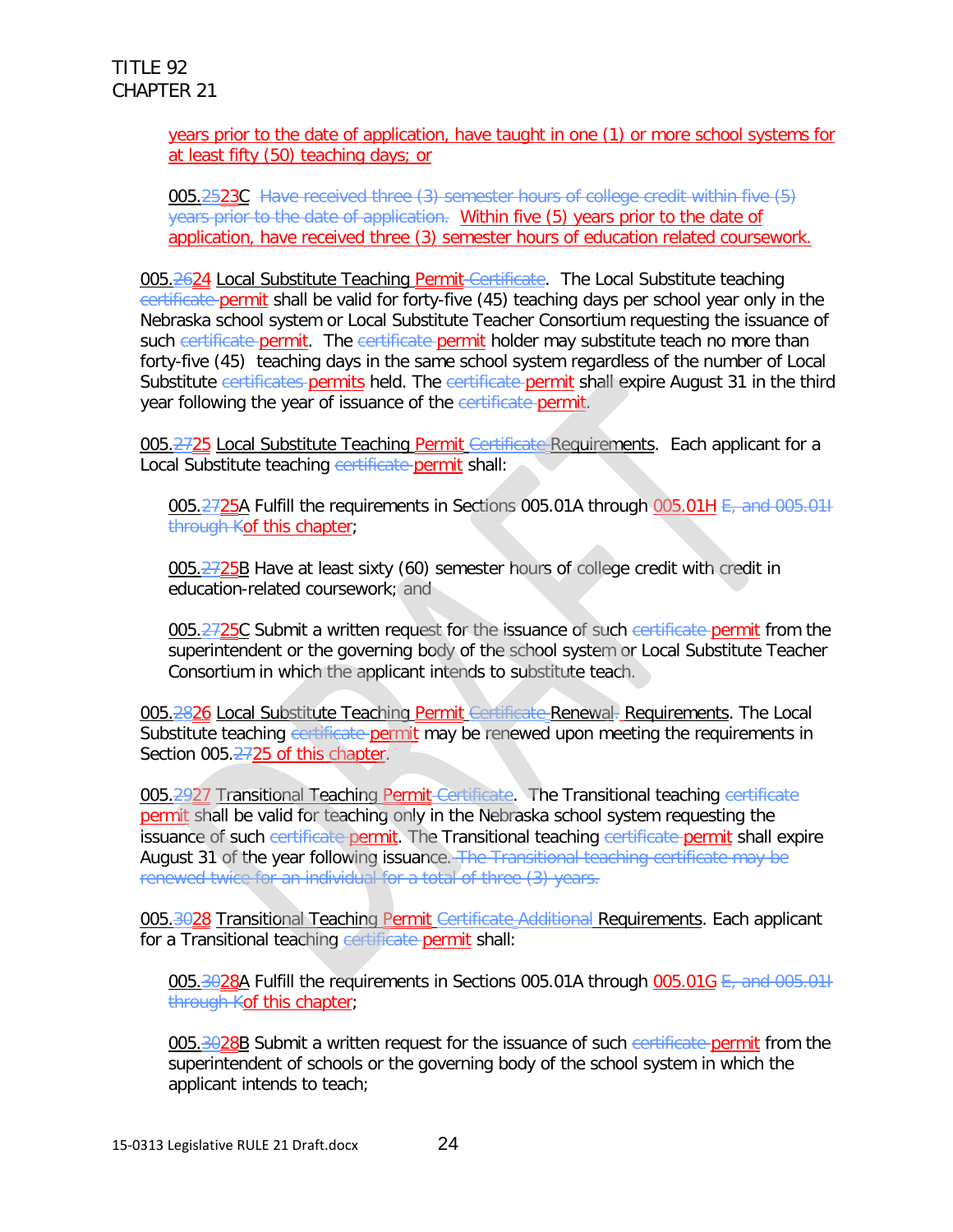005.3028C Have at least a baccalaureate degree which includes at least three-fourths of the course requirements for preparation in the endorsement area, pursuant to 92 NAC 24, that addresses the teaching position to be filled by the applicant;

005.3028D Have an assessment of his/her transcripts completed by a certification officer in a standard institution of higher education and submit a signed and dated CRC Form, found in Appendix D, outlining a plan developed for completion of an approved Initial teacher certification program;

005.3028E Submit a written plan from the school system for mentoring and supervision of the applicant;

005.3028F Complete a pre-teaching seminar offered by an educational service unit or standard institution of higher education that includes information and skill development in the areas of diversity, classroom management, curriculum planning, and instructional strategies prior to assuming responsibility for the classroom; and

005.3028G Submit a written agreement with an educator preparation program from a Nebraska standard institution of higher education to complete the program for an Initial teaching certificate which includes a commitment by the standard institution to provide at least one (1) supervisory visit each semester to the school system and classroom of the applicant.

005.3129 Transitional Teaching Permit Certificate Renewal Requirements. Each applicant for renewal of a Transitional teaching permit certificate shall fulfill the requirements in Sections 005.30 through E and submit a transcript documenting completion of at least six (6) semester hours annually towards completion of the plan identified in Section 005. 3028G of this chapter. A Transitional teaching certificate permit may be renewed for a maximum of  $five (5)$  four (4) years provided the applicant makes sufficient progress as provided by this section.

#### 006 Temporary Certificates

006.01 Temporary Teaching, Special Services, or Administrative Certificates Validity Restrictions. The Department may issue a Temporary certificate to allow the applicant time to complete the Human Relations requirement. This certificate shall be valid in all Nebraska school systems. The Temporary certificate shall expire one-hundred eighty (180) days after the date of issuance. The Temporary certificate is not renewable.

006.02 Temporary Teaching, Special Services, or Administrative Certificate Requirements. Each applicant for a temporary certificate shall:

006.02A Complete the appropriate application, forms prescribed by the Department found in Appendix A, and meet the requirements of lawful presence in the United States as set forth in Sections 4-108 through 4-112 R.R.S. including completion of the United States Citizenship Attestation Form if necessary, found in Appendix C; and

006.02B Meet all the requirements for an Administrative, Special Services, or teaching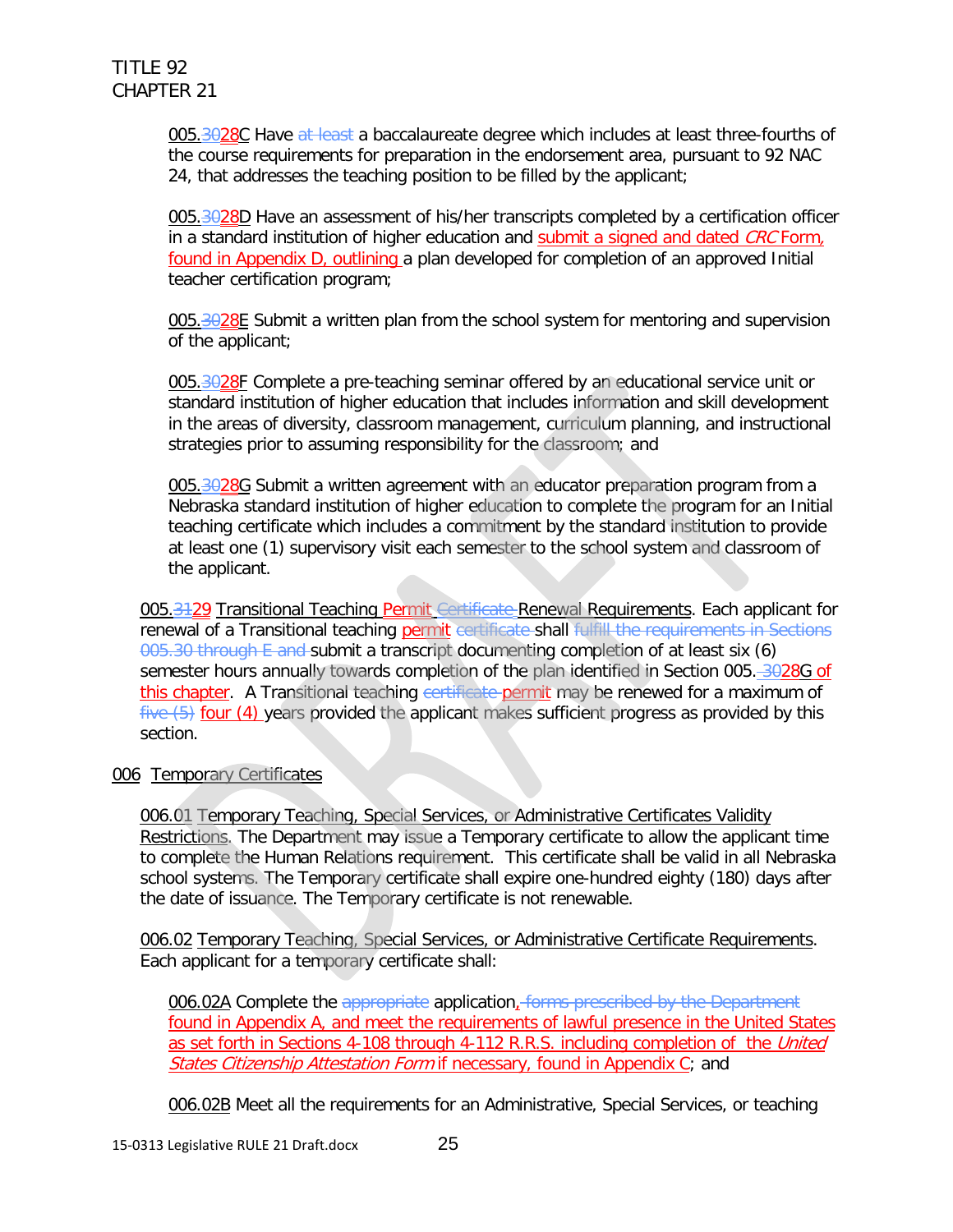certificate or permit pursuant to this Chapter-chapter, except the requirement for human relations training as specified in this Chapter-chapter.

#### 007 Special Services Certificates and Permits

007.01 Special Services Certificate or Permit. The Special Services certificate or permit shall be valid for working in all Nebraska school systems only in the area of Special Services Endorsements described in 92 NAC 24. If requested by the applicant at the time of application, such certificate or permit shall be valid only in Nebraska nonpublic school systems.

007.0102 Special Services Certificates, Types, General Requirements. The Department may issue Standard and Provisional Special Services certificates. Each applicant for a Special Services certificate shall: Special Services Certificate Requirements. The Department may issue a Special Services certificate with an Audiologist or School Nurse endorsement. The Special Services certificate with an Audiologist or School Nurse endorsement shall expire August 31 in the fifth year following the year of issuance or renewal. Each applicant for a Special Services certificate shall:

007.0102A Complete the appropriate application form prescribed by the Department, found in Appendix A, and meet the requirements of lawful presence in the United States as set forth in Sections 4-108 through 4-112 R.R.S. including completion of the *United* States Citizenship Attestation Form if necessary, found in Appendix C;

007.0102B Submit an official transcript of all college credit earned in fulfillment of the requirements of 92 NAC 21;

007.0102C Pay the prescribed fee as provided in Section 003.05 of this Chapter chapter;

 $007.0102D$  Not have an application for a certificate denied or currently have a certificate suspended or revoked by another jurisdiction, and not have any felony conviction, or any misdemeanor conviction involving abuse, neglect, or sexual misconduct as defined in Sections 003.11 through 003.14 of this chapter;

007.0102E Submit a complete, legible set of the applicant's fingerprints and pay a fee of fifty (50) thirty-five (35) dollars to the Department for processing a criminal history record check if the applicant is seeking the first issuance of a Nebraska certificate and has not been a resident of Nebraska for at least five (5) continuous years immediately preceding the date of application;

007.0102F Submit evidence of human relations training as defined by this Chapter chapter;

007.01G Fulfill the additional requirements in Sections 007.03 through 007.09 for the type of certificate or renewal for which the applicant is applying;

007.01H02G Be of good moral character; and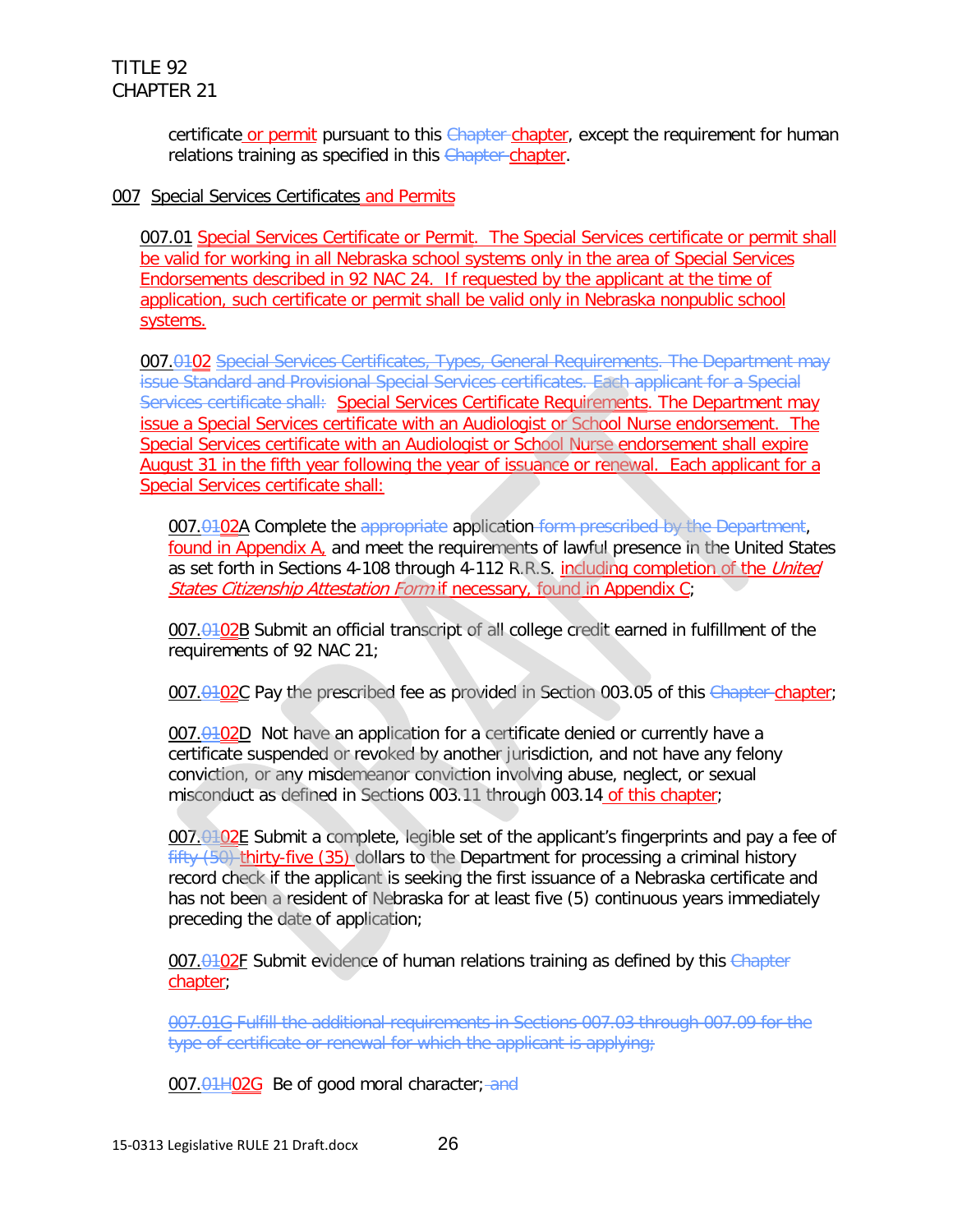007.01H02H Shall not Not have an emotional or mental incapacity to practice the profession as defined by Section 003.10 of this chapter; and-

007.021 Have completed the program requirements for an Audiologist or School Nurse endorsement in 92 NAC 24.

007.02 Standard Special Services Certificate. The Standard Special Services certificate shall be valid for working in all Nebraska school systems only in the area of Special Services Endorsements described in 92 NAC 24. If requested by the applicant at the time of application, such certificate shall be valid only in Nebraska nonpublic school systems. The Standard Special Services certificate shall expire August 31 in the fifth year following the year of issuance or renewal.

007.03 Standard Special Services Certificate Additional Requirements. Each applicant for a Standard Special Services certificate shall:

007.03A Fulfill the requirements in Section 007.01; and

007.03B Have completed the program requirements for a Special Services endorsement in 92 NAC 24.

007.0403 Standard Special Services Certificates Renewal Requirements. Each applicant for the renewal of a Standard Special Services certificate, other than those with a School Nurse or Coaching endorsement, prior to, on, or after the date of expiration of such certificate shall: Special Services Certificate with an Audiologist Endorsement Renewal Requirements. Each applicant for the renewal of a Special Services certificate with an Audiologist endorsement shall:

007.0403A Fulfill the requirements in Section 007.0302 of this chapter;

007.0403B Hold or have held a Standard Special Services certificate with an Audiologist endorsement; and

007.0403C Within five (5) years prior to the date of application, have worked half-time or more for one (1) school year in a Nebraska school system while holding such certificate in the Special Services endorsement area; or

007. $\theta$ 403D Within five (5) years prior to the date of application, have received six (6) semester hours of credit for education-related-coursework related to their field at a standard institution of higher education taken after the completion of the baccalaureate degree in the area of the Special Services endorsement.

007.0504 Standard Special Services Certificates with a School Nurse Endorsement Renewal Requirements. Each applicant for the renewal of a Standard Special Services certificate with a School Nurse endorsement prior to, on, or after the date of expiration of such certificate shall fulfill the requirements in Section 007.03. Special Services Certificate with a School Nurse Endorsement Renewal Requirements. Each applicant for the renewal of a Special Services certificate with a School Nurse endorsement shall fulfill the requirements in Section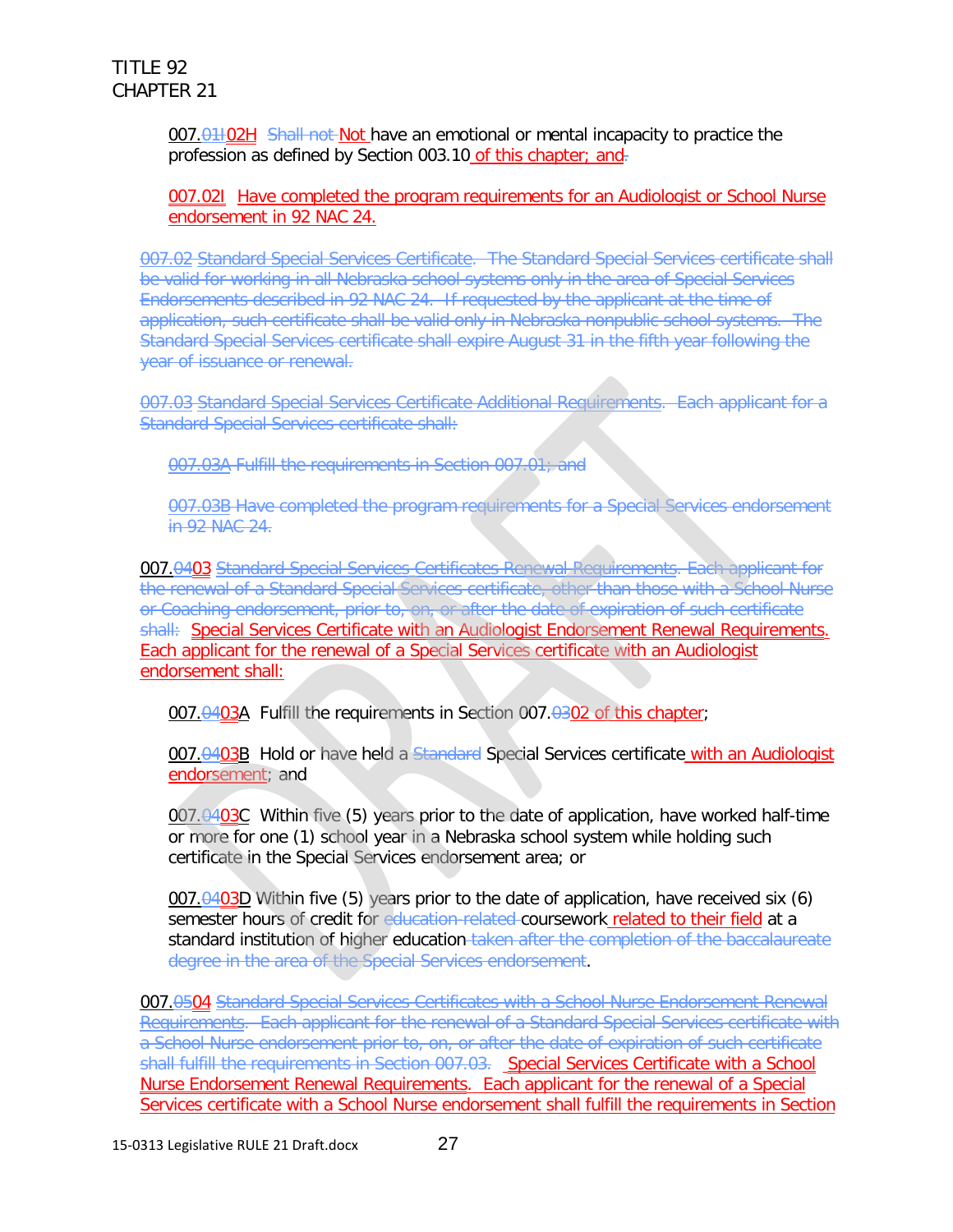007.02 of this chapter.

007.05 Special Services Permit. The Department may issue a Special Services permit only with a special services coaching endorsement. The Special Services permit shall expire August 31st in the fifth year following the year of issuance.

007.06 Special Services Permit Requirements. Each applicant for a Special Services permit shall:

007.06A Complete the application, found in Appendix A, and meet the requirements of lawful presence in the United States as set forth in Sections 4-108 through 4-112 R.R.S. including completion of the *United States Citizenship Attestation Form* if necessary, found in Appendix C;

007.06B Submit an official transcript of all college credit earned in fulfillment of the requirements of 92 NAC 21;

007.06C Pay the prescribed fee as provided in Section 003.05 of this chapter;

007.06D Not have an application for a certificate or permit denied or currently have a certificate or permit suspended or revoked by another jurisdiction, and not have any felony conviction, or any misdemeanor conviction involving abuse, neglect, or sexual misconduct as defined in Sections 003.11 through 003.14 of this chapter;

007.06E Submit a complete, legible set of the applicant's fingerprints and pay a fee of thirty-five (35) dollars to the Department for processing a criminal history record check if the applicant is seeking the first issuance of a Nebraska permit and has not been a resident of Nebraska for at least five (5) continuous years immediately preceding the date of application;

007.06F Submit evidence of human relations training as defined by this chapter;

007.06G Be of good moral character;

007.06H Not have an emotional or mental incapacity to practice the profession as defined by Section 003.10 of this chapter; and

007.06I Show completion of requirements listed in 92 NAC 24.

007.0607 Standard Special Services Certificates with a Coaching Endorsement Renewal Requirements. Each applicant for the renewal of a Standard Special Services certificate permit with a Coaching endorsement prior to, on, or after the date of expiration of such certificate shall: Special Services Permit Renewal Requirements. Each applicant for the renewal of a Special Services permit shall:

007.0607A Fulfill the requirements in Section 007.0306 of this chapter:

007.0607B Hold or have held a Standard-Special Services permit certificate with a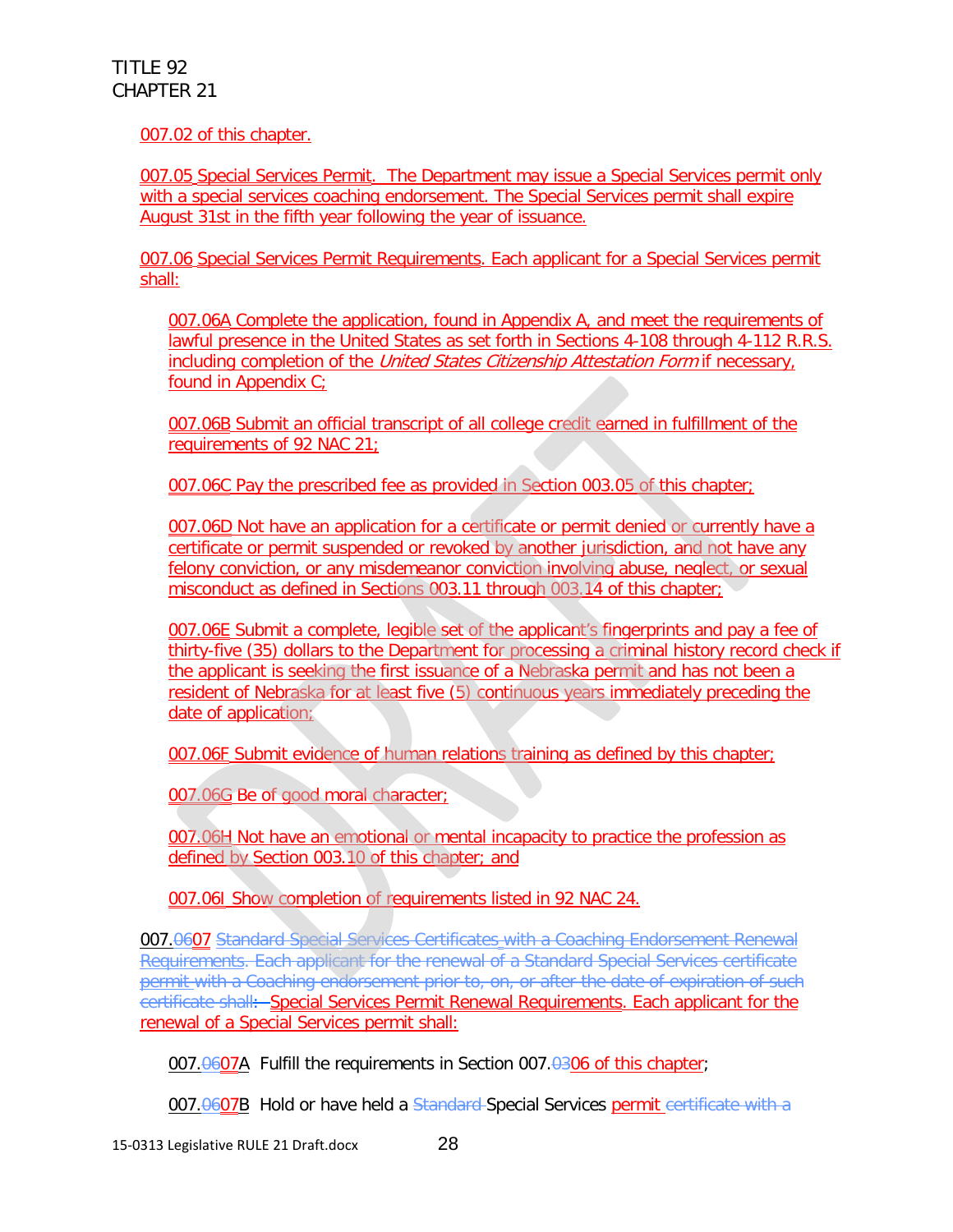#### Coaching endorsement; and

007.0607C Within five (5) years prior to the date of application have been Been employed as a coach for one (1) year in the past five (5) years in a Nebraska school system while holding a Special Services permit certificate with a Coaching endorsement; or

007.0607D Within two (2) years prior to the application for renewal, they must have completed coursework or training in the following: If the applicant has not been employed as a coach in a Nebraska school system for one (1) year in the past five (5) years, shall have completed coursework requirements in first aid, health and safety for coaches, and fundamentals of coaching as found in 92 NAC 24 within two (2) years of the application date.

007.06D1 Prevention, care and management of injuries;

007.06D2 Risk Management;

007.06D3 Growth, development and learning;

007.06D4 Training, conditioning and nutrition;

007.06D5 Psychology of coaching; and

007.06D6 Coaching theory and methods.

007.0708 Provisional Special Services Certificate. The Provisional Special Services certificate shall be valid for working only in the Nebraska school system requesting the issuance of such certificate and only in the area of Special Services endorsement described in 92 NAC 24. The Provisional Special Services certificate shall expire August 31 of the year following issuance. The Provisional Special Services certificate may be renewed twice for an individual for a total of three (3) years. Provisional Special Service certificates are not issued for School Nurse or Coaching endorsements. Provisional Special Services Permit. The Department may issue a Provisional Special Services permit only with a Speech Language Technician Endorsement. The Provisional Special Services permit shall be valid for working only in the Nebraska school system requesting the issuance of such permit. The Provisional Special Services permit shall expire August 31 of the year following issuance. The Provisional Special Services permit may be renewed twice for an individual for a total of three (3) years.

007.0809 Provisional Special Services Permit Certificate Additional Requirements. Each applicant for a Provisional Special Services permit certificate shall:

007.0809A Fulfill the requirements in Section 007.0406 of this chapter;

007.0809B Submit a written request for the issuance of such certificate permit from the superintendent of schools or the governing body of the school system in which the applicant intends to work;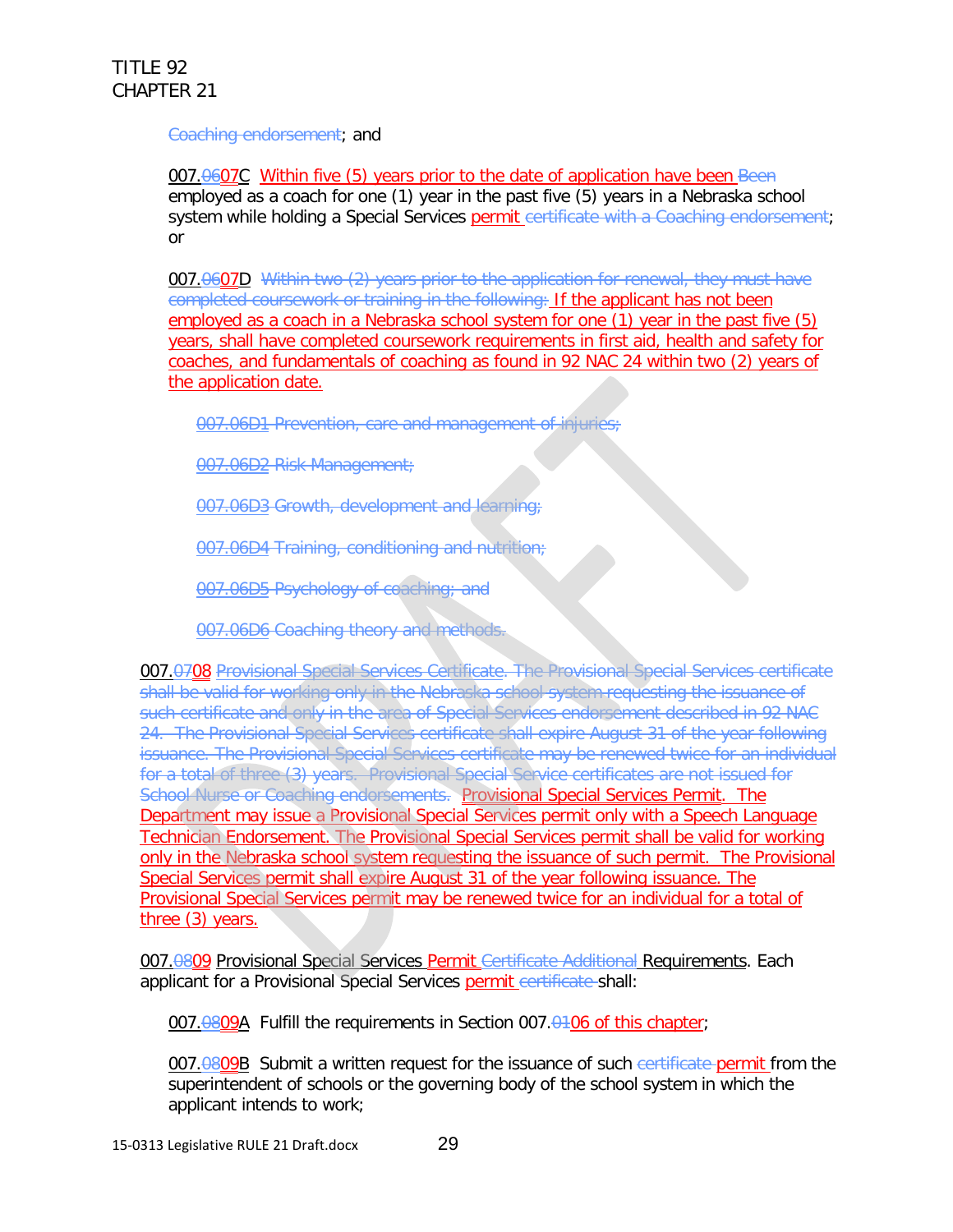007.0809C Have completed at least three-fourths of the requirements for a Special Services Endorsement in 92 NAC 24 a bachelor's degree in Speech Communication Disorders or Speech Language Pathology; and

007.0809D Submit a signed and dated statement of intent to fulfill the remaining endorsement or renewal requirements during the period in which such certificate is valid. Submit a signed and dated statement of intent to pursue admission into a Master's Speech Language pathology program during the period in which such permit is valid.

007.0910 Provisional Special Services Permit Certificate Renewal Requirements. Each applicant for renewal of a Provisional Special Services certificate prior to, on, or after the date of expiration shall:

007.10A First Renewal. Each applicant for renewal of a Provisional Special Services permit shall:

007.10A1 Fulfill the requirements in Section 007.06 of this chapter;

007.10A2 Hold or have held a Nebraska Provisional Special Services permit; and

007.10A3 Submit a signed and dated statement from the institution verifying that the applicant has been admitted into an approved Master's Speech Language Pathology program.

007.10B Second and subsequent renewal. Each applicant for renewal of a Provisional Special Services permit shall:

007.09A10B1 Fulfill the requirements in Section 007.0406 of this chapter;

007.09B10B2 Hold or have held a Nebraska Provisional Special Services permit certificate; and

007.09C10B3 Within one (1) year prior to the date of application, have received six (6) semester hours of credit for coursework which fulfills some or all of the remaining endorsement or renewal requirements. Submit a signed and dated statement from the institution of the remaining requirements leading to the issuance of a regular endorsement and a transcript documenting six (6) hours completed in the past year in a Master's Speech Language Pathology program.

#### 008 Conditional Permits

008.01 Conditional Permits. A conditional permit is a temporary authorization to teach, provide special services, or administer. A conditional permit shall be valid for up to one (1) year from the date of issuance unless otherwise voided as provided by Section 008.04 of this Chapter-chapter.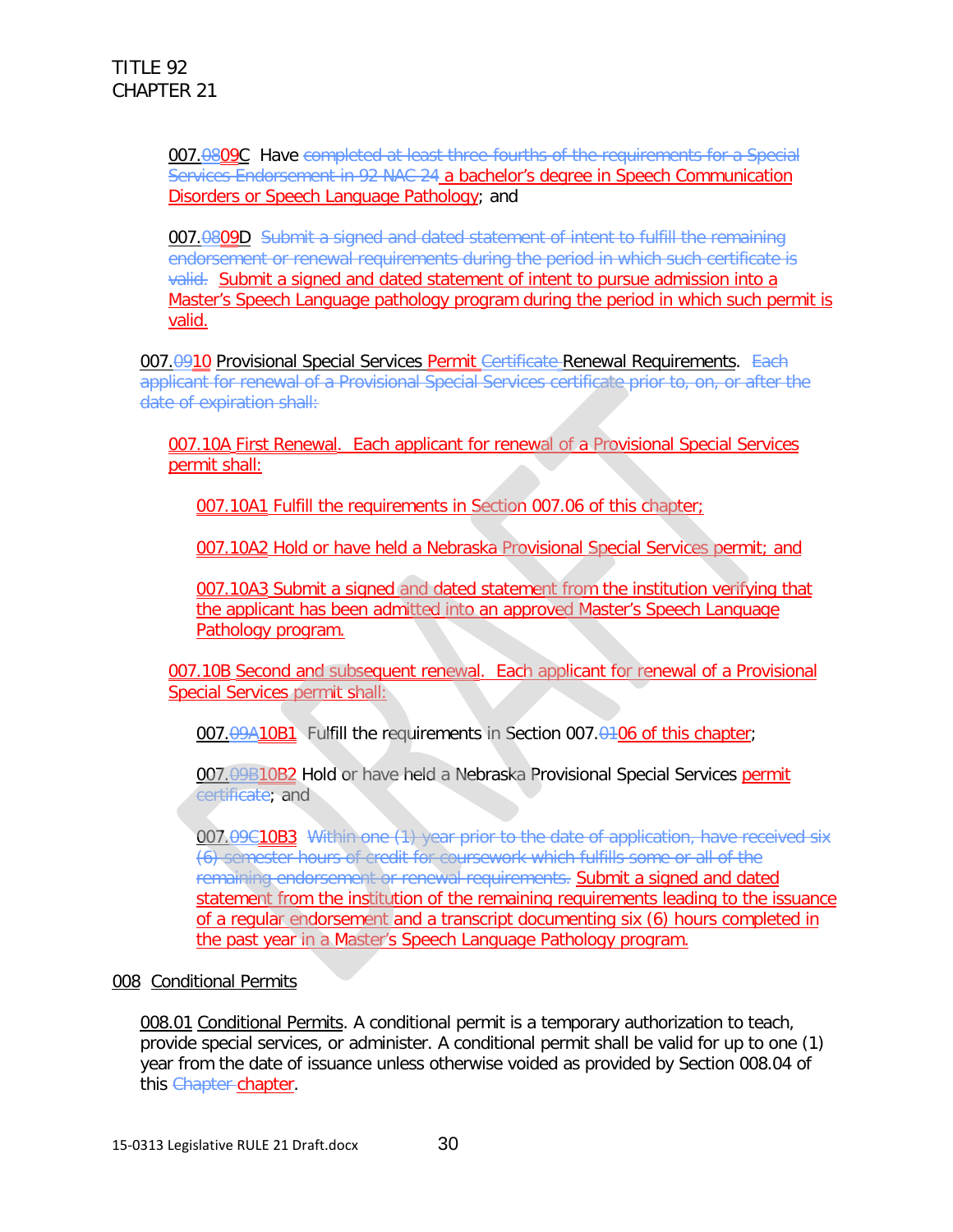008.02 Conditional Permit Issuance Requirements. A conditional permit may be issued while the application for a certificate is being processed by the Department if the Nebraska school system requests, and if the Commissioner determines that the documents and information submitted by the applicant would allow for the issuance of a certificate sought by the applicant pending receipt of any additional documentation.

008.03 Conditional Permits Issuance Requirements When a Criminal History Check is Required and All Other Certification Requirements Have Been Met. An applicant for a certificate who is required to submit a complete, legible set of fingerprints shall be issued a conditional permit prior to receipt, by the Commissioner, of the criminal history record information check if:

008.03A The application-*Criminal Charges Self-Reporting Form*, found in Appendix B, identifies all crimes of which the applicant has been convicted; and

008.03B The Commissioner determines the applicant has good moral character and meets all other requirements for certification.

008.04 Voiding of Conditional Permits. The applicant's conditional permit shall be void upon the issuance of a certificate to the applicant or upon a final determination that the applicant does not meet the requirements for issuance of a certificate. For purposes of this Chapter chapter, a determination is final upon expiration of the time for which the applicant may appeal a denial as provided in Section 009 of this chapter or upon issuance of a final order by the Board regarding an appeal by an applicant.

#### 009 Appeals Procedure

009.01 Notice. The Department shall notify in writing an applicant for a certificate, permit or endorsement if the Department intends to deny an application and provide the reason(s) for the denial.

009.02 Request for Review. The applicant may request in writing a review by the Commissioner within twenty calendar (20) days after receipt of the written notice provided for in Section 009.01 of this Chapter-chapter. Failure of an applicant to request a review by the Commissioner within twenty (20) calendar days after receipt of the notice shall be a waiver of any further appeal by the applicant and shall result in a denial of the certificate, permit or endorsement. The Commissioner shall:

009.02A Notify the applicant that the Department will issue the certificate, permit or endorsement being sought;

009.02B Notify the applicant that the application for a certificate, permit or endorsement is denied; or

009.02C Notify the applicant that the application for a certificate or endorsement is denied for the reason(s) set forth in the notice and that, as a result of the applicant's failure to request a review pursuant to Section 009.02 of this Chapter-chapter, the applicant has waived any further appeal to the Board regarding the current application.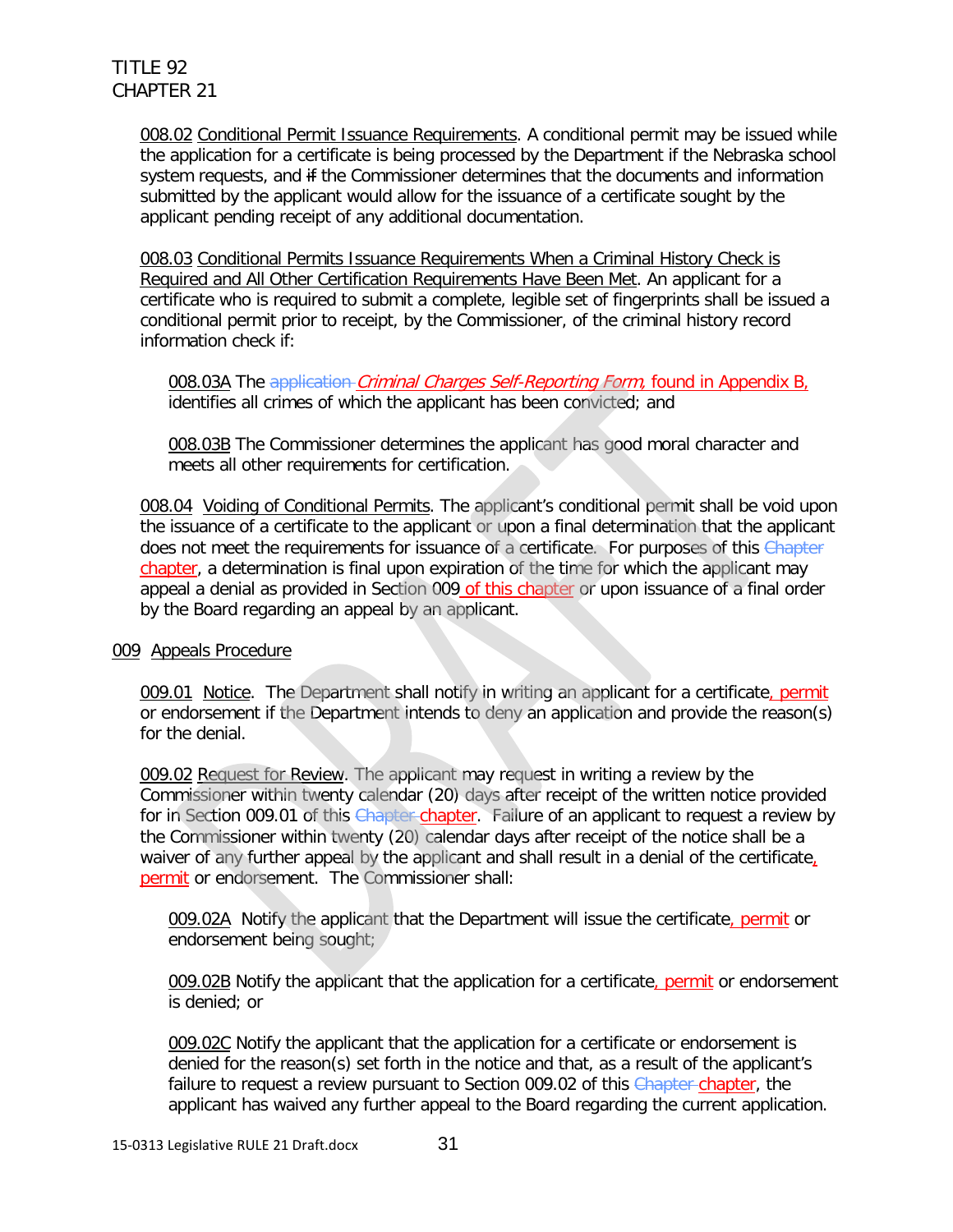009.03 Hearings. Within twenty (20) calendar days of receipt of the notice of the Commissioner's denial of the certificate, permit or endorsement pursuant to Section 009.02B of this Chapter chapter, the applicant may appeal the Commissioner's decision pursuant to 92 NAC 61. If the Board finds that the requirements in this or related Chapters-chapters have been improperly applied to the applicant or in the case of an applicant who the Commissioner has rejected due to criminal convictions, that the applicant has good moral character and possesses the moral fitness for teaching, then the Board may direct the Commissioner to issue a certificate or permit to the applicant.

009.04 Guidelines for Review. In considering whether to deny, not issue, or not renew a certificate or permit of an applicant based upon criminal convictions, the Commissioner and Board shall take into account the following factors in determining moral character and moral fitness to teach:

009.04A The nature of the crime, the facts and circumstances surrounding the applicant's conviction including whether the conduct of the applicant would constitute a crime in Nebraska, the sentence received, and whether the sentence was commuted, set aside, or pardoned;

- 009.04B The applicant's age at the time of the conduct;
- 009.04C The recency of the conduct;
- 009.04D The applicant's positive social contributions since the conduct; and
- 009.04E The reliability of the information concerning the conduct.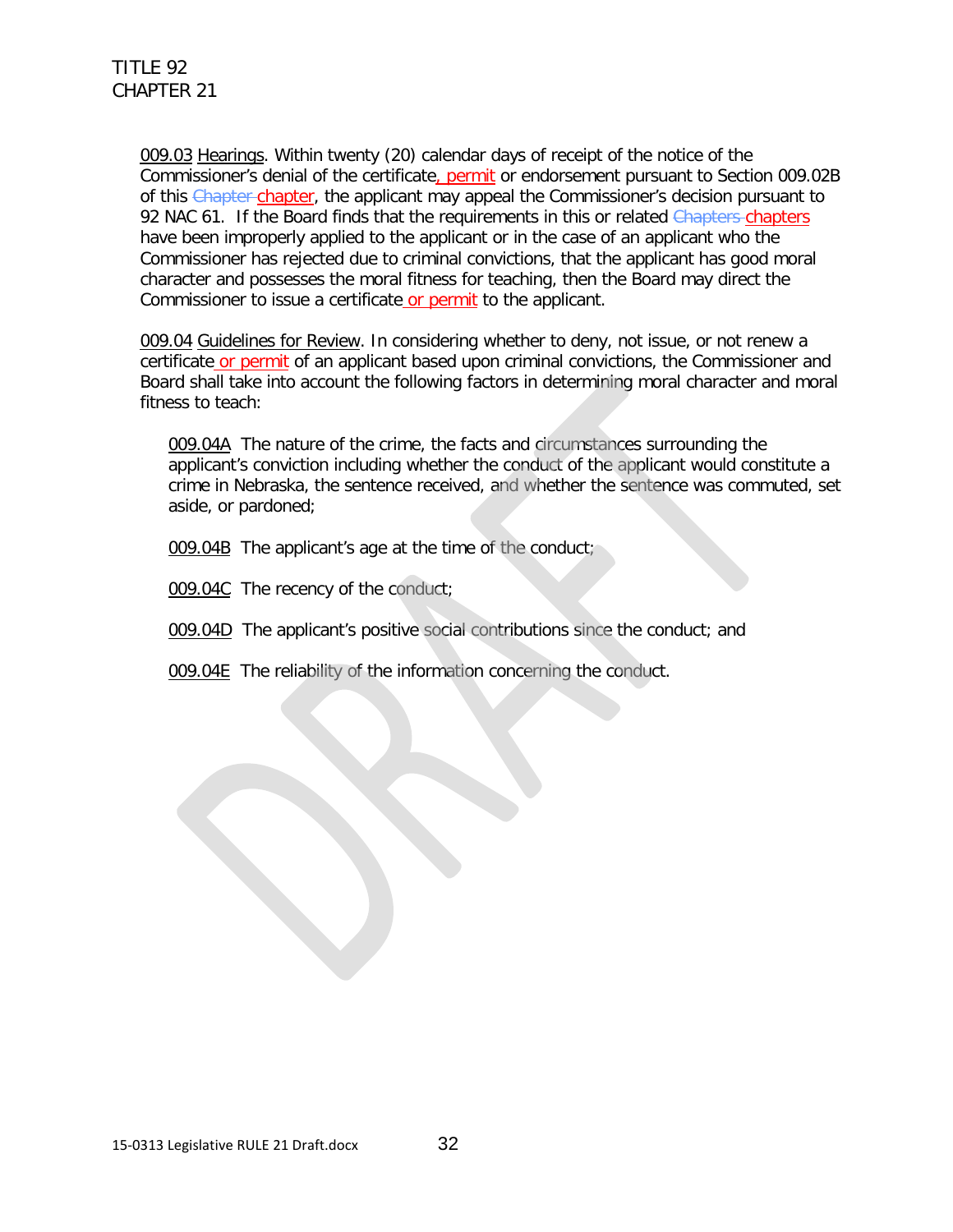| Form A                                                                                                                                                                                                                         |                                                                                                                        |              |                                                                                                                                                                                                                                                                                                                      |  |
|--------------------------------------------------------------------------------------------------------------------------------------------------------------------------------------------------------------------------------|------------------------------------------------------------------------------------------------------------------------|--------------|----------------------------------------------------------------------------------------------------------------------------------------------------------------------------------------------------------------------------------------------------------------------------------------------------------------------|--|
| Page 1 of 3                                                                                                                                                                                                                    |                                                                                                                        |              | NDE20-003<br>APPLICATION_FOR A NEBRASKA EDUCATOR CERTIFICATE OR PERMIT<br>Revised 10-13                                                                                                                                                                                                                              |  |
| Teacher Certification ■ Nebraska Department of Education                                                                                                                                                                       |                                                                                                                        |              |                                                                                                                                                                                                                                                                                                                      |  |
| <b>PERSONAL INFORMATION</b>                                                                                                                                                                                                    |                                                                                                                        |              |                                                                                                                                                                                                                                                                                                                      |  |
|                                                                                                                                                                                                                                |                                                                                                                        |              |                                                                                                                                                                                                                                                                                                                      |  |
| <b>Social Security Number*:</b>                                                                                                                                                                                                |                                                                                                                        |              | Birth Date:<br><u>- - -</u><br>M M - D D - Y Y Y Y                                                                                                                                                                                                                                                                   |  |
|                                                                                                                                                                                                                                |                                                                                                                        |              |                                                                                                                                                                                                                                                                                                                      |  |
| Name:<br>Last                                                                                                                                                                                                                  | ast <b>Example 19 First</b> Middle                                                                                     |              | <b>Former Name(s)</b>                                                                                                                                                                                                                                                                                                |  |
|                                                                                                                                                                                                                                |                                                                                                                        |              |                                                                                                                                                                                                                                                                                                                      |  |
| Address:                                                                                                                                                                                                                       | <b>Street or Box Number</b> City                                                                                       | <b>State</b> | <b>Example 2</b> Zip Code (9 Digit)                                                                                                                                                                                                                                                                                  |  |
| Daytime Phone: ( ) Now Report Report Report Report Report Report Report Report Report Report Report Report Report Report Report Report Report Report Report Report Report Report Report Report Report Report Report Report Rep |                                                                                                                        |              | $\left(\begin{array}{cc} 0 & 0 \end{array}\right)$                                                                                                                                                                                                                                                                   |  |
|                                                                                                                                                                                                                                |                                                                                                                        |              |                                                                                                                                                                                                                                                                                                                      |  |
| <b>Email Address:</b>                                                                                                                                                                                                          | <u> 1989 - Johann Stoff, deutscher Stoffen und der Stoffen und der Stoffen und der Stoffen und der Stoffen und der</u> |              | Fax Number: ( )                                                                                                                                                                                                                                                                                                      |  |
| Gender: Q Male Q Female Q Undeclared                                                                                                                                                                                           |                                                                                                                        |              |                                                                                                                                                                                                                                                                                                                      |  |
| <b>FIRST TIME APPLICANT</b>                                                                                                                                                                                                    | (Mark one in each column below)                                                                                        |              |                                                                                                                                                                                                                                                                                                                      |  |
| <b>OR</b>                                                                                                                                                                                                                      |                                                                                                                        |              |                                                                                                                                                                                                                                                                                                                      |  |
|                                                                                                                                                                                                                                | $\Box$ Teaching                                                                                                        |              | $\Box$ Certificate with no deficiencies                                                                                                                                                                                                                                                                              |  |
|                                                                                                                                                                                                                                | $\Box$ Administrative                                                                                                  |              | □ Provisional Permit (deficiencies)                                                                                                                                                                                                                                                                                  |  |
|                                                                                                                                                                                                                                | □ Special Services                                                                                                     |              | □ Transitional Permit<br>State Substitute Permit                                                                                                                                                                                                                                                                     |  |
| <b>RENEWAL</b>                                                                                                                                                                                                                 | (Mark one in each column below)                                                                                        |              |                                                                                                                                                                                                                                                                                                                      |  |
|                                                                                                                                                                                                                                |                                                                                                                        |              |                                                                                                                                                                                                                                                                                                                      |  |
| <b>OR</b>                                                                                                                                                                                                                      | $\Box$ Teaching                                                                                                        |              | $\Box$ Certificate with no deficiencies                                                                                                                                                                                                                                                                              |  |
|                                                                                                                                                                                                                                | Administrative                                                                                                         |              | <b>D</b> Transitional Permit                                                                                                                                                                                                                                                                                         |  |
|                                                                                                                                                                                                                                | Special Services                                                                                                       |              | State Substitute Permit                                                                                                                                                                                                                                                                                              |  |
|                                                                                                                                                                                                                                |                                                                                                                        |              |                                                                                                                                                                                                                                                                                                                      |  |
| <b>OTHER</b>                                                                                                                                                                                                                   | (Mark one below)                                                                                                       |              |                                                                                                                                                                                                                                                                                                                      |  |
|                                                                                                                                                                                                                                | Alternative Program Teaching Permit<br><b>Q</b> Local Substitute Permit                                                |              |                                                                                                                                                                                                                                                                                                                      |  |
|                                                                                                                                                                                                                                | Coaching Permit                                                                                                        |              |                                                                                                                                                                                                                                                                                                                      |  |
|                                                                                                                                                                                                                                | <b>D</b> Postsecondary Permit                                                                                          |              |                                                                                                                                                                                                                                                                                                                      |  |
|                                                                                                                                                                                                                                | <b>Q</b> Career Education Permit                                                                                       |              |                                                                                                                                                                                                                                                                                                                      |  |
|                                                                                                                                                                                                                                | <b>Duplicate</b>                                                                                                       |              |                                                                                                                                                                                                                                                                                                                      |  |
|                                                                                                                                                                                                                                | Added Endorsement<br>Name Change (No Charge)                                                                           |              |                                                                                                                                                                                                                                                                                                                      |  |
|                                                                                                                                                                                                                                |                                                                                                                        |              |                                                                                                                                                                                                                                                                                                                      |  |
| <b>ACADEMIC RECORD</b>                                                                                                                                                                                                         |                                                                                                                        |              |                                                                                                                                                                                                                                                                                                                      |  |
|                                                                                                                                                                                                                                |                                                                                                                        |              | List Colleges/Universities attended. Submit "Official Transcripts" of all college credit not currently on file at NDE.                                                                                                                                                                                               |  |
| If additional space is needed, please use a separate piece of paper indicating colleges attended.                                                                                                                              |                                                                                                                        | Month/Year   |                                                                                                                                                                                                                                                                                                                      |  |
| <b>College/University</b>                                                                                                                                                                                                      |                                                                                                                        |              | <b>Semester Hours Completed</b><br><b>Degree Earned</b>                                                                                                                                                                                                                                                              |  |
|                                                                                                                                                                                                                                |                                                                                                                        |              |                                                                                                                                                                                                                                                                                                                      |  |
|                                                                                                                                                                                                                                |                                                                                                                        |              |                                                                                                                                                                                                                                                                                                                      |  |
| <b>ENDORSEMENTS</b>                                                                                                                                                                                                            |                                                                                                                        |              |                                                                                                                                                                                                                                                                                                                      |  |
| Areas completed for a teacher, administrator or special services program: (Example: Math 7-12)                                                                                                                                 |                                                                                                                        |              |                                                                                                                                                                                                                                                                                                                      |  |
|                                                                                                                                                                                                                                |                                                                                                                        |              |                                                                                                                                                                                                                                                                                                                      |  |
|                                                                                                                                                                                                                                |                                                                                                                        |              |                                                                                                                                                                                                                                                                                                                      |  |
|                                                                                                                                                                                                                                |                                                                                                                        |              |                                                                                                                                                                                                                                                                                                                      |  |
|                                                                                                                                                                                                                                |                                                                                                                        |              | *The requirement that a certificate applicant provide his/her social security number is contained in Neb. Rev. Stat. 79-810. The uses that will be made<br>of this number are criminal background checks prior to issuance of a certificate or permit and for purposes of data compilation and statistics concerning |  |
| employment of graduates of state approved teacher education programs and employment of certificate holders.                                                                                                                    |                                                                                                                        |              |                                                                                                                                                                                                                                                                                                                      |  |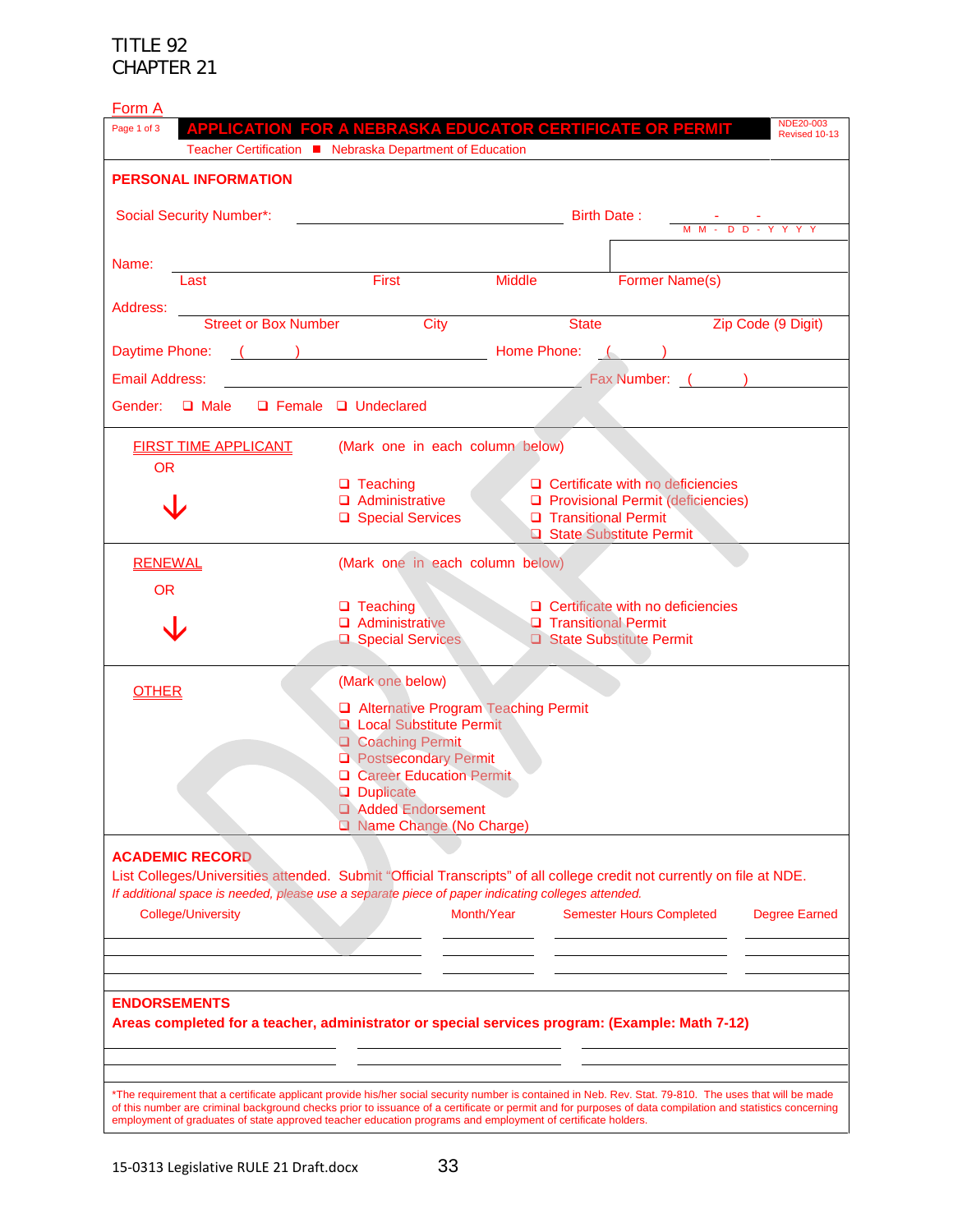| Page 2 of 3                                          | NDE20-003 Revised 10-11                                                                                                                                                                                                                                                                                                                                                                                                                                                                                                                                                                                                                                                                                                                                                                                                                                                                                                                                                                                                                                                                                                                                                                     |
|------------------------------------------------------|---------------------------------------------------------------------------------------------------------------------------------------------------------------------------------------------------------------------------------------------------------------------------------------------------------------------------------------------------------------------------------------------------------------------------------------------------------------------------------------------------------------------------------------------------------------------------------------------------------------------------------------------------------------------------------------------------------------------------------------------------------------------------------------------------------------------------------------------------------------------------------------------------------------------------------------------------------------------------------------------------------------------------------------------------------------------------------------------------------------------------------------------------------------------------------------------|
| Name:                                                | <b>Social Security Number*:</b>                                                                                                                                                                                                                                                                                                                                                                                                                                                                                                                                                                                                                                                                                                                                                                                                                                                                                                                                                                                                                                                                                                                                                             |
|                                                      | <b>FINGERPRINTING REQUIREMENT</b>                                                                                                                                                                                                                                                                                                                                                                                                                                                                                                                                                                                                                                                                                                                                                                                                                                                                                                                                                                                                                                                                                                                                                           |
| <b>ØCHECK ONLY ONE</b>                               |                                                                                                                                                                                                                                                                                                                                                                                                                                                                                                                                                                                                                                                                                                                                                                                                                                                                                                                                                                                                                                                                                                                                                                                             |
|                                                      | A. $\square$ I am exempt from the criminal record history check because I now hold, or at some time in the past did hold, a Nebraska educator<br>certificate or permit. (If you checked this box proceed to Personal and Professional Fitness Section.)                                                                                                                                                                                                                                                                                                                                                                                                                                                                                                                                                                                                                                                                                                                                                                                                                                                                                                                                     |
| 92NAC21S002.18                                       | B. $\Box$ I have not held a Nebraska certificate or permit so I am submitting a record of my residences during the past five years on the Record of<br>Residence Form in the forms section of the Applicant Manual or on a separate sheet of paper signed and dated. I have included the<br>dates of residence (from month/year to month/year) with each address. Since the record demonstrates that I have been a continuous<br>"resident" of Nebraska for five (5) or more years from the filing date of my application form with the Nebraska Department of Education, I<br>am exempt from the criminal record history check.<br>"Resident" shall mean an individual who has established a home where the individual is habitually present<br>and to which having departed therefrom, intends to return.                                                                                                                                                                                                                                                                                                                                                                                 |
|                                                      | C. □ I have not lived in Nebraska continuously for the five (5) years immediately prior to filing this application with the Nebraska Department<br>of Education; therefore, I am submitting two (2) complete and legible sets of my fingerprints on two (2) fingerprint cards provided by the<br>Nebraska Department of Education. I am also submitting the fingerprint processing fee in addition to any certification processing fee.                                                                                                                                                                                                                                                                                                                                                                                                                                                                                                                                                                                                                                                                                                                                                     |
|                                                      | PERSONAL AND PROFESSIONAL FITNESS                                                                                                                                                                                                                                                                                                                                                                                                                                                                                                                                                                                                                                                                                                                                                                                                                                                                                                                                                                                                                                                                                                                                                           |
| <b>Q</b> YES Q NO                                    | 1. Have you ever had a professional license, certificate, permit, credential, or other document authorizing the practice of a profession<br>suspended, revoked, voided, denied, rejected, or voluntarily surrendered?                                                                                                                                                                                                                                                                                                                                                                                                                                                                                                                                                                                                                                                                                                                                                                                                                                                                                                                                                                       |
|                                                      | If yes, attach a written statement that fully explains the facts and where this occurred.                                                                                                                                                                                                                                                                                                                                                                                                                                                                                                                                                                                                                                                                                                                                                                                                                                                                                                                                                                                                                                                                                                   |
| licensing agency?<br><b>Q</b> YES <b>Q</b> NO        | 2. Are you currently the subject of any inquiry or investigation by any law enforcement agency, prosecutor's office, governmental body, or                                                                                                                                                                                                                                                                                                                                                                                                                                                                                                                                                                                                                                                                                                                                                                                                                                                                                                                                                                                                                                                  |
|                                                      | If yes, attach a written statement that fully explains the facts and where this is occurring.<br>3. Is any action currently pending against you by any law enforcement agency, prosecutor's office, governmental body, or licensing agency?                                                                                                                                                                                                                                                                                                                                                                                                                                                                                                                                                                                                                                                                                                                                                                                                                                                                                                                                                 |
| <b>Q</b> YES <b>Q</b> NO                             | If yes, attach a written statement that fully explains the facts and where this is occurring.                                                                                                                                                                                                                                                                                                                                                                                                                                                                                                                                                                                                                                                                                                                                                                                                                                                                                                                                                                                                                                                                                               |
| Q YES Q NO                                           | 4. Have you ever been found guilty of a felony or misdemeanor or entered a plea of guilty or no contest to a felony or misdemeanor in any<br>criminal, drug, or juvenile court? Minor traffic infractions and misdemeanor convictions for Driving Under the Influence or Minor in<br>Possession of Alcohol need not be reported.                                                                                                                                                                                                                                                                                                                                                                                                                                                                                                                                                                                                                                                                                                                                                                                                                                                            |
|                                                      | If yes, complete Criminal Charges Self-Reporting Form. This form can be found on the supporting forms page of the Teacher<br>Certification website at www.educatin.ne.gov/TCERT/                                                                                                                                                                                                                                                                                                                                                                                                                                                                                                                                                                                                                                                                                                                                                                                                                                                                                                                                                                                                            |
| intoxication?<br><b>□ YES □ NO</b>                   | 5. Is an order or determination currently in effect by a court or any other governmental body which finds you to be any of the following: a<br>mentally ill and dangerous person; mentally incompetent to stand trial; acquitted of criminal charges because of insanity; an incapacitated<br>person in need of a guardian; or unable to manage your property due to mental illness, mental deficiency, chronic use of drugs or chronic                                                                                                                                                                                                                                                                                                                                                                                                                                                                                                                                                                                                                                                                                                                                                     |
|                                                      | If yes, attach a copy of the order and a written statement that fully explains the facts and where this occurred.<br>6. Are you currently an inpatient or resident in a mental health facility due to a determination by a qualified mental health professional?                                                                                                                                                                                                                                                                                                                                                                                                                                                                                                                                                                                                                                                                                                                                                                                                                                                                                                                            |
| $\Box$ YES $\Box$ NO                                 | If yes, please attach a written statement that fully explains the facts and where this is occurring.                                                                                                                                                                                                                                                                                                                                                                                                                                                                                                                                                                                                                                                                                                                                                                                                                                                                                                                                                                                                                                                                                        |
| 7. Are you a US citizen?<br><b>O</b> YES <b>D</b> NO |                                                                                                                                                                                                                                                                                                                                                                                                                                                                                                                                                                                                                                                                                                                                                                                                                                                                                                                                                                                                                                                                                                                                                                                             |
|                                                      | If no, complete the United States Citizenship Attestation Form. This form can be found on the supporting forms page of the Teacher<br>Certification website at www.educatin.ne.gov/TCERT/                                                                                                                                                                                                                                                                                                                                                                                                                                                                                                                                                                                                                                                                                                                                                                                                                                                                                                                                                                                                   |
|                                                      | DECLARATION, AUTHORIZATION AND SIGNATURE                                                                                                                                                                                                                                                                                                                                                                                                                                                                                                                                                                                                                                                                                                                                                                                                                                                                                                                                                                                                                                                                                                                                                    |
| permit.                                              | I declare that the information furnished herein is true, correct, and complete to the best of my knowledge. I hereby grant the permission and<br>authorize the Nebraska Department of Education to verify all responses with any mental health facility or governmental agency and to obtain<br>and review all records maintained by any criminal justice agency, including a criminal history record information check, regarding any of my<br>criminal charges or convictions, and to contact previous employers for information regarding the term of my employment. I hereby release,<br>discharge, and exonerate the Nebraska Department of Education, its employees, and any person so furnishing information from any and all<br>liability of every nature and kind arising out of the furnishing of such records and information. I understand that any material submitted in<br>connection with this application will become the property of the State of Nebraska, will be considered a public record and will not be returned.<br>I understand that inaccurate information submitted in support of an application shall be cause for denial or revocation of such certificate or |
|                                                      | $\sim$ , 20                                                                                                                                                                                                                                                                                                                                                                                                                                                                                                                                                                                                                                                                                                                                                                                                                                                                                                                                                                                                                                                                                                                                                                                 |
| Date                                                 | <b>Signature of Applicant</b>                                                                                                                                                                                                                                                                                                                                                                                                                                                                                                                                                                                                                                                                                                                                                                                                                                                                                                                                                                                                                                                                                                                                                               |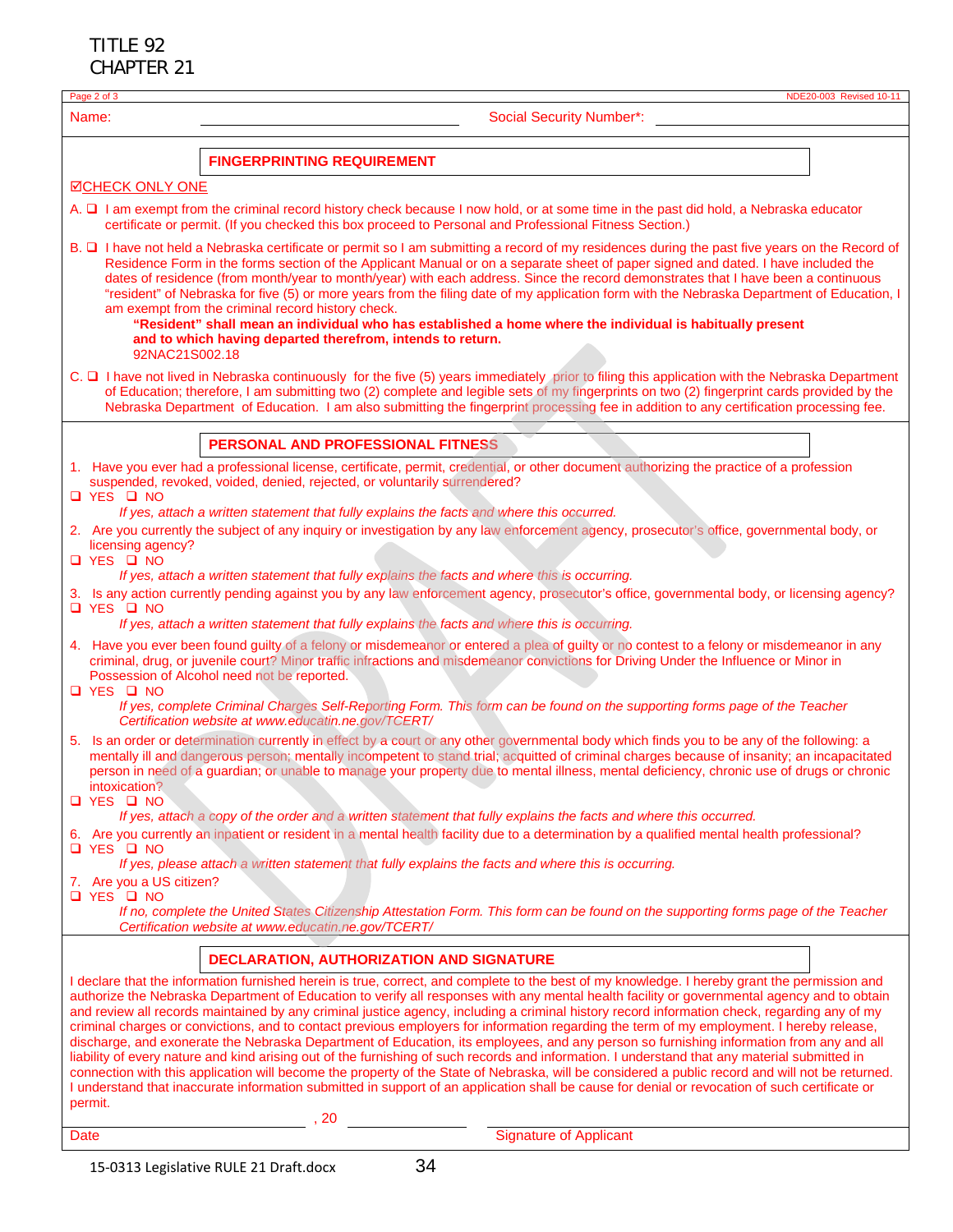| Page 3 of 3                                                                                                                                                                                                                                                                                                                                                                                                                                                                                                                                                                                                                                                                                                                                                                                                                                                                                                                                                                                                                                                                                                                                                                                                                                            |                                        |         |                        |                                                                                  |   | NDE20-003 Revised 10-11 |
|--------------------------------------------------------------------------------------------------------------------------------------------------------------------------------------------------------------------------------------------------------------------------------------------------------------------------------------------------------------------------------------------------------------------------------------------------------------------------------------------------------------------------------------------------------------------------------------------------------------------------------------------------------------------------------------------------------------------------------------------------------------------------------------------------------------------------------------------------------------------------------------------------------------------------------------------------------------------------------------------------------------------------------------------------------------------------------------------------------------------------------------------------------------------------------------------------------------------------------------------------------|----------------------------------------|---------|------------------------|----------------------------------------------------------------------------------|---|-------------------------|
| <b>Social Security Number*</b><br>Name:                                                                                                                                                                                                                                                                                                                                                                                                                                                                                                                                                                                                                                                                                                                                                                                                                                                                                                                                                                                                                                                                                                                                                                                                                |                                        |         |                        |                                                                                  |   |                         |
| <b>EXPERIENCE AS AN EDUCATION PROFESSIONAL DURING THE PAST FIVE YEARS</b>                                                                                                                                                                                                                                                                                                                                                                                                                                                                                                                                                                                                                                                                                                                                                                                                                                                                                                                                                                                                                                                                                                                                                                              |                                        |         |                        |                                                                                  |   |                         |
| Send copies of ALL out-of-state certificates                                                                                                                                                                                                                                                                                                                                                                                                                                                                                                                                                                                                                                                                                                                                                                                                                                                                                                                                                                                                                                                                                                                                                                                                           |                                        |         |                        |                                                                                  |   |                         |
| School Years - From/To                                                                                                                                                                                                                                                                                                                                                                                                                                                                                                                                                                                                                                                                                                                                                                                                                                                                                                                                                                                                                                                                                                                                                                                                                                 | <b>School System Name And Location</b> |         |                        | <b>Job Description</b>                                                           |   |                         |
|                                                                                                                                                                                                                                                                                                                                                                                                                                                                                                                                                                                                                                                                                                                                                                                                                                                                                                                                                                                                                                                                                                                                                                                                                                                        |                                        |         |                        |                                                                                  |   |                         |
| <b>NON-REFUNDABLE FEES</b>                                                                                                                                                                                                                                                                                                                                                                                                                                                                                                                                                                                                                                                                                                                                                                                                                                                                                                                                                                                                                                                                                                                                                                                                                             |                                        |         |                        |                                                                                  |   |                         |
| <b>M CHECK ONLY ONE</b>                                                                                                                                                                                                                                                                                                                                                                                                                                                                                                                                                                                                                                                                                                                                                                                                                                                                                                                                                                                                                                                                                                                                                                                                                                |                                        |         |                        |                                                                                  |   |                         |
| All School Certificate or Permit<br>(valid in public and nonpublic schools)                                                                                                                                                                                                                                                                                                                                                                                                                                                                                                                                                                                                                                                                                                                                                                                                                                                                                                                                                                                                                                                                                                                                                                            | $\Box$                                 | \$55.00 | <b>Fingerprint Fee</b> | All School Certificate or Permit plus<br>(valid in public and nonpublic schools) | □ | \$90.00                 |
| Nonpublic School Certificate or Permit<br>(valid in nonpublic schools ONLY)                                                                                                                                                                                                                                                                                                                                                                                                                                                                                                                                                                                                                                                                                                                                                                                                                                                                                                                                                                                                                                                                                                                                                                            | ▫                                      | \$40.00 | <b>Fingerprint Fee</b> | Nonpublic School Certificate or Permit plus<br>(valid in nonpublic schools ONLY) | o | \$75.00                 |
| <b>Added Endorsement</b>                                                                                                                                                                                                                                                                                                                                                                                                                                                                                                                                                                                                                                                                                                                                                                                                                                                                                                                                                                                                                                                                                                                                                                                                                               | О                                      | \$40.00 |                        |                                                                                  |   |                         |
| <b>Added Endorsement plus</b><br><b>Renewal for All School Certificate</b>                                                                                                                                                                                                                                                                                                                                                                                                                                                                                                                                                                                                                                                                                                                                                                                                                                                                                                                                                                                                                                                                                                                                                                             | □                                      | \$55.00 | <b>Duplicate</b>       |                                                                                  | □ | \$30.00                 |
| <b>Added Endorsement plus</b><br><b>Renewal for Nonpublic School</b>                                                                                                                                                                                                                                                                                                                                                                                                                                                                                                                                                                                                                                                                                                                                                                                                                                                                                                                                                                                                                                                                                                                                                                                   | ❏                                      | \$40.00 |                        | <b>NAME CHANGE DOES NOT REQUIRE A FEE</b>                                        |   |                         |
| The Nebraska Department of Education prefers that applicants complete the application and pay all fees on-line.<br>Issuance of the certificate or permit will generally take six to eight weeks. Payment on-line will expedite the<br>application process.                                                                                                                                                                                                                                                                                                                                                                                                                                                                                                                                                                                                                                                                                                                                                                                                                                                                                                                                                                                             |                                        |         |                        |                                                                                  |   |                         |
| If a check or money order is mailed, please send to:                                                                                                                                                                                                                                                                                                                                                                                                                                                                                                                                                                                                                                                                                                                                                                                                                                                                                                                                                                                                                                                                                                                                                                                                   |                                        |         |                        | <b>NEBRASKA DEPARTMENT OF EDUCATION</b>                                          |   |                         |
| <b>TEACHER CERTIFICATION</b>                                                                                                                                                                                                                                                                                                                                                                                                                                                                                                                                                                                                                                                                                                                                                                                                                                                                                                                                                                                                                                                                                                                                                                                                                           |                                        |         |                        |                                                                                  |   |                         |
|                                                                                                                                                                                                                                                                                                                                                                                                                                                                                                                                                                                                                                                                                                                                                                                                                                                                                                                                                                                                                                                                                                                                                                                                                                                        |                                        |         |                        |                                                                                  |   |                         |
| <b>DISCLAIMER</b>                                                                                                                                                                                                                                                                                                                                                                                                                                                                                                                                                                                                                                                                                                                                                                                                                                                                                                                                                                                                                                                                                                                                                                                                                                      |                                        |         |                        |                                                                                  |   |                         |
| The Nebraska Teacher Certification Office does not communicate with applicants after receiving individual pieces of the required<br>application materials; however, you may be contacted if all materials have not been received in a timely manner. It is the<br>applicant's responsibility to check with educational agencies to guarantee that transcripts, institutional verifications, Praxis scores,<br>agreement statements and other necessary materials have been sent to the Teacher Certification Office. It is the applicant's<br>responsibility to submit two sets of legible fingerprint cards or complete the Record of Residence form. Any fingerprints submitted<br>by an applicant will be used to check the criminal history records of the Federal Bureau of Investigations (FBI). Applicants wanting<br>to obtain a change, correction, or updating of an FBI identification record may follow the procedures as set forth in 28 CFR 16.34.<br>All Nebraska educational certified personnel in public or non-public schools must have a valid certificate or permit by September<br>1st of the current school year. Failure to complete the process is not a valid reason for maintaining your employment after<br>September 1st. |                                        |         |                        |                                                                                  |   |                         |

#### **CANDIDATE APPLICATION STATUS**

Applicants can check the status of their application by going on line at www.education.ne.gov/tcert and clicking "Current Application Status". If it no longer appears, click "Current Certificates and HR Training Lookup" on the TC website to see your new certificate.

Please read and understand your application before submitting, as application fees are non-refundable.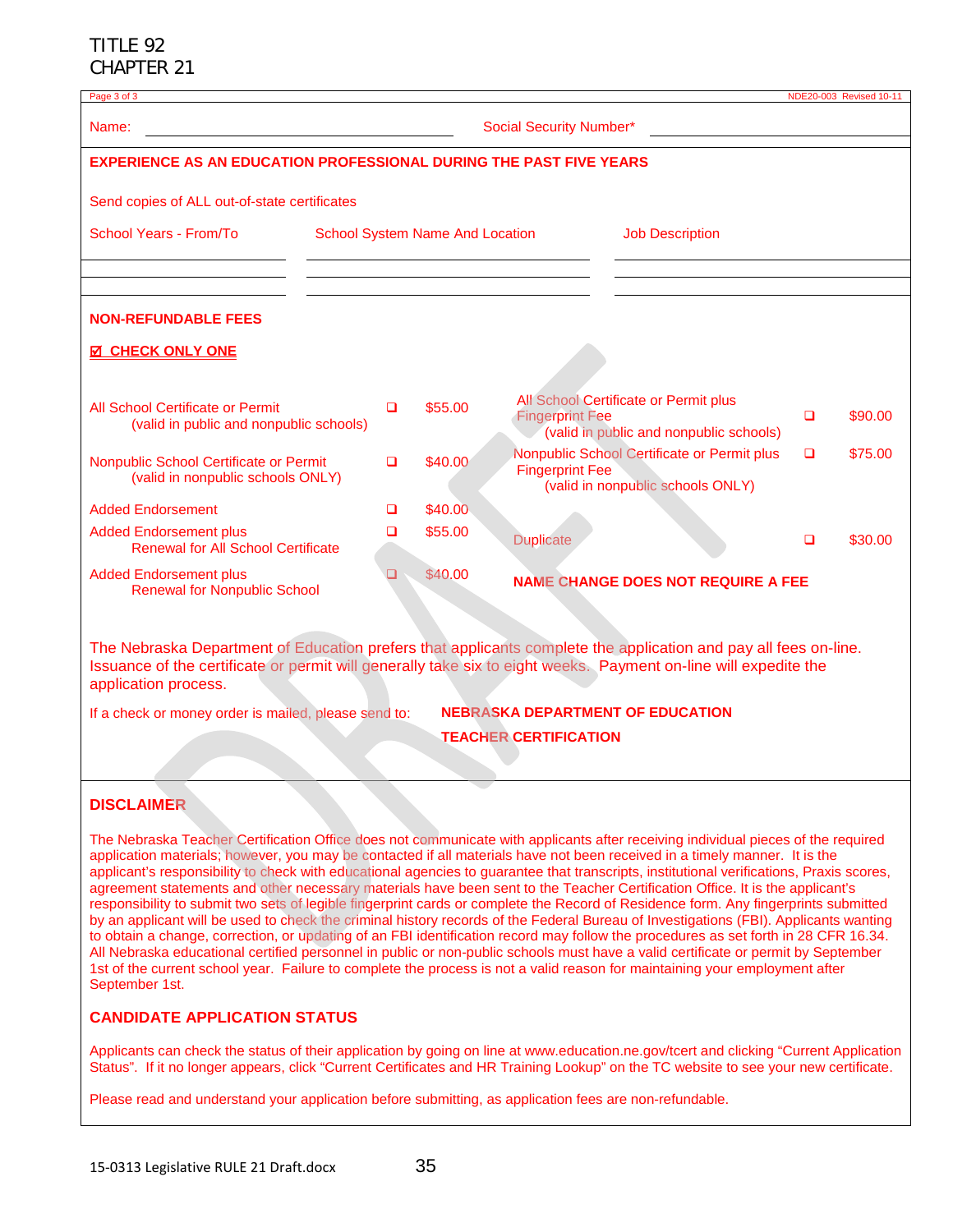| Form B                                                                                                                                                                                                                                                                                                                                                                                                                                                                                                       |
|--------------------------------------------------------------------------------------------------------------------------------------------------------------------------------------------------------------------------------------------------------------------------------------------------------------------------------------------------------------------------------------------------------------------------------------------------------------------------------------------------------------|
| <b>Teacher Certification</b><br><b>NDE 20-014</b><br>Nebraska Department of Education<br><b>Revised 3-11</b>                                                                                                                                                                                                                                                                                                                                                                                                 |
| <b>CRIMINAL CHARGES</b>                                                                                                                                                                                                                                                                                                                                                                                                                                                                                      |
| <b>SELF-REPORTING FORM</b>                                                                                                                                                                                                                                                                                                                                                                                                                                                                                   |
| THIS FORM MUST BE COMPLETED IF YOU ANSWERED "YES" TO QUESTION 4<br>UNDER THE PERSONAL AND PROFESSIONAL FITNESS SECTION OF THE APPLICATION FORM                                                                                                                                                                                                                                                                                                                                                               |
| COMPLETE A SEPARATE FORM FOR EACH CHARGE, YOU MAY PHOTOCOPY THIS FORM.                                                                                                                                                                                                                                                                                                                                                                                                                                       |
| SIGN AT THE BOTTOM OF THIS FORM.<br><b>Please Print</b>                                                                                                                                                                                                                                                                                                                                                                                                                                                      |
| Name: <u>2000 - 2000 - 2000 - 2000 - 2000 - 2000 - 2000 - 2000 - 2000 - 2000 - 2000 - 2000 - 2000 - 2000 - 2000 - 2000 - 2000 - 2000 - 2000 - 2000 - 2000 - 2000 - 2000 - 2000 - 2000 - 2000 - 2000 - 2000 - 2000 - 2000 - 2000 </u><br>Social Security Number*: _______________                                                                                                                                                                                                                             |
|                                                                                                                                                                                                                                                                                                                                                                                                                                                                                                              |
| Date of offense: <u>contract and the set of offense</u> and the set of offense and the set of the set of the set of the                                                                                                                                                                                                                                                                                                                                                                                      |
| Name of arresting party (Police or Sheriff's Office): <u>Community of a set of the set of the set of the set of the set of the set of the set of the set of the set of the set of the set of the set of the set of the set of th</u>                                                                                                                                                                                                                                                                         |
|                                                                                                                                                                                                                                                                                                                                                                                                                                                                                                              |
|                                                                                                                                                                                                                                                                                                                                                                                                                                                                                                              |
|                                                                                                                                                                                                                                                                                                                                                                                                                                                                                                              |
|                                                                                                                                                                                                                                                                                                                                                                                                                                                                                                              |
| Details of the incident: <u>______________________</u>                                                                                                                                                                                                                                                                                                                                                                                                                                                       |
|                                                                                                                                                                                                                                                                                                                                                                                                                                                                                                              |
|                                                                                                                                                                                                                                                                                                                                                                                                                                                                                                              |
|                                                                                                                                                                                                                                                                                                                                                                                                                                                                                                              |
|                                                                                                                                                                                                                                                                                                                                                                                                                                                                                                              |
| You may attach any further explanation of the incident.                                                                                                                                                                                                                                                                                                                                                                                                                                                      |
| YOU MUST ATTACH A COPY OF YOUR COURT RECORD(S) RELATED TO THIS CHARGE.<br>IF COURT RECORDS ARE NO LONGER AVAILABLE, CONTACT THE OFFICE OF GENERAL COUNSEL AT THE<br><b>NEBRASKA DEPARTMENT OF EDUCATION FOR FURTHER INSTRUCTIONS.</b><br>I declare under penalty of perjury that the foregoing, including any attachment, is true and correct. I hereby authorize the above-<br>listed courts and law enforcement agencies to release any information concerning me to the Nebraska Department of Education. |
| Signature _____<br>Date                                                                                                                                                                                                                                                                                                                                                                                                                                                                                      |
| The requirement that a certificate applicant provide his/her social security number is contained in Neb. Rev. Stat. 79-810. The uses that will be<br>made of this number are criminal background checks prior to issuance of a certificate or permit and for purposes of data compilation and<br>statistics concerning employment of graduates of state approved teacher education programs and employment of certificate holders.                                                                           |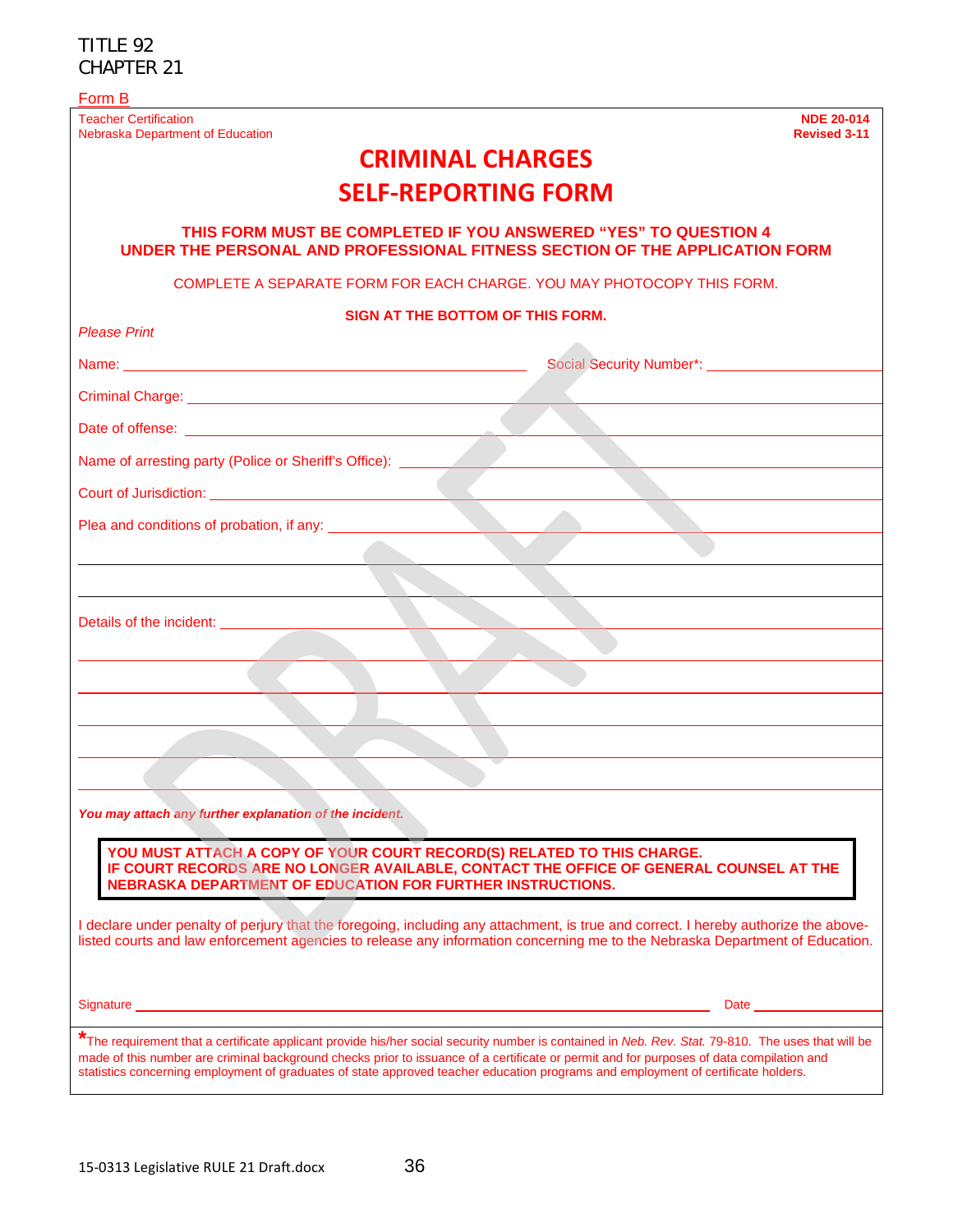#### Form C

Teacher Certification **NDE 20-022 Nebraska Department of Education** 

# **UNITED STATES CITIZENSHIP ATTESTATION FORM**

Printed Name of Applicant Name of Applicant Social Security Number\* Social Security Number\*

|                               |                                                                           |    | $\Box$ I am a qualified alien under the federal Immigration and Nationality Act, my                                                                                                                                                                                    |  |
|-------------------------------|---------------------------------------------------------------------------|----|------------------------------------------------------------------------------------------------------------------------------------------------------------------------------------------------------------------------------------------------------------------------|--|
|                               | immigration status, alien number and card expiration date are as follows: |    |                                                                                                                                                                                                                                                                        |  |
|                               |                                                                           |    |                                                                                                                                                                                                                                                                        |  |
|                               |                                                                           |    |                                                                                                                                                                                                                                                                        |  |
|                               |                                                                           |    |                                                                                                                                                                                                                                                                        |  |
|                               |                                                                           |    |                                                                                                                                                                                                                                                                        |  |
|                               | Services documentation as part of this application.                       |    | and I agree to provide a copy of my United States Citizenship and Immigration                                                                                                                                                                                          |  |
|                               |                                                                           |    |                                                                                                                                                                                                                                                                        |  |
|                               |                                                                           |    |                                                                                                                                                                                                                                                                        |  |
|                               | <b>DECLARATION, AUTHORIZATION AND SIGNATURE</b>                           |    |                                                                                                                                                                                                                                                                        |  |
|                               |                                                                           |    | I hereby attest that my response and the information provided on this form and any<br>related application for public benefits are true, complete and accurate and I understand<br>that this information may be used to verify my lawful presence in the United States. |  |
|                               |                                                                           |    |                                                                                                                                                                                                                                                                        |  |
|                               |                                                                           |    |                                                                                                                                                                                                                                                                        |  |
| Dated this day of             |                                                                           | 20 |                                                                                                                                                                                                                                                                        |  |
|                               |                                                                           |    |                                                                                                                                                                                                                                                                        |  |
|                               |                                                                           |    |                                                                                                                                                                                                                                                                        |  |
|                               |                                                                           |    |                                                                                                                                                                                                                                                                        |  |
| <b>Signature of Applicant</b> |                                                                           |    |                                                                                                                                                                                                                                                                        |  |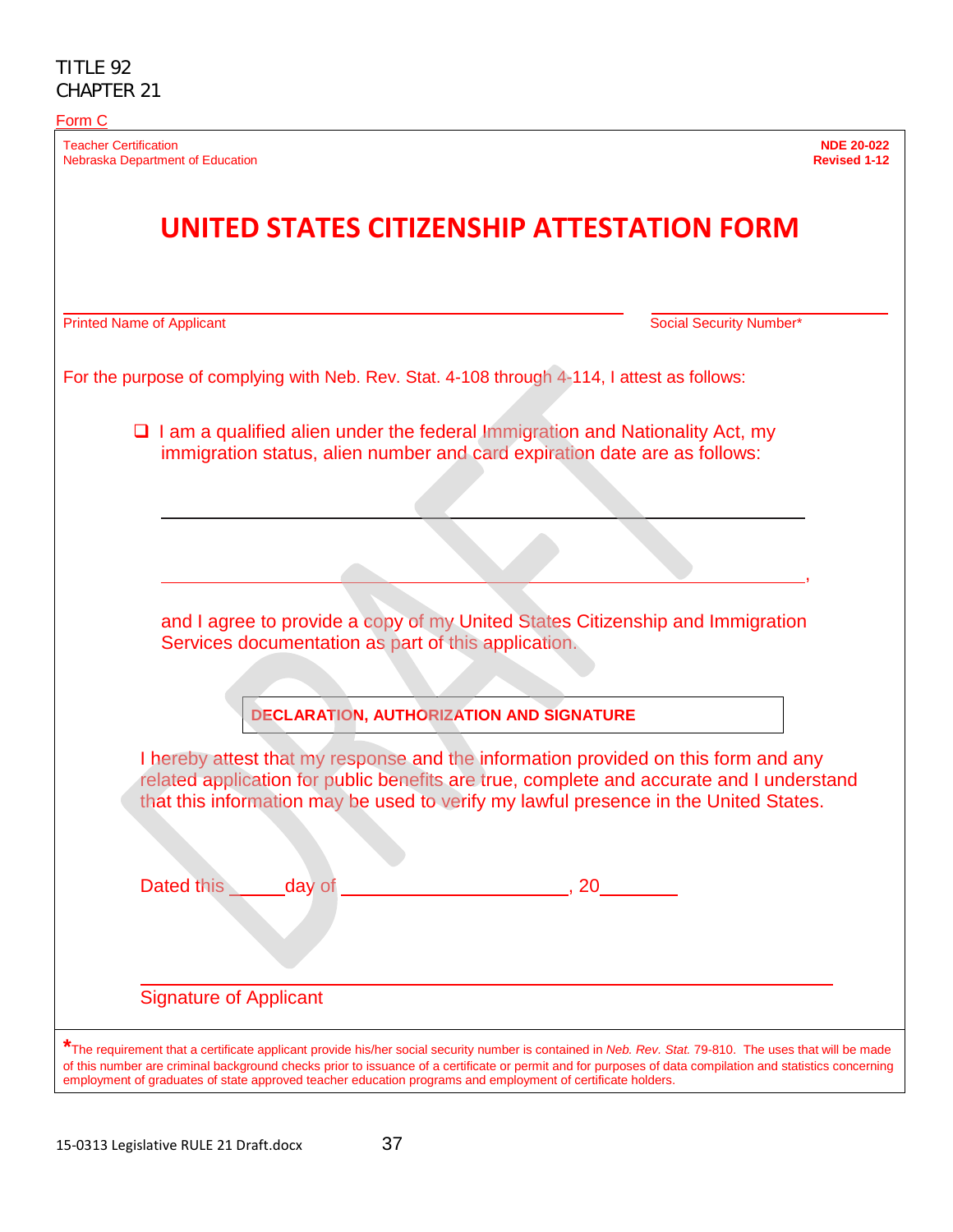Teacher Certification **NDE 20-007 Nebraska Department of Education** 

## **COURSES REQUIRED FOR COMPLETION OF AN APPROVED TEACHER OR ADMINISTRATOR PROGRAM (CRC)**

FOR A NEBRASKA CERTIFICATE

| <b>Name</b>                                                  |                                                                                                                                                                                                                                                                                                                                                                                                                                    | <b>Social Security Number</b> |
|--------------------------------------------------------------|------------------------------------------------------------------------------------------------------------------------------------------------------------------------------------------------------------------------------------------------------------------------------------------------------------------------------------------------------------------------------------------------------------------------------------|-------------------------------|
| Verification Form for the Provisional Administrative Permit. | To the Applicant: If you are applying for the Provisional Teaching or Administrative Permit: Contact the certification<br>officer of the institution where you will be completing your approved program to complete this form AND an Institutional                                                                                                                                                                                 |                               |
| University of Nebraska-Kearney.                              | To the Applicant: If you are applying for the Transitional Teaching Permit: Contact the certification officer at the                                                                                                                                                                                                                                                                                                               |                               |
|                                                              | To the Certification Officer for the Provisional Teaching or Administrative Permit: If the above named applicant has set<br>up an approved program at your institution, complete this form AND the Institutional Verification Form. The approved                                                                                                                                                                                   |                               |
|                                                              | To the Certification Officer for the Transitional Teaching Permit: Complete the list of courses the applicant is required<br>to complete for the Transitional Plan leading to the regular teaching certificate. The approved program area is __ and                                                                                                                                                                                |                               |
|                                                              | Submit this form, the Agreement Statement, a completed application form, appropriate application fee, official<br>transcripts, fingerprint cards and fee, if required, to the Nebraska Department of Education.                                                                                                                                                                                                                    |                               |
| <b>Department</b><br><b>Course Number</b>                    | <b>Title of Course</b>                                                                                                                                                                                                                                                                                                                                                                                                             | <b>Semester Hours</b>         |
|                                                              |                                                                                                                                                                                                                                                                                                                                                                                                                                    |                               |
|                                                              |                                                                                                                                                                                                                                                                                                                                                                                                                                    |                               |
|                                                              |                                                                                                                                                                                                                                                                                                                                                                                                                                    |                               |
|                                                              |                                                                                                                                                                                                                                                                                                                                                                                                                                    |                               |
| <b>Signature of Authorized Certification Officer</b>         | Date                                                                                                                                                                                                                                                                                                                                                                                                                               |                               |
| <b>Institution Name and Address</b>                          |                                                                                                                                                                                                                                                                                                                                                                                                                                    |                               |
|                                                              | The requirement that a certificate applicant provide his/her social security number is contained in Neb. Rev. Stat. 79-810. The uses that will be made<br>of this number are criminal background checks prior to issuance of a certificate or permit and for purposes of data compilation and statistics concerning<br>employment of graduates of state approved teacher education programs and employment of certificate holders. |                               |